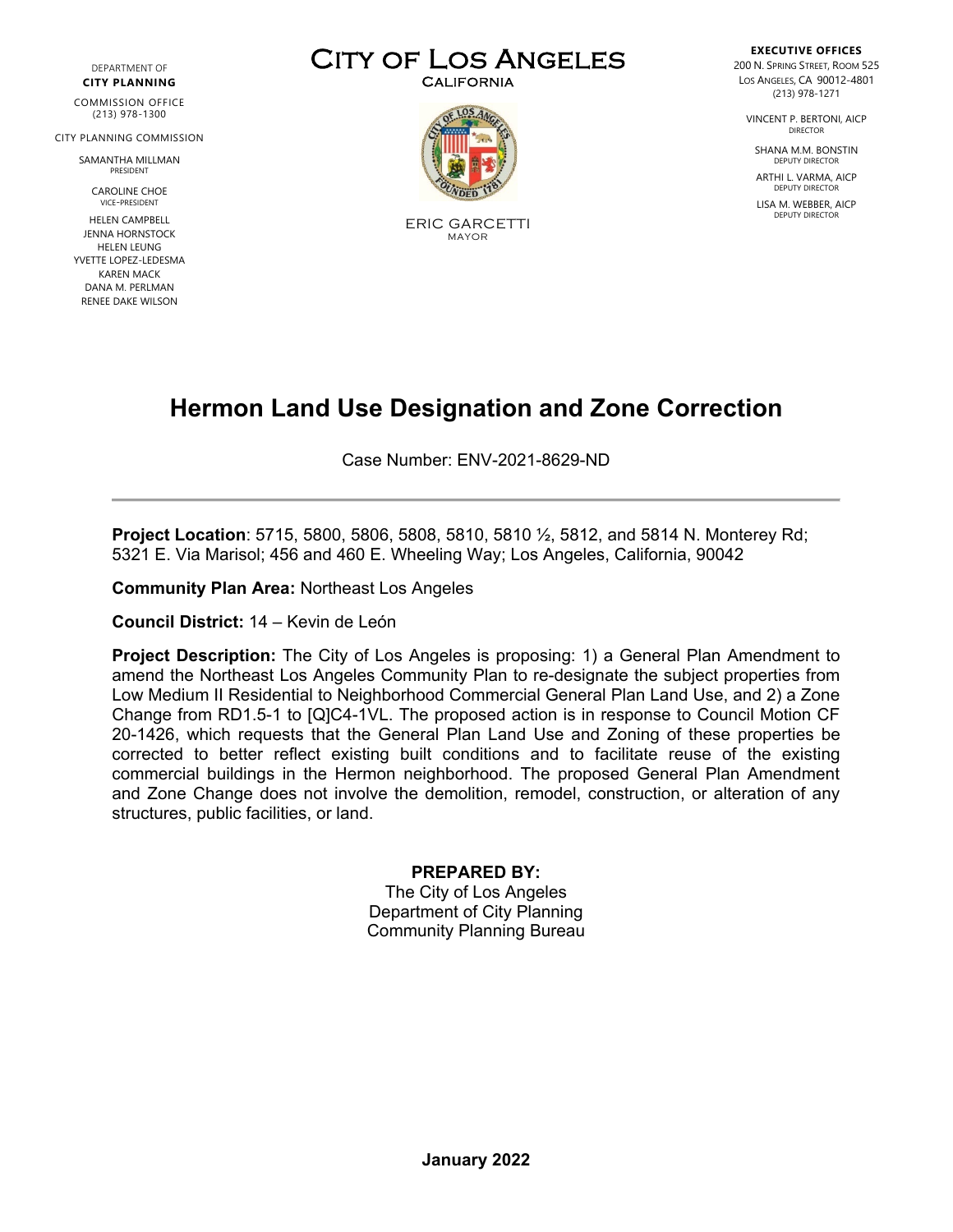# **INITIAL STUDY**

## **TABLE OF CONTENTS**

|    |                | Page |
|----|----------------|------|
|    |                |      |
|    |                |      |
|    |                |      |
|    |                |      |
|    | L              |      |
|    | $\Pi$ .        |      |
|    | III            |      |
|    | IV.            |      |
|    | V              |      |
|    | VI             |      |
|    | VII.           |      |
|    | <b>VIII</b>    |      |
|    | IX.            |      |
|    | Χ.             |      |
|    | X <sub>L</sub> |      |
|    | XII            |      |
|    | XIII           |      |
|    | XIV.           |      |
|    | XV.            |      |
|    | XVI            |      |
|    |                |      |
|    |                |      |
|    |                |      |
|    | XX —           |      |
|    |                |      |
| 5. |                |      |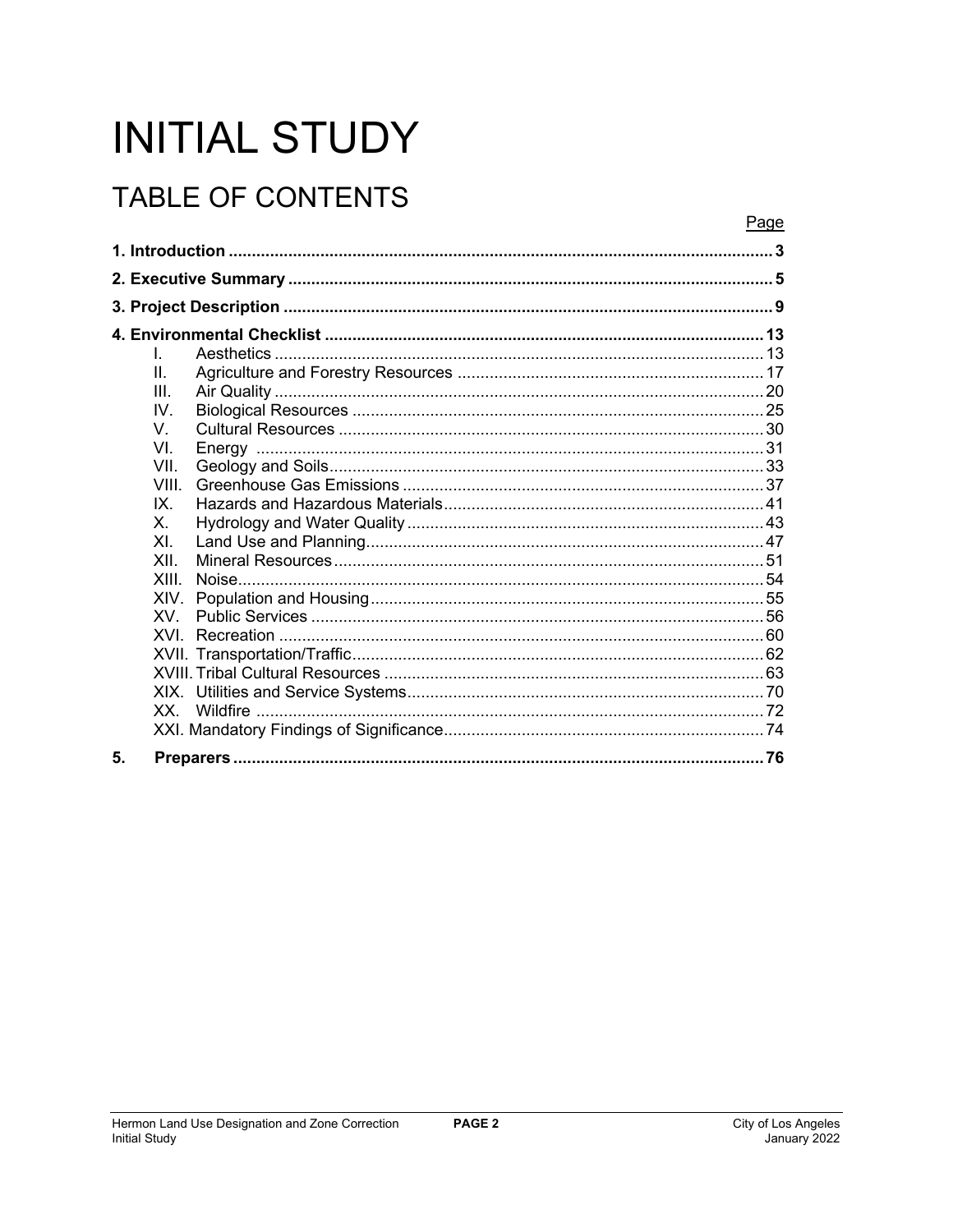# **INITIAL STUDY**

## **1 INTRODUCTION**

This Initial Study (IS) document evaluates potential environmental effects resulting from construction and operation of the proposed Hermon Land Use Designation and Zone Correction Project ("Project"). The proposed Project is subject to the guidelines and regulations of the California Environmental Quality Act (CEQA). Therefore, this document has been prepared in compliance with the relevant provisions of CEQA and the State CEQA Guidelines as implemented by the City of Los Angeles (City). Based on the analysis provided within this Initial Study, the City has concluded that the Project will not result in significant impacts on the environment. This Initial Study and Negative Declaration are intended as informational documents, and are ultimately required to be adopted by the decision maker prior to project approval by the City.

## **1.1 PURPOSE OF AN INITIAL STUDY**

The California Environmental Quality Act was enacted in 1970 with several basic purposes: (1) to inform governmental decision makers and the public about the potential significant environmental effects of proposed projects; (2) to identify ways that environmental damage can be avoided or significantly reduced; (3) to prevent significant, avoidable damage to the environment by requiring changes in projects through the use of feasible alternatives or mitigation measures; and (4) to disclose to the public the reasons behind a project's approval even if significant environmental effects are anticipated.

An Initial Study is a preliminary analysis conducted by the Lead Agency, in consultation with other agencies (responsible or trustee agencies, as applicable), to determine whether there is substantial evidence that a project may have a significant effect on the environment. If the Initial Study concludes that the Project, with mitigation, may have a significant effect on the environment, an Environmental Impact Report should be prepared; otherwise the Lead Agency may adopt a Negative Declaration or a Mitigated Negative Declaration.

This Initial Study has been prepared in accordance with CEQA (Public Resources Code §21000 et seq.), the State CEQA Guidelines (Title 14, California Code of Regulations, §15000 et seq.), and the City of Los Angeles CEQA Guidelines (1981, amended 2006).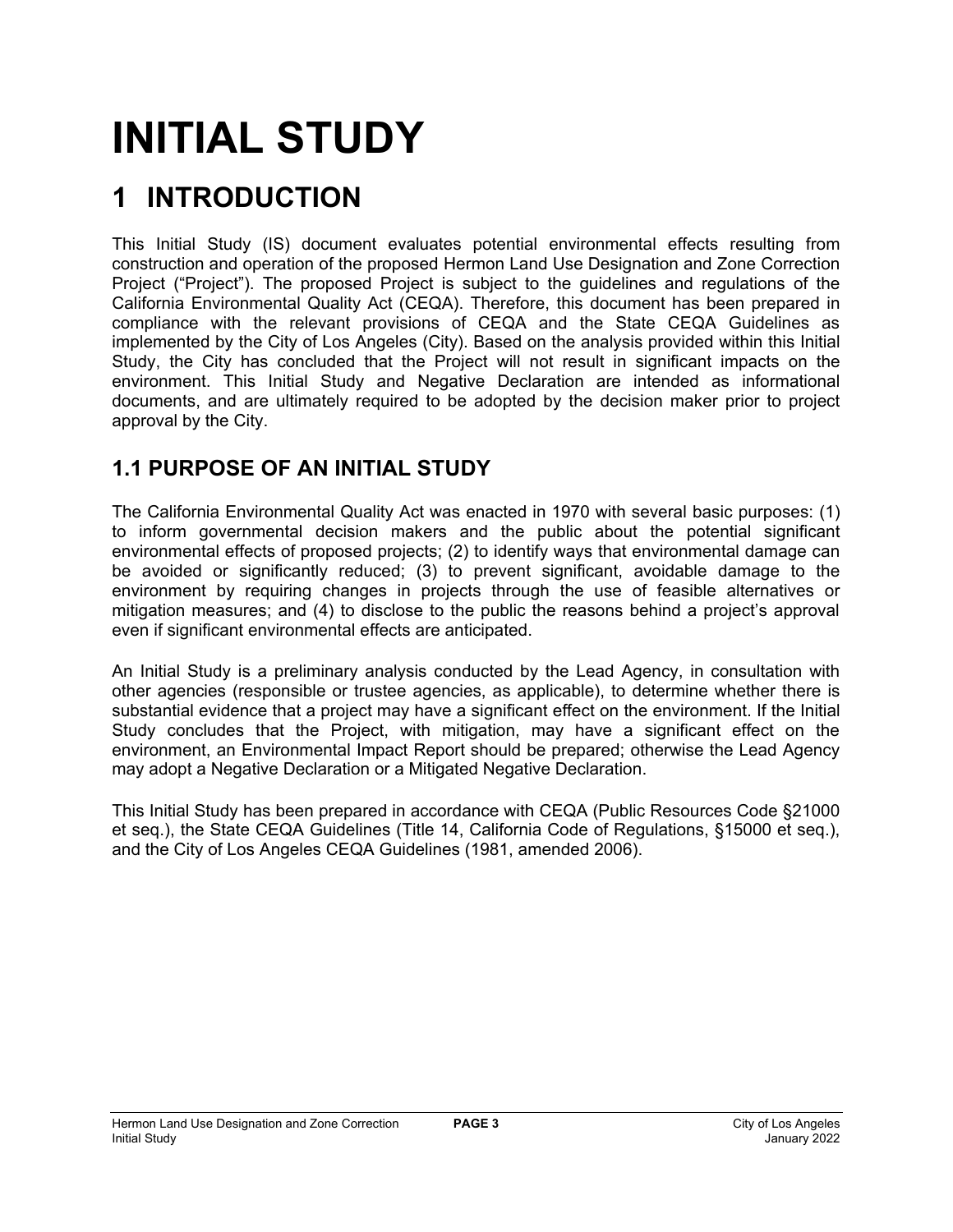## **1.2. ORGANIZATION OF THE INITIAL STUDY**

This Initial Study is organized into four sections as follows:

## 1 INTRODUCTION

Describes the purpose and content of the Initial Study, and provides an overview of the CEQA process.

## 2 EXECUTIVE SUMMARY

Provides Project information, identifies key areas of environmental concern, and includes a determination whether the project may have a significant effect on the environment.

## 3 PROJECT DESCRIPTION

Provides a description of the environmental setting and the Project, including project characteristics and a list of discretionary actions.

## 4 EVALUATION OF ENVIRONMENTAL IMPACTS

Contains the completed Initial Study Checklist and discussion of the environmental factors that would be potentially affected by the Project.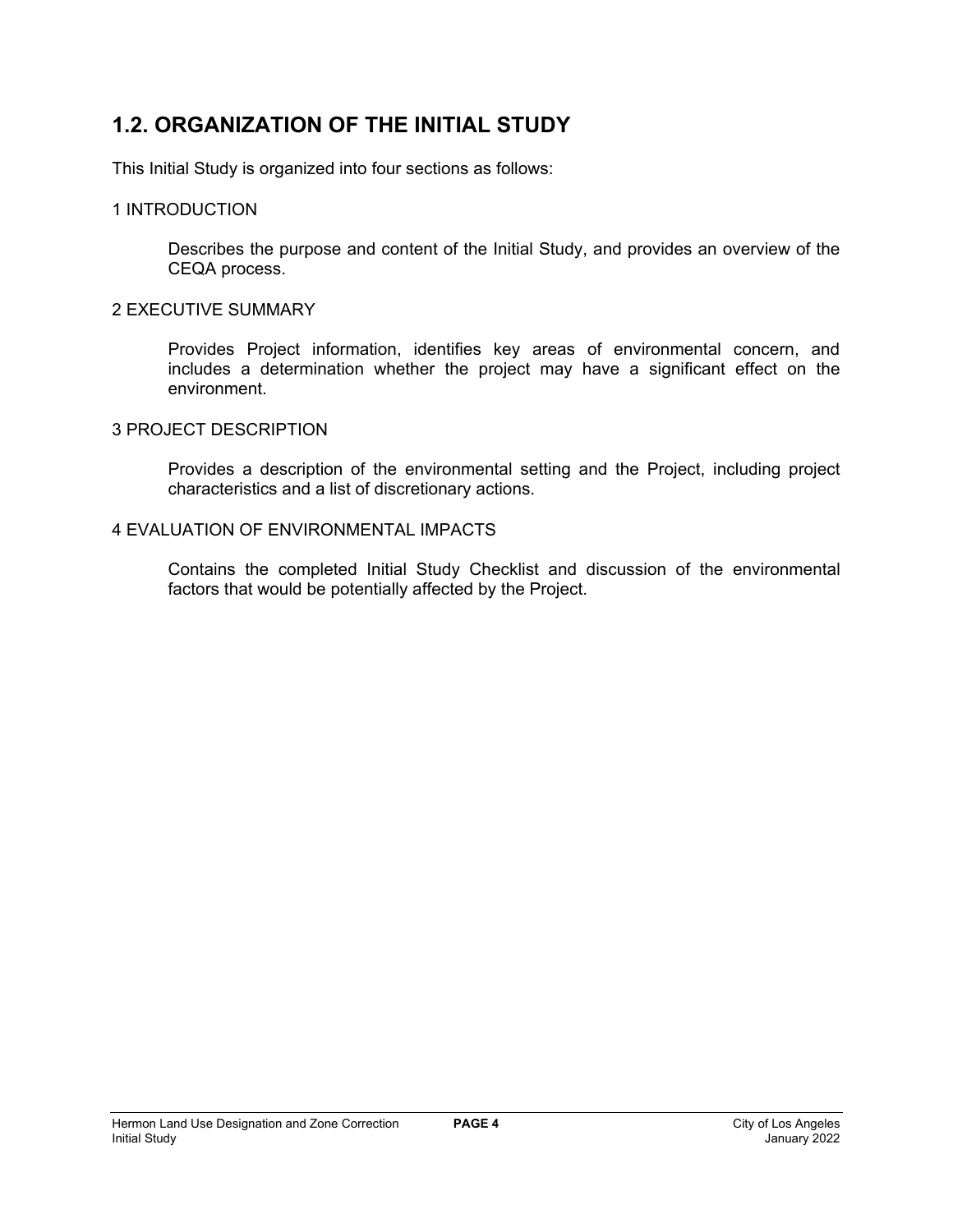# INITIAL STUDY

## **2 EXECUTIVE SUMMARY**

| <b>PROJECT TITLE</b>       | <b>HERMON LAND USE DESIGNATION AND ZONE</b><br><b>CORRECTION PROJECT</b> |
|----------------------------|--------------------------------------------------------------------------|
| ENVIRONMENTAL CASE NO.     | ENV-2021-8629-ND                                                         |
| <b>RELATED CASES</b>       | CPC-2021-8627-GPA-ZC                                                     |
|                            |                                                                          |
| <b>PROJECT LOCATION</b>    |                                                                          |
| <b>COMMUNITY PLAN AREA</b> | NORTHEAST LOS ANGELES                                                    |

| <b>GENERAL PLAN DESIGNATION</b> | LOW MEDIUM II RESIDENTIAL |
|---------------------------------|---------------------------|
| <b>ZONING</b>                   | RD1.5-1                   |
| <b>COUNCIL DISTRICT</b>         | 14                        |

| <b>LEAD AGENCY</b>   | <b>City of Los Angeles</b>                                        |
|----------------------|-------------------------------------------------------------------|
| <b>STAFF CONTACT</b> | <b>MICHAEL SIN</b>                                                |
| <b>ADDRESS</b>       | 200 N. SPRING STREET, ROOM 621, LOS ANGELES,<br>CALIFORNIA, 90012 |
| <b>PHONE NUMBER</b>  | $(213)$ 978-1345                                                  |
| <b>EMAIL</b>         | MICHAEL.SIN@LACITY.ORG                                            |
|                      |                                                                   |
| <b>APPLICANT</b>     | CITY OF LOS ANGELES                                               |
| <b>ADDRESS</b>       | 200 N. SPRING STREET, ROOM 621, LOS ANGELES,<br>CALIFORNIA, 90012 |
| <b>PHONE NUMBER</b>  | (213) 978-1345                                                    |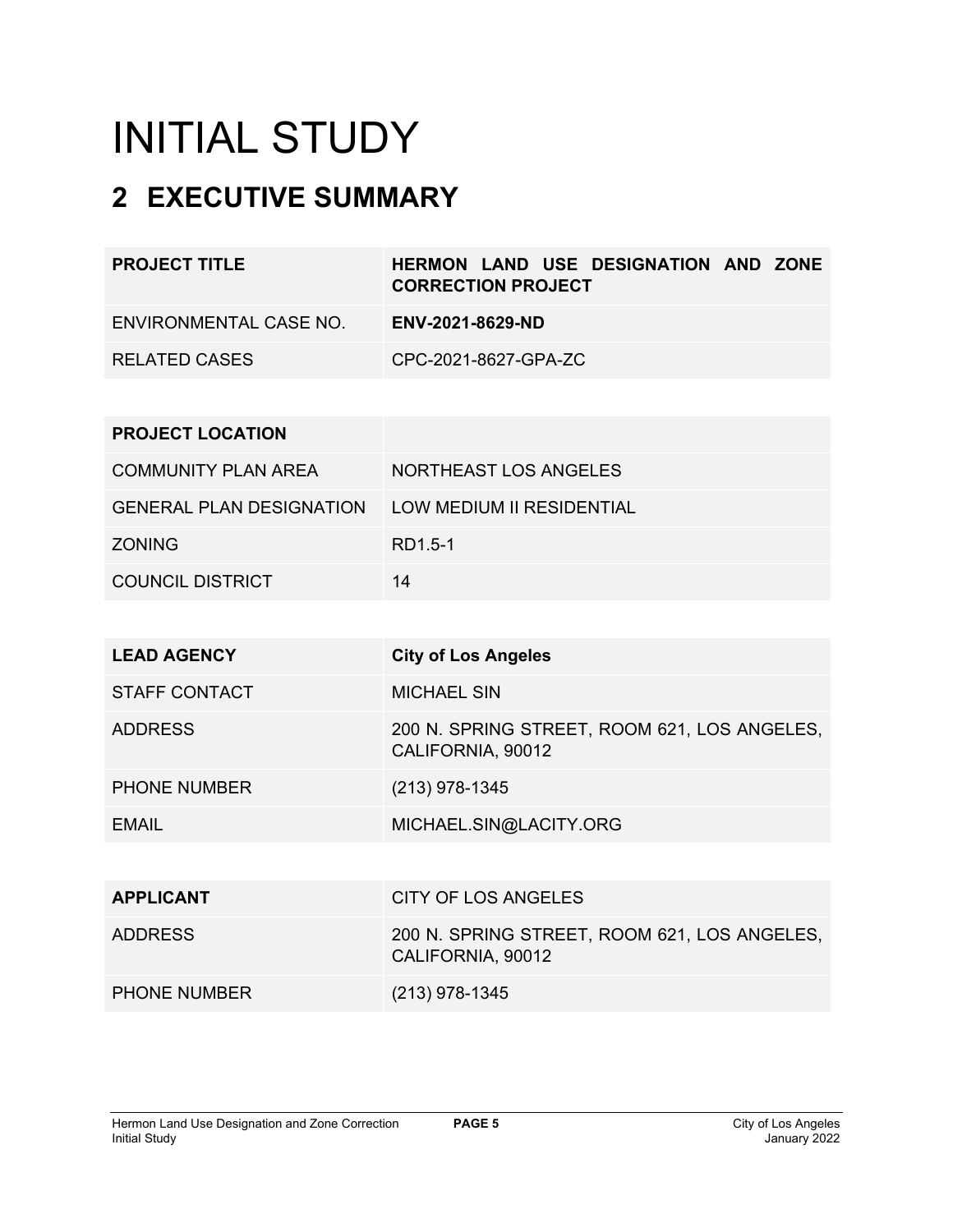## **PROJECT DESCRIPTION**

The City of Los Angeles is proposing: 1) a General Plan Amendment to amend the Northeast Los Angeles Community Plan to re-designate the subject properties from Low Medium II Residential to Neighborhood Commercial General Plan Land Use, and 2) a Zone Change from RD1.5-1 to [Q]C4-1VL. The proposed action is in response to Council Motion CF 20-1426, which requests that the General Plan Land Use and Zoning of these properties be corrected to better reflect existing built conditions and to facilitate reuse of the existing commercial buildings in the Hermon neighborhood. The proposed General Plan Amendment and Zone Change does not involve the demolition, remodel, construction, or alteration of any structures, public facilities, or land.

(For additional detail, see "Section 3. PROJECT DESCRIPTION").

## **ENVIRONMENTAL SETTING**

The total Project Area consists of six (6) parcels, or nine (9) lots, generally located along North Monterey Road in the Hermon neighborhood, within the Northeast Los Angeles Community Plan. The six parcels total approximately 44,337 square feet in area (1.01 acre) and are developed with an automobile repair facility built in 1953, a 9,153 square-foot commercial office building built in 1980, a 4,800 square-foot commercial retail building built in 1924, and a 3,100 square-foot church building built in 1930, as well as vacant land. The subject properties are all designated for Low Medium II Residential land uses and zoned RD1.5-1 as part of the Northeast Community Plan Update in the year 2000 (Ordinance No. 173466). Surrounding uses include a commercial shopping center located at the northeast corner of North Monterey Road and Via Marisol, multi-family residential buildings, a church, and single-family houses. Surrounding properties are designated for Low Medium II Residential, Neighborhood Commercial, or Low Residential land uses with the corresponding zones of RD1.5-1, [Q]C4- 1VL, and R1-1 respectively. The Project Area is approximately 1,000 feet east of the Arroyo Seco and California State Route 110 and approximately 250 feet east of Hermon Park (Arroyo Seco Park).

(For additional detail, see "Section 3. PROJECT DESCRIPTION").

## **OTHER PUBLIC AGENCIES WHOSE APPROVAL IS REQUIRED**

(e.g. permits, financing approval, or participation agreement)

None.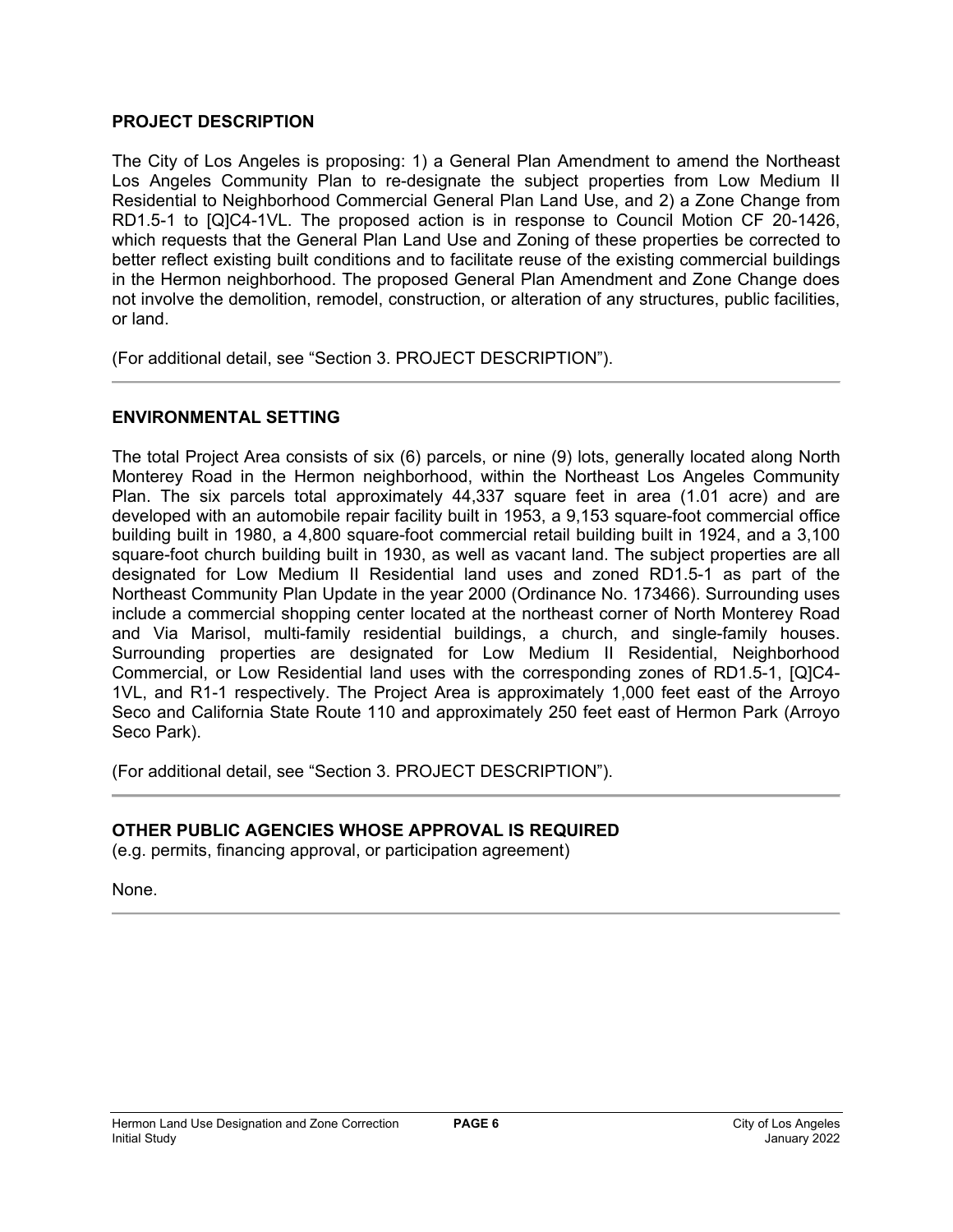#### **ENVIRONMENTAL FACTORS POTENTIALLY AFFECTED**

The environmental factors checked below would be potentially affected by this project, involving at least one impact that is a "Potentially Significant Impact" as indicated by the checklist on the following pages.

|               | $\Box$ Aesthetics                | <b>Greenhouse Gas Emissions</b>      | <b>Public Services</b>                |
|---------------|----------------------------------|--------------------------------------|---------------------------------------|
|               | Agriculture & Forestry Resources | $\Box$ Hazards & Hazardous Materials | Recreation                            |
|               | $\Box$ Air Quality               | □ Hydrology / Water Quality          | Transportation                        |
|               | <b>Biological Resources</b>      | $\Box$ Land Use / Planning           | <b>Tribal Cultural Resources</b>      |
|               | Cultural Resources               | <b>Mineral Resources</b>             | Utilities / Service Systems           |
| $\Box$ Energy |                                  | Noise                                | Wildfire                              |
|               | $\Box$ Geology / Soils           | Population / Housing                 | Mandatory Findings of<br>Significance |

#### **DETERMINATION**

(To be completed by the Lead Agency)

On the basis of this initial evaluation:

- $\boxtimes$  I find that the proposed project COULD NOT have a significant effect on the environment, and a NEGATIVE DECLARATION will be prepared.
- $\Box$  I find that although the proposed project could have a significant effect on the environment, there will not be a significant effect in this case because revisions on the project have been made by or agreed to by the project proponent. A MITIGATED NEGATIVE DECLARATION will be prepared.
- I find the proposed project MAY have a significant effect on the environment, and an ENVIRONMENTAL IMPACT REPORT is required.
- I find the proposed project MAY have a "potentially significant impact" or "potentially significant unless mitigated" impact on the environment, but at least one effect 1) has been adequately analyzed in an earlier document pursuant to applicable legal standards, and 2) has been addressed by mitigation measures based on earlier analysis as described on attached sheets. An ENVIRONMENTAL IMPACT REPORT is required, but it must analyze only the effects that remain to be addressed.
- $\Box$  I find that although the proposed project could have a significant effect on the environment, because all potentially significant effects (a) have been analyzed adequately in an earlier EIR or NEGATIVE DECLARATION pursuant to applicable standards, and (b) have been avoided or mitigated pursuant to that earlier EIR or NEGATIVE DECLARATION, including revisions or mitigation measures that are imposed upon the proposed project, nothing further is required.

| Michael Sin         | <b>City Planning Associate</b> |
|---------------------|--------------------------------|
| <b>PRINTED NAME</b> | <b>TITLE</b>                   |
|                     | January 21, 2022               |
| SIGNATURE/          | <b>DATE</b>                    |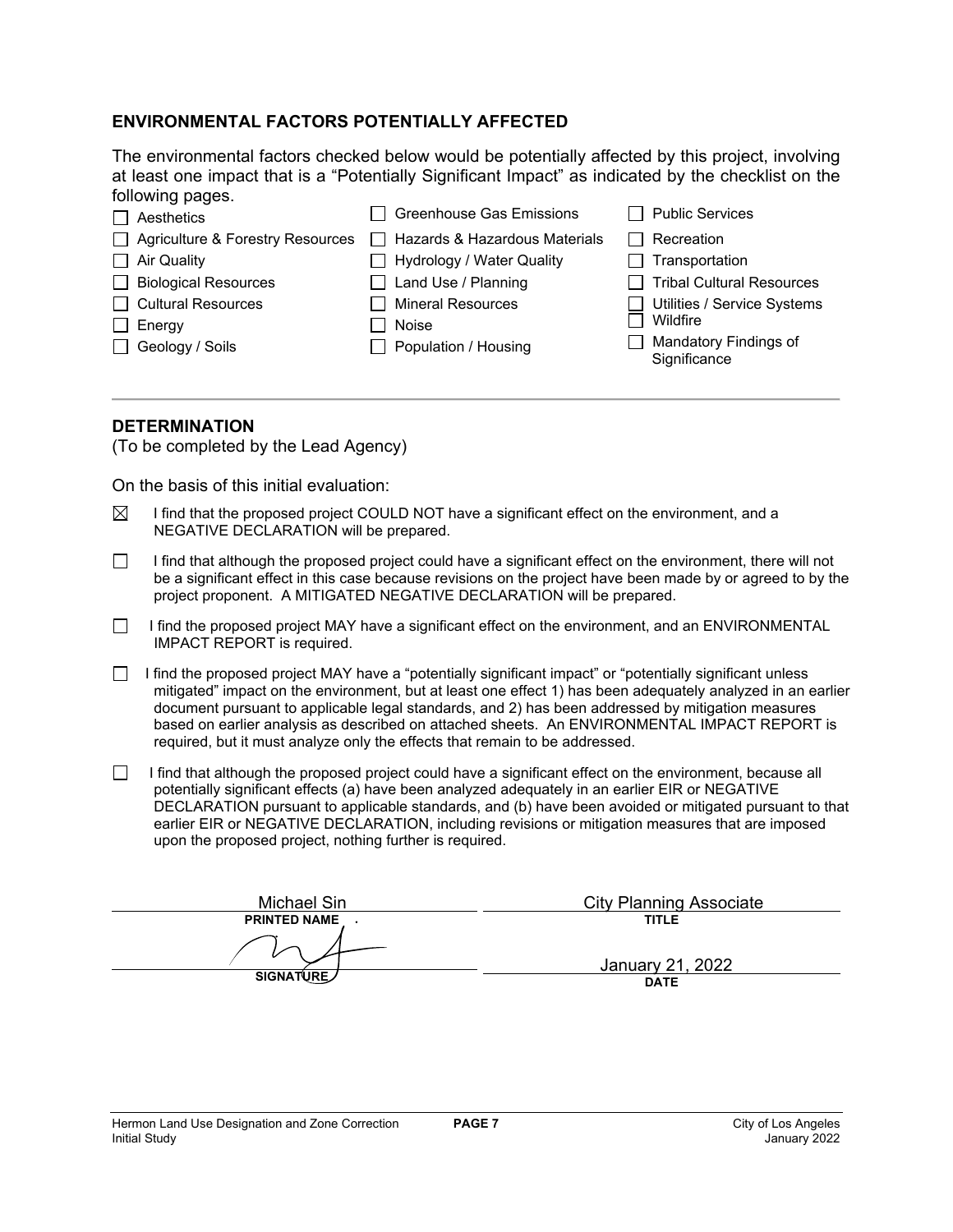## **EVALUATION OF ENVIRONMENTAL IMPACTS**

- 1) A brief explanation is required for all answers except "No Impact" answers that are adequately supported by the information sources a lead agency cites in the parentheses following each question. A "No Impact" answer is adequately supported if the referenced information sources show that the impact simply does not apply to projects like the one involved (e.g., the project falls outside a fault rupture zone). A "No Impact" answer should be explained where it is based on project-specific factors as well as general standards (e.g., the project will not expose sensitive receptors to pollutants, based on a project-specific screening analysis).
- 2) All answers must take account of the whole action involved, including off-site as well as on-site, cumulative as well as project-level, indirect as well as direct, and construction as well as operational impacts.
- 3) Once the lead agency has determined that a particular physical impact may occur, then the checklist answers must indicate whether the impact is potentially significant, less that significant with mitigation, or less than significant. "Potentially Significant Impact" is appropriate if there is substantial evidence that an effect may be significant. If there are one or more "Potentially Significant Impact" entries when the determination is made, an EIR is required.
- 4) "Negative Declaration: Less Than Significant With Mitigation Incorporated" applies where the incorporation of a mitigation measure has reduced an effect from "Potentially Significant Impact" to "Less Than Significant Impact." The lead agency must describe the mitigation measures, and briefly explain how they reduce the effect to a less than significant level (mitigation measures from "Earlier Analysis," as described in (5) below, may be cross referenced).
- 5) Earlier analysis must be used where, pursuant to the tiering, program EIR, or other CEQA process, an effect has been adequately analyzed in an earlier EIR, or negative declaration. Section 15063 (c)(3)(D). In this case, a brief discussion should identify the following:
	- a) Earlier Analysis Used. Identify and state where they are available for review.
	- b) Impacts Adequately Addressed. Identify which effects from the above checklist were within the scope of and adequately analyzed in an earlier document pursuant to applicable legal standards, and state whether such effects were addressed by mitigation measures based on the earlier analysis.
	- c) Mitigation Measures. For effects that are "Less Than Significant With Mitigation Measures Incorporated," describe the mitigation measures which were incorporated or refined from the earlier document and the extent to which they address site-specific conditions for the project.
- 6) Lead agencies are encouraged to incorporate into the checklist references to information sources for potential impacts (e.g., general plans, zoning ordinances). Reference to a previously prepared or outside document should, where appropriate, include a reference to the page or pages where the statement is substantiated
- 7) Supporting Information Sources: A sources list should be attached, and other sources used or individuals contacted should be cited in the discussion.
- 8) This is only a suggested form, and lead agencies are free to use different formats; however, lead agencies should normally address the questions from this checklist that are relevant to a project's environmental effects in whichever format is selected.
- 9) The explanation of each issue should identify:
	- a) The significance criteria or threshold, if any, used to evaluate each question; and
	- b) The mitigation measure identified, if any, to reduce the impact to less than significance.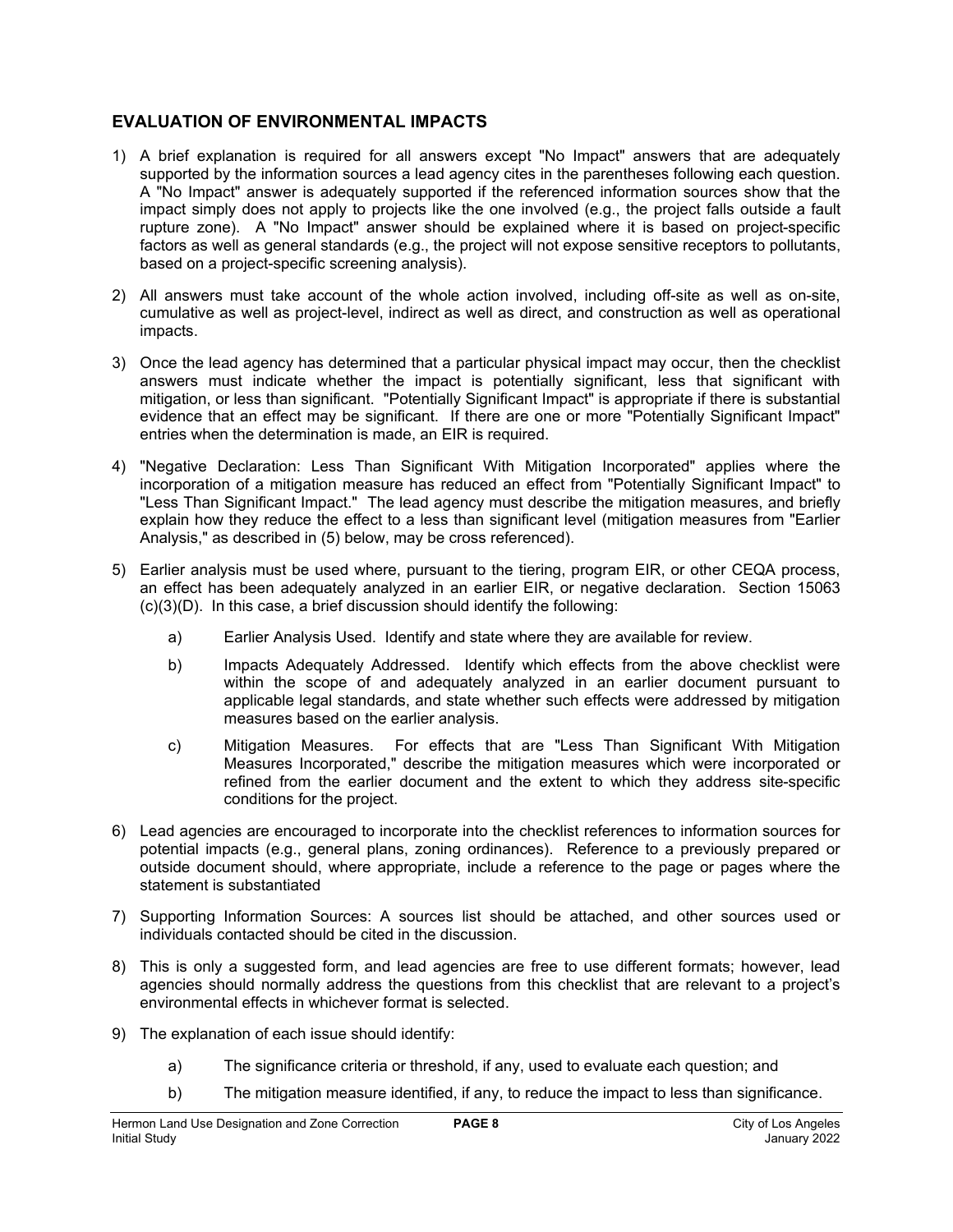## INITIAL STUDY **3 PROJECT DESCRIPTION**

## **3.1 PROJECT SUMMARY**

The City of Los Angeles is proposing: 1) a General Plan Amendment to amend the Northeast Los Angeles Community Plan to re-designate the subject properties from Low Medium II Residential to Neighborhood Commercial General Plan Land Use, and 2) a Zone Change from RD1.5-1 to [Q]C4-1VL. The proposed action is in response to Council Motion CF 20-1426, which requests that the General Plan Land Use and Zoning of these properties be corrected to better reflect existing built conditions and to facilitate reuse of the existing commercial buildings in the Hermon neighborhood. The proposed General Plan Amendment and Zone Change does not involve the demolition, remodel, construction, or alteration of any structures, public facilities, or land.

## **3.2 ENVIRONMENTAL SETTING**

## **3.2.1 Project Location**

The total Project Area consists of six (6) parcels, or nine (9) lots, generally located along North Monterey Road in the Hermon neighborhood, within the Northeast Los Angeles Community Plan in the City of Los Angeles. The addresses include 5715 North Monterey Road, and 456 and 460 Wheeling Way, located at the southwest corner of North Monterey Road and Wheeling Way; 5800, 5806, 5808, 5810, 5810 ½, 5812, and 5814 North Monterey Road, located on the eastern side of North Monterey Road; and 5321 East Via Marisol, located at the southwest corner of North Monterey Road and East Via Marisol. See Figure 1-1 for a map of the Project Area with the applicable parcels highlighted in blue.

## **3.2.2 Existing Conditions**

The Project Area totals approximately 44,337 square feet in area (1.01 acre):

- The parcel located at 5715 North Monterey Road, and 456 and 460 Wheeling Way, (APN 5301009029) is 8,989 square feet in area and developed with an approximately 2,530 square-foot automobile repair facility built in 1953.
- The parcel located at 5321 East Via Marisol (APN 5301011034) is 12,862 square feet in area and developed with an approximately 9,135 square-foot two-story commercial office building built in 1980.
- The parcel located at 5812 North Monterey Road and 5814 North Monterey Road (APN 5301011014) is 5,586 square feet in area and is vacant.
- The parcel located at 5806, 5808, 5810, and 5810  $\frac{1}{2}$  North Monterey Road (APN 5301011015) is 11,166 square feet in area and developed with an approximately 4,800 square-foot one-story commercial retail building built in 1924.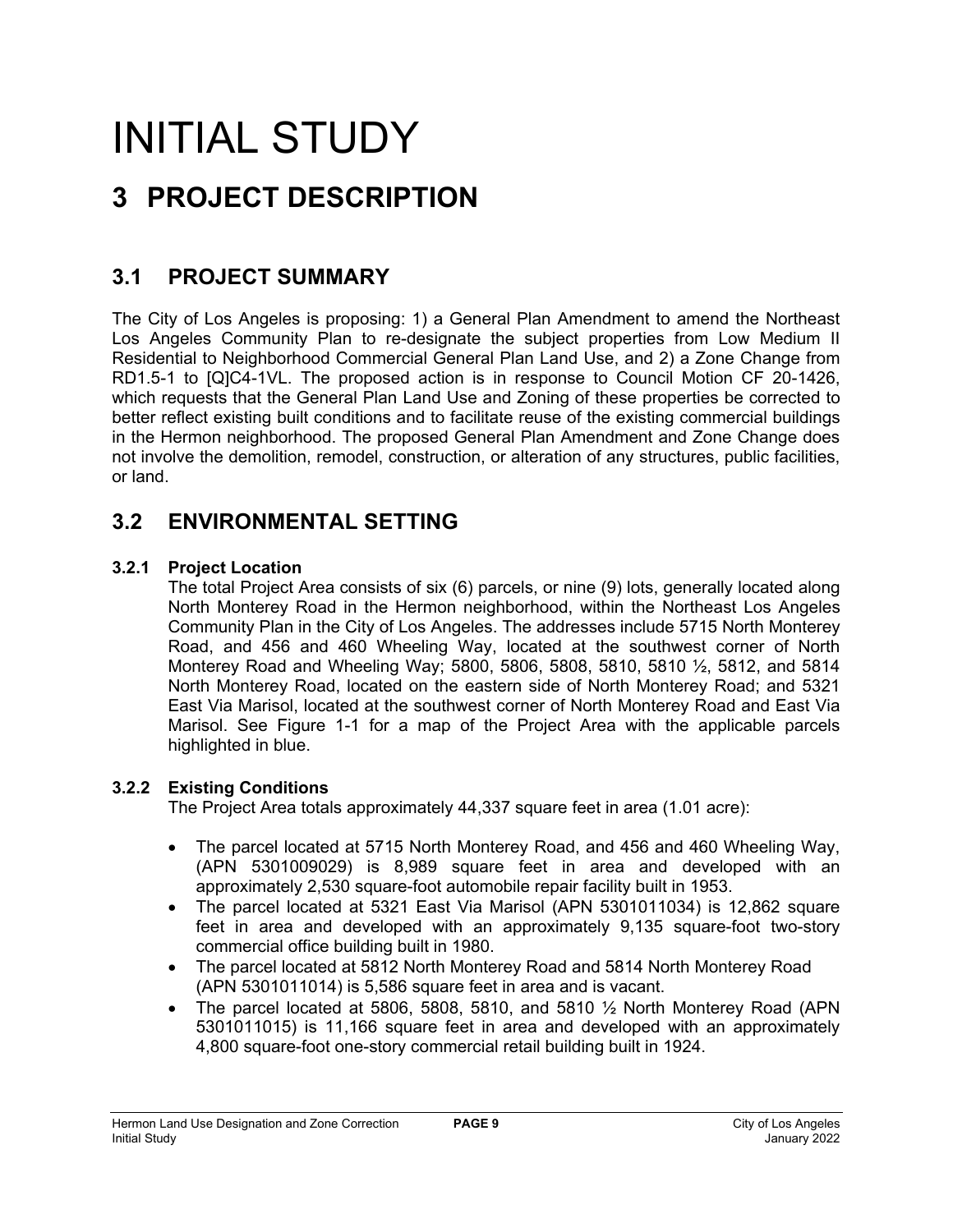• The parcels located at 5800 North Monterey Road (APN 5301011016 and APN 5301011016) is 5,735 square feet in area and developed with an approximately 3,100 square-foot one-story church building built in 1930.

Although none of the subject properties are developed with residential structures, the Project Area was designated for Low Medium II Residential land uses and zoned RD1.5- 1 as part of the Northeast Community Plan Update in the year 2000 (Ordinance No. 173466).



## **Figure 1-1. Project Area Location Map**

*Source: City of Los Angeles, ZIMAS*

## **3.2.3 Surrounding Land Uses**

Surrounding uses include a commercial shopping center located at the northeast corner of North Monterey Road and Via Marisol, a commercial office building located the southeast corner of North Monterey Road and Via Marisol, multi-family residential buildings along North Monterey Road and Via Marisol, a church at the southeast corner of North Monterey Road and Wheeling Way, and single-family houses to the east and west of North Monterey Road. Surrounding properties are designated for Neighborhood Commercial, Low Medium II Residential, or Low Residential land uses with the corresponding zones of [Q]C4-1VL, RD1.5-1, and R1-1 respectively. The Project Area is approximately 1,000 feet east of the Arroyo Seco and California State Route 110 and approximately 250 feet east of Hermon Park (Arroyo Seco Park).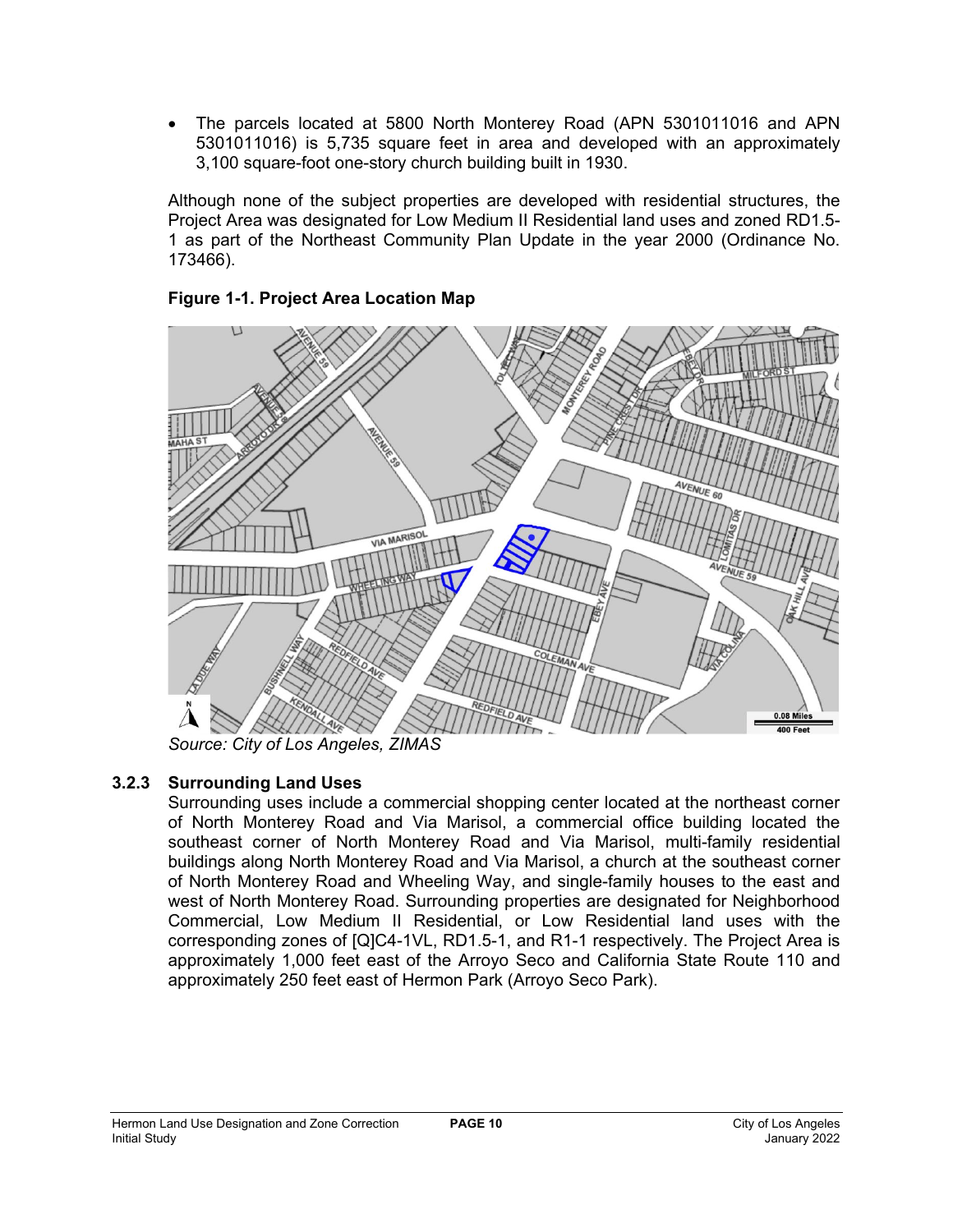## **3.3 DESCRIPTION OF PROJECT**

## **3.3.1 Project Overview**

The Project is a General Plan Amendment to amend the Northeast Los Angeles Community Plan to re-designate the subject properties from Low Medium II Residential to Neighborhood Commercial General Plan Land Use, and a Zone Change from RD1.5- 1 to [Q]C4-1VL. The proposed action is in response to Council Motion CF 20-1426, which requests that the General Plan Land Use and zoning of these properties be corrected to better reflect existing built conditions and to facilitate reuse of the existing commercial buildings in the Hermon neighborhood in the City of Los Angeles.

The proposed General Plan Amendment and Zone Change does not involve the demolition, remodel, construction, or alteration of any structures, public facilities, or land. No specific development associated with the Project has been proposed or is known at the time of publication of this Negative Declaration. The primary purpose of the Project is to restore a commercial land use designation and zone for the Project Area, at the request of the City Council and Hermon Neighborhood Council, as the subject properties have historically been improved with commercial structures and occupied with commercial uses rather than residential uses.

The proposed General Plan Land Use and zoning correction would allow for the continuation of existing commercial uses within the Project Area. Currently, any nonconforming commercial use of a building in the RD 1.5-1 Zone is required to be discontinued five years from the date the use becomes nonconforming, pursuant to Los Angeles Municipal Code (LAMC) 12.23 B, unless the Zoning Administrator permits its continuation pursuant to LAMC 12.24 X.27. The Project would allow for the continuation, future expansion, and future development of uses allowed in the C4 Commercial Zone, which include commercial retail; neighborhood services, such as banks, museums, and libraries; community facilities, such as churches, parks, and schools; restaurants; commercial office; and residential uses, including single-family dwellings, two-family dwellings, and multi-family dwellings, provided that the applicable regulations of the R4 Zone are complied with.

The proposed Zone Change includes a [Q] Condition prohibiting one hundred percent (100%) residential development, similar to the use limitation placed on adjacent commercial properties that are currently zoned [Q]C4-1VL. The proposed Height District "1VL" would limit maximum height of structures on the Project Area to 45 feet, with no more than three (3) stories and a maximum Floor Area Ratio (FAR) of 1.5 to 1. The proposed Height District is consistent with that found on adjacent commercial properties. For comparison, the existing Height District "1" of the Project Area allows for a maximum building height of 45 feet, no story limitation, and a maximum FAR of 3.0 to 1.

While the Project would allow for the continuation, future expansion, and future development of uses allowed in the C4 Zone, the Project in itself does not propose or approve of any specific development project, any construction, or any ground disturbing activities. As noted previously, the primary purpose of the Project is to restore a commercial land use designation and zone for the Project Area, which has been historically improved with commercial structures and occupied with commercial uses.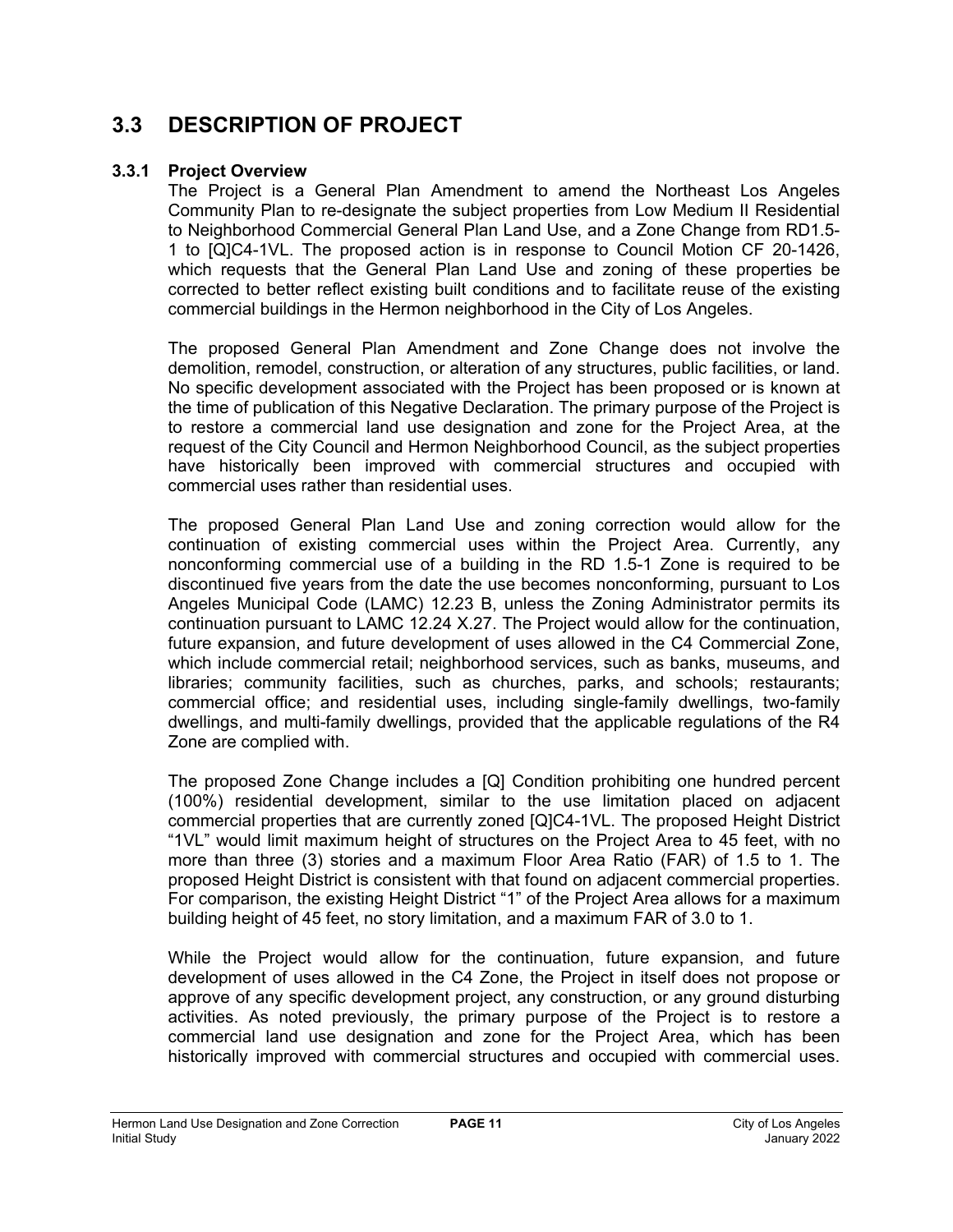The Project will be analyzed for its reasonably foreseeable impacts related to this General Plan Land Use and zoning correction.

## **3.4 REQUESTED PERMITS AND APPROVALS**

The list below includes the anticipated requests for approval of the Project. The Negative Declaration will analyze impacts associated with the Project and will provide environmental review sufficient for all necessary entitlements and public agency actions associated with the Project. The discretionary entitlements, reviews, permits and approvals required to implement the Project include, but are not necessarily limited to, the following:

- Pursuant to City Charter Section 555 and Los Angeles Municipal Code Section 11.5.6, a General Plan Amendment to the Northeast Los Angeles Community Plan to change the land use designation of the subject properties from Low Medium II Residential to Neighborhood Commercial.
- Pursuant to Los Angeles Municipal Code Section 12.32, a Zone Change from RD1.5- 1 to [Q]C4-1VL.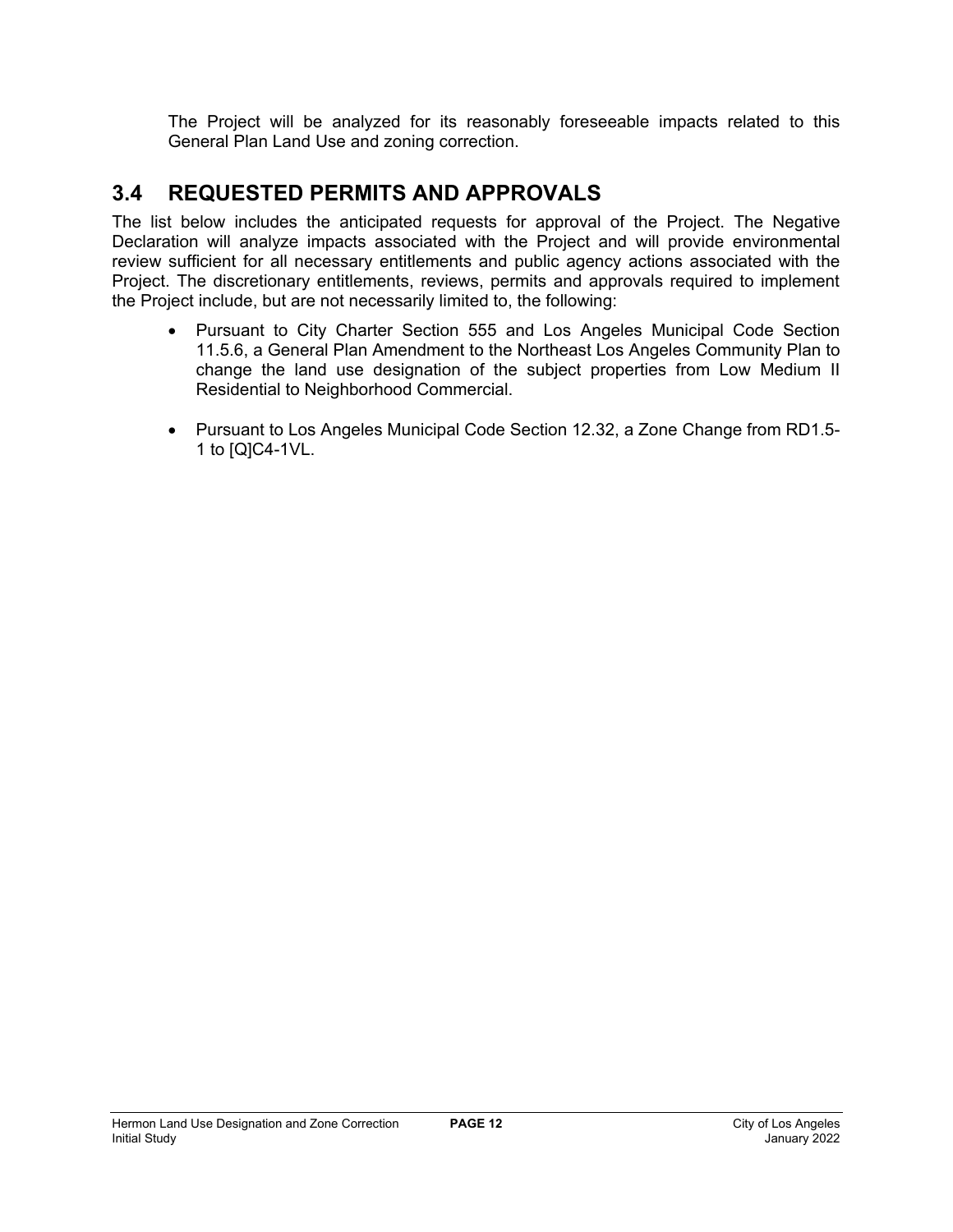# INITIAL STUDY

## **4 ENVIRONMENTAL IMPACT ANALYSIS**

## **I. AESTHETICS**

|                                     |                                                                                                                                                                                                                                                                                                                                                                                               |            | Potentially<br>Significant<br>Impact | Less Than<br>Significant<br>with<br>Mitigation<br>Incorporated | Less Than<br>Significant<br>Impact | No Impact   |
|-------------------------------------|-----------------------------------------------------------------------------------------------------------------------------------------------------------------------------------------------------------------------------------------------------------------------------------------------------------------------------------------------------------------------------------------------|------------|--------------------------------------|----------------------------------------------------------------|------------------------------------|-------------|
| Except as provided in Public        |                                                                                                                                                                                                                                                                                                                                                                                               |            |                                      |                                                                |                                    |             |
|                                     | Resources Code Section 21099 would the project:                                                                                                                                                                                                                                                                                                                                               |            |                                      |                                                                |                                    |             |
| vista?                              | a. Have a substantial adverse effect on a scenic                                                                                                                                                                                                                                                                                                                                              |            |                                      |                                                                |                                    | $\boxtimes$ |
| b. Substantially<br>scenic highway? | damage<br>scenic<br>including, but not limited to, trees, rock<br>outcroppings, and historic buildings within a state                                                                                                                                                                                                                                                                         | resources, |                                      |                                                                |                                    | $\boxtimes$ |
|                                     | c. In non-urbanized areas, substantially degrade<br>the existing visual character or quality of public<br>views the site and its surroundings? (Public<br>views are those that are experienced from<br>publicly accessible vantage point). If the project<br>is in an urbanized area, would the project conflict<br>with applicable zoning and other regulations<br>governing scenic quality? |            |                                      |                                                                | $\bowtie$                          |             |
| views in the area?                  | d. Create a new source of substantial light or glare<br>which would adversely affect day or nighttime                                                                                                                                                                                                                                                                                         |            |                                      |                                                                | $\boxtimes$                        |             |

## **a) Have a substantial adverse effect on a scenic vista?**

**No impact.** A scenic vista is generally defined as a public view of highly valued visual and scenic resources exhibiting a unique or unusual feature, such as mountains, hillsides, bodies of water and/or urban skylines. A scenic vista may also be a particular distant view that provides visual relief from less attractive nearby features. Designated federal and state lands, as well as local open space or recreational areas, and may also offer scenic vistas if they represent a valued aesthetic view within the surrounding landscape. Examples of local scenic views include public views of the Pacific Ocean, the Santa Monica Mountains, and the downtown Los Angeles skyline. A significant impact would occur if a proposed project would have a substantial adverse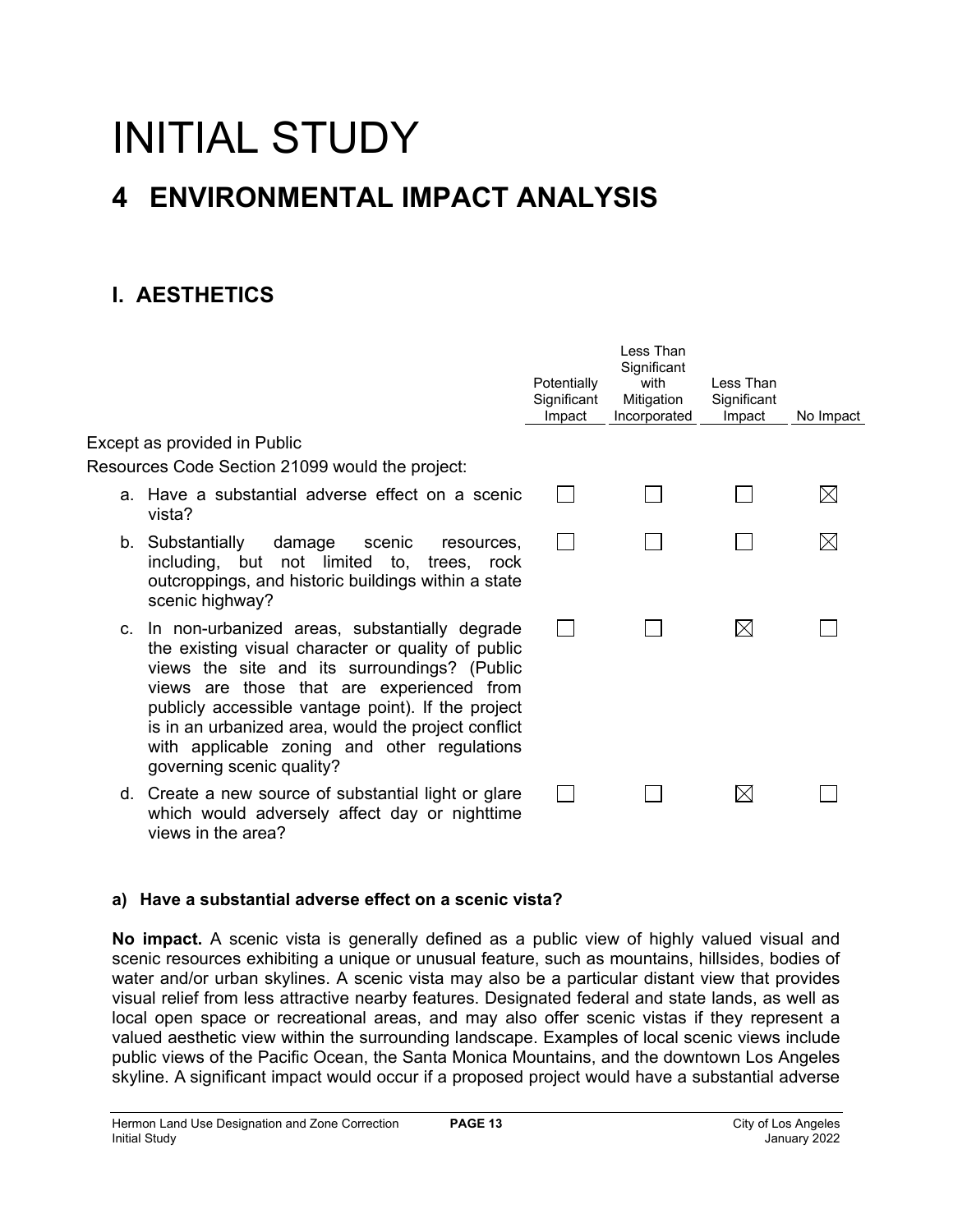effect on a scenic vista. An impact on a scenic vista would occur if the bulk or design of a building or development contrasts enough with a visually interesting view, so that the quality of the view is permanently affected.

The Proposed Project is a General Plan Amendment to amend the Northeast Los Angeles Community Plan to re-designate the subject properties from Low Medium II Residential to Neighborhood Commercial General Plan Land Use, and a Zone Change from RD1.5-1 to [Q]C4-1VL. The proposed action is in response to Council Motion CF 20-1426, which requests that the General Plan Land Use and Zoning of these properties be corrected to better reflect existing built conditions and to facilitate reuse of the existing commercial buildings in the Hermon neighborhood. While the Project does not propose or approve of any specific development project, any construction, or any ground disturbing activities, the Project would allow for the continuation of existing commercial uses, and the expansion of existing structures and construction of new structures as allowed by the [Q]C4-1VL zone could be reasonably foreseen.

The proposed Height District "1VL" would limit the maximum height of any altered or new structures on the Project Area to 45 feet, with no more than three (3) stories and a maximum Floor Area Ratio (FAR) of 1.5 to 1. The proposed Height District is consistent with that found on adjacent commercial properties. For comparison, the existing Height District "1" of the Project Area allows for a maximum building height of 45 feet, no story limitation, and a maximum FAR of 3.0 to 1. The height and floor area limitations of the Proposed Project would not result in an expansion in height, stories, or FAR compared to the existing zoning.

The topography of the surrounding area is generally flat and does not include public views of the Pacific Ocean, the Santa Monica Mountains, or the downtown Los Angeles skyline. Surrounding uses include a commercial shopping center, a two-story commercial office building, two-story multi-family residential buildings, a church, and single-family. Surrounding properties are designated for Neighborhood Commercial, Low Medium II Residential, or Low Residential land uses with the corresponding zones of [Q]C4-1VL, RD1.5-1, and R1-1 respectively. The Project Area is approximately 1,000 feet east of the Arroyo Seco and California State Route 110 and approximately 250 feet east of Hermon Park (Arroyo Seco Park). Due to existing topography and urban development, views from within the vicinity of the Project Area are limited to shortand mid-range views of existing structures; no scenic vistas are present from and/or near the Project Area. Therefore, the project will not have an adverse effect on a scenic vista.

## **b) Substantially damage scenic resources, including, but not limited to, trees, rock outcroppings, and historic buildings, or other locally recognized desirable aesthetic natural feature within a state scenic highway?**

**No Impact.** A significant impact would occur if the proposed project would substantially damage scenic resources within a State Scenic Highway. The City of Los Angeles' General Plan Mobility Element (Citywide General Plan Circulation System Maps) as well as the CalTrans website at http://www.dot.ca.gov/hq/LandArch/16 livability/scenic highways/langeles.htm indicates that no State-designated scenic highways are located near the project site. Therefore, no impacts related to a State scenic highway would occur.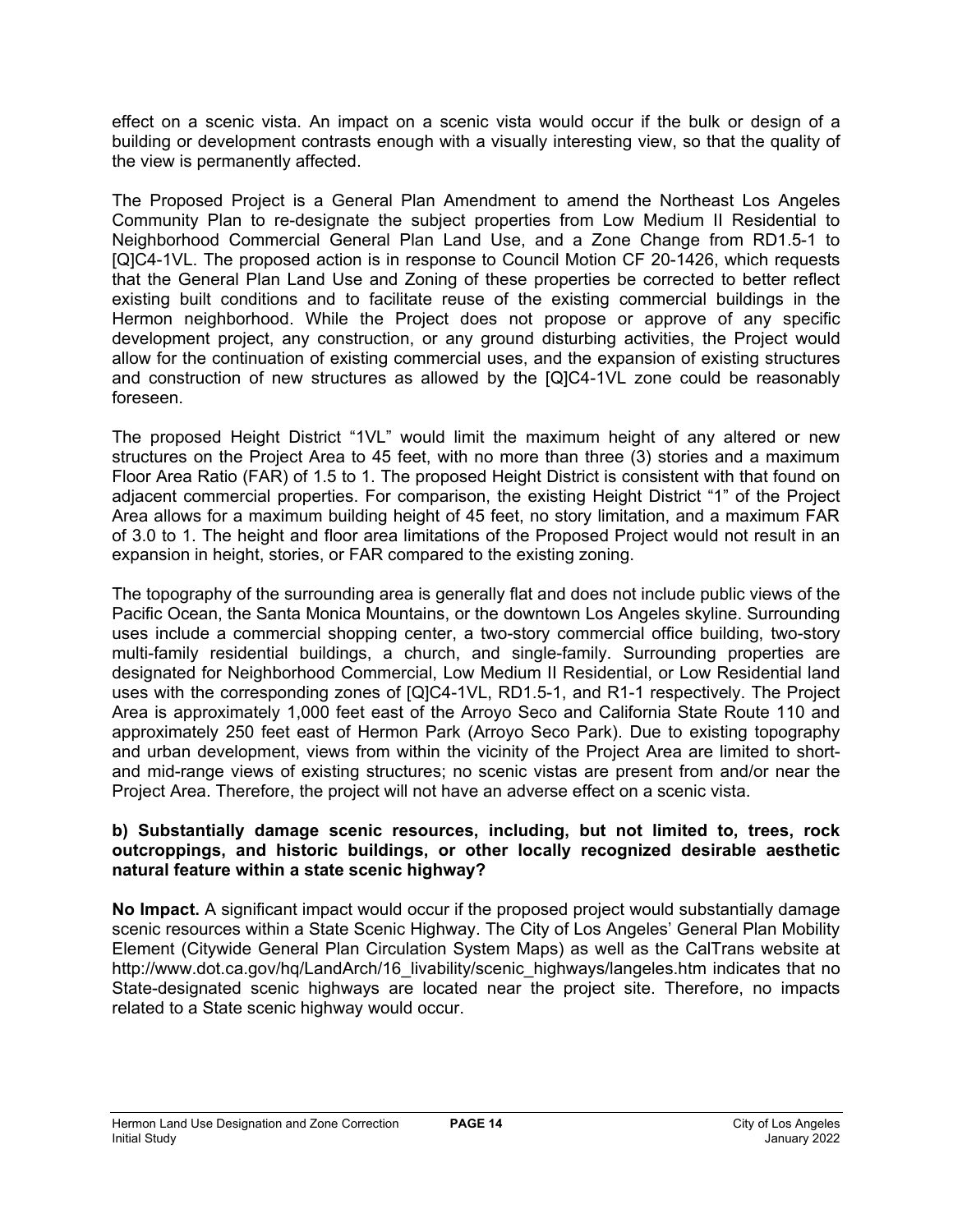**c) In non-urbanized areas, substantially degrade the existing visual character or quality of public views of the site and its surroundings? (Public views are those that are experienced from publicly accessible vantage point). If the project is in an urbanized area, would the project conflict with applicable zoning and other regulations governing scenic quality?**

**Less Than Significant Impact.** A significant impact would occur if a proposed project would substantially degrade the existing visual character or quality of the project site and its surroundings. Significant impacts to the visual character of a site and its surroundings are generally based on the removal of features with aesthetic value, the introduction of contrasting urban features into a local area, and the degree to which the elements of a proposed project detract from the visual character of an area.

The surrounding project area is developed with a mix of one- to two-story commercial and residential buildings, including a commercial shopping center located at the northeast corner of North Monterey Road and Via Marisol, a commercial office building located the southeast corner of North Monterey Road and Via Marisol, multi-family residential buildings along North Monterey Road and Via Marisol, a church at the southeast corner of North Monterey Road and Wheeling Way, and single-family houses to the east and west of North Monterey Road. While no specific development is proposed or approved, the Project would allow for the continuation of existing commercial uses, the expansion of existing structures, and the construction of new structures in the future. However, new structures would be limited to commercial and limited residential uses as allowed by the [Q]C4-1VL zone, which is consistent with existing improvements and the surrounding area, and therefore would not introduce contrasting urban features into a local area. In addition, potential for degradation to the visual character and quality of the site and surrounding area would be further reduced with the applicable Regulatory Compliance Measures (RCM), which, pursuant to Los Angeles Municipal Code Section 91.8104, requires that every building shall be maintained in a safe and sanitary condition and good repair, and free from debris, rubbish, garbage, trash, overgrown vegetation, or other similar material; and LAMC Section 91.8014.15, which requires that the exterior to all building and fences shall be free from graffiti when such graffiti is visible from a street or alley. Therefore, through the implementation of the above regulations and RCM, impacts to the existing visual character or quality of the site and its surroundings would be less than significant.

## **d) Create a new source of substantial light or glare which would adversely affect daytime or nighttime views in the area?**

**Less Than Significant Impact.** A significant impact would occur if light and glare substantially altered the character of off-site areas surrounding the site or interfered with the performance of an off-site activity. Light impacts are typically associated with the use of artificial light during the evening and night-time hours. Glare may be a daytime occurrence caused by the reflection of sunlight or artificial light from highly polished surfaces, such as window glass and reflective cladding materials, and may interfere with the safe operation of a motor vehicle on adjacent streets. Daytime glare is common in urban areas and is typically associated with mid- to highrise buildings with exterior façades largely or entirely composed of highly reflective glass or mirror-like materials. Nighttime glare is primarily associated with bright point-source lighting that contrasts with existing low ambient light conditions.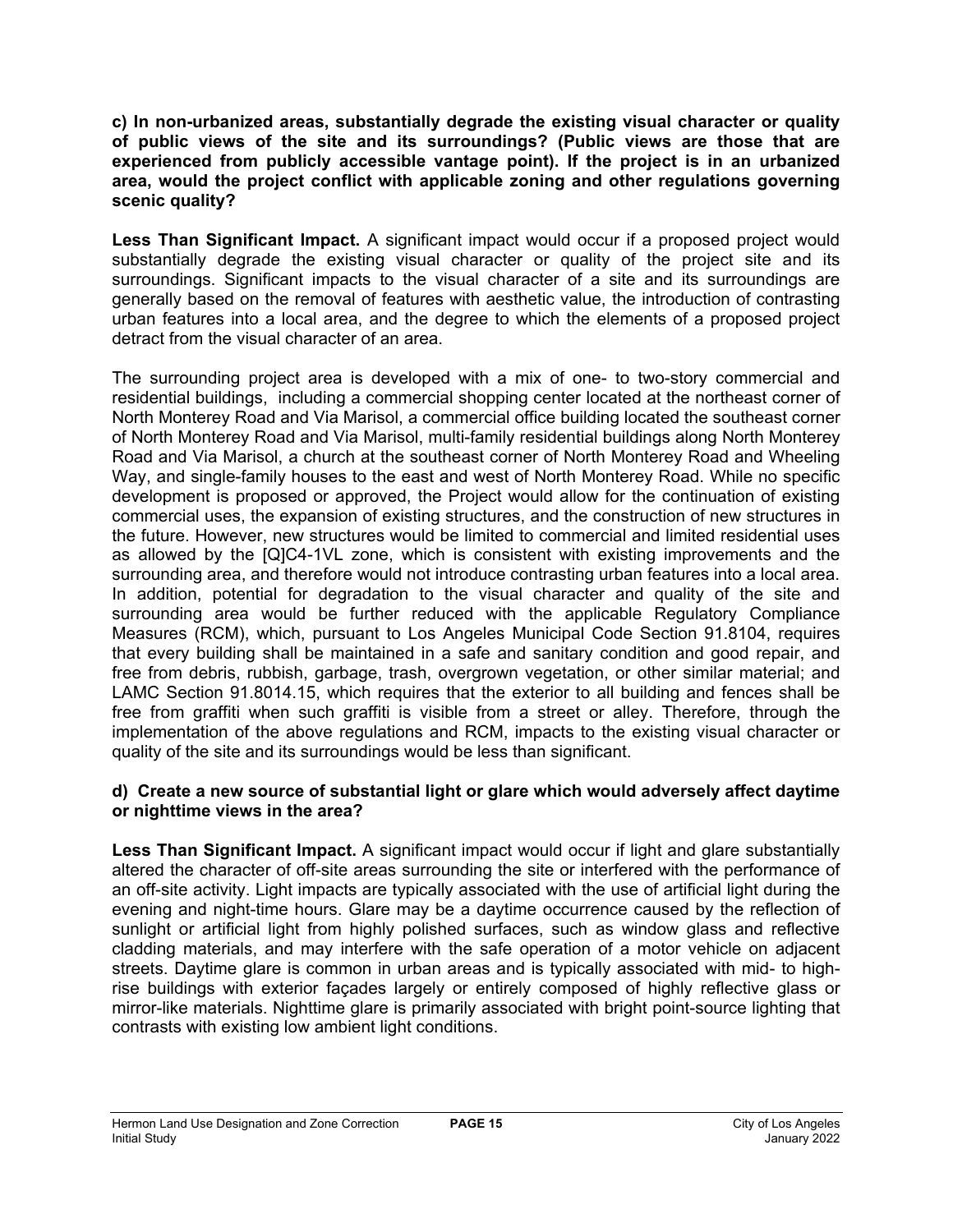The Project Area is built out with a mix of uses and set within an urbanized environment with existing levels of ambient nighttime lighting, including streetlights, architectural and security lighting, indoor building illumination (light emanating from the interior of structures that passes through windows) and automobile headlights. These uses either are currently producing some light (as in the case of existing commercial, residential, and mixed-use buildings) or would generally be located in areas that are developed and well-lit and zoned for development. While no specific development is proposed or approved, the Project would allow for the continuation of existing commercial uses, the expansion of existing structures, and the construction of new structures in the future. However, any new structures or proposed uses would not be expected to emit large amounts of nighttime lighting or glare as all development projects are required to comply with the light and glare provisions of the Los Angeles Municipal Code. Therefore, light and glare impacts would be less than significant.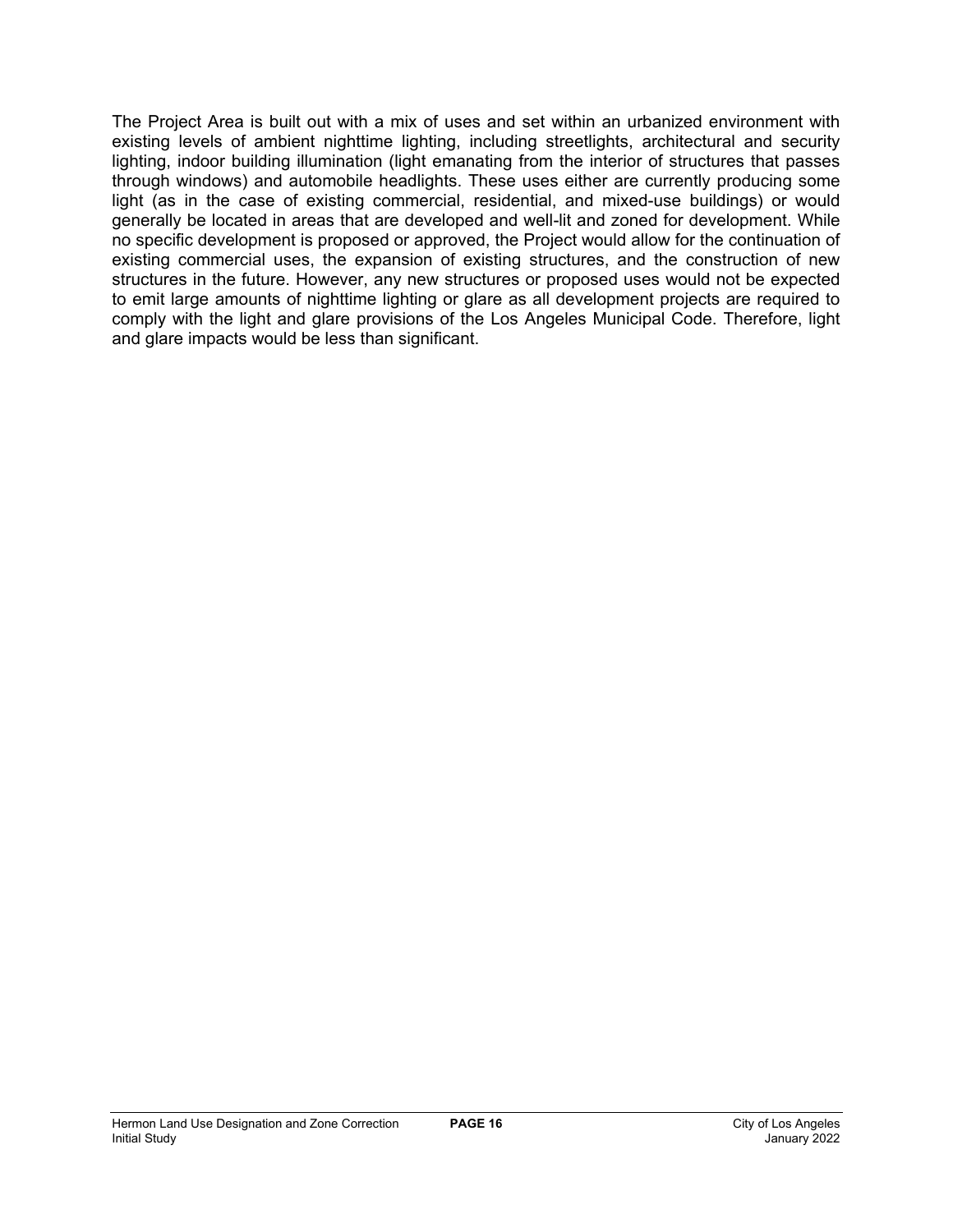## **II. AGRICULTURE AND FORESTRY RESOURCES**

*In determining whether impacts to agricultural resources are significant environmental effects,*  lead agencies may refer to the California Agricultural Land Evaluation and Site Assessment *Model (1997) prepared by the California Department of Conservation as an optional model to use in assessing impacts on agriculture and farmland. In determining whether impacts to forest resources, including timberland, are significant environmental effects, lead agencies may refer to information compiled by the California Department of Forestry and Fire Protection regarding the state's inventory of forest land, including the Forest and Range Assessment Project and the Forest Legacy Assessment Project; and forest carbon measurement methodology provided in Forest Protocols adopted by the California Air Resources Board.* 

|                                                                                                                                                                                                                                                                                                                          | Potentially<br>Significant<br>Impact | Less Than<br>Significant<br>with<br>Mitigation<br>Incorporated | Less Than<br>Significant<br>Impact | No Impact   |
|--------------------------------------------------------------------------------------------------------------------------------------------------------------------------------------------------------------------------------------------------------------------------------------------------------------------------|--------------------------------------|----------------------------------------------------------------|------------------------------------|-------------|
| Would the project:                                                                                                                                                                                                                                                                                                       |                                      |                                                                |                                    |             |
| a. Convert Prime Farmland, Unique Farmland, or<br>Farmland of Statewide Importance (Farmland),<br>as shown on the maps prepared pursuant to the<br>Farmland Mapping and Monitoring Program of<br>the California Resources Agency, to non-<br>agricultural use?                                                           |                                      |                                                                |                                    | ⋉           |
| b. Conflict with existing zoning for agricultural use,<br>or a Williamson Act contract?                                                                                                                                                                                                                                  |                                      |                                                                |                                    | $\boxtimes$ |
| c. Conflict with existing zoning for, or cause<br>rezoning of, forest land (as defined in Public<br>Resources Code section 12220(g)), timberland<br>(as defined by Public Resources Code section<br>timberland<br>Timberland<br>4526),<br>zoned<br>or<br>Production (as defined by Government Code<br>section 51104(g))? |                                      |                                                                |                                    | M           |
| d. Result in the loss of forest land or conversion of<br>forest land to non-forest use?                                                                                                                                                                                                                                  |                                      |                                                                |                                    |             |
| e. Involve other changes in the existing environment<br>which, due to their location or nature, could result<br>in conversion of Farmland, to non-agricultural<br>use or conversion of forest land to non-forest<br>use?                                                                                                 |                                      |                                                                |                                    |             |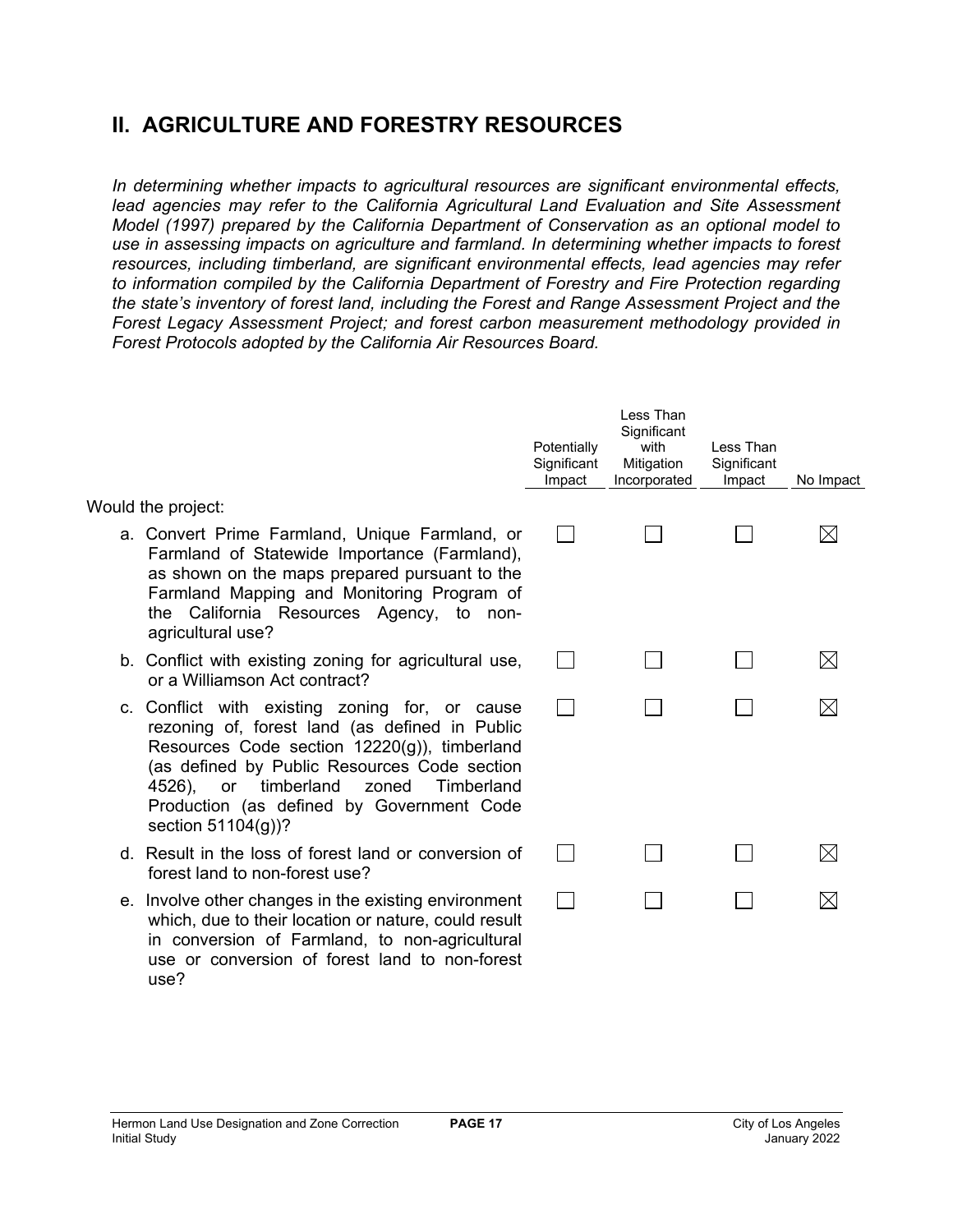## **a) Convert Prime Farmland, Unique Farmland, or Farmland of Statewide Importance (Farmland), as shown on the maps prepared pursuant to the Farmland Mapping and Monitoring Program of the California Resources Agency, to non-agricultural use?**

**No Impact**. A significant impact would occur if a proposed project would convert valued farmland to non-agricultural uses. The California Department of Conservation, Division of Land Protection, lists Prime Farmland, Unique Farmland, and Farmland of Statewide Importance under the general category of "Important Farmland". The Extent of Important Farmland Map Coverage maintained by the Division of Land Protection indicates that the Project Area has no Farmland.[1](#page-17-0) The Project consists of a General Plan Amendment to re-designate the Project Area from Low Medium II Residential to Neighborhood Commercial land uses, and a Zone Change from RD1.5-1 to [Q]C4-1VL. The Project does not involve or include farmland or agricultural use. Therefore, the proposed Project would not convert any Prime Farmland, Unique Farmland, or Farmland of Statewide Importance to non-agricultural use, and no impact would occur.

## **b) Conflict with existing zoning for agricultural use, or a Williamson Act contract?**

**No Impact.** A significant impact would occur if a proposed project conflicted with existing agricultural zoning or agricultural parcels enrolled under the Williamson Act. The Project Area does not contain any use under a Williamson Contract. The Project consists of a General Plan Amendment to re-designate the Project Area from Low Medium II Residential to Neighborhood Commercial land uses, and a Zone Change from RD1.5-1 to [Q]C4-1VL, and is not anticipated to result in new development that would conflict with or change existing zoning for agricultural use or a Williamson Act Contract. As such, the Project would not conflict with existing zoning for agricultural use or conflict with a Williamson Contract. Therefore, no impacts would occur.

## **c) Conflict with existing zoning for, or cause rezoning of, forest land (as defined in Public Resources Code section 12220(g)), timberland (as defined by Public Resources Code section 4526), or timberland zoned Timberland Production (as defined by Government Code section 51104(g))?**

**No Impact.** A significant impact would occur if a proposed project conflicted with existing zoning or caused rezoning of forest land or timberland or resulted in the loss of forest land or in the conversion of forest land to non-forest use. The Project Area is not zoned for forest land or timberland. Accordingly, the proposed Project would not conflict with forest land or timberland zoning or result in the loss of forest land or conversion of forest land to non-forest use. Therefore, no impact would occur.

## **d) Result in the loss of forest land or conversion of forest land to non-forest use?**

**No Impact.** See response to Section II(c) above. Forest land is defined as "land that can support 10-percent native tree cover of any species, including hardwoods, under natural conditions, and that allows for management of one or more forest resources including timber, aesthetics, fish and wildlife, biodiversity, water quality, recreation, and other public benefits." Timberland is defined as "land...which is available for, and capable of, growing a crop of trees of

<span id="page-17-0"></span><sup>&</sup>lt;sup>1</sup> State of CA Department of Conservation, Division of Land Resource Protection, Farmland Mapping and Monitoring, https://maps.conservation.ca.gov/DLRP/CIFF, accessed on December 30, 2021.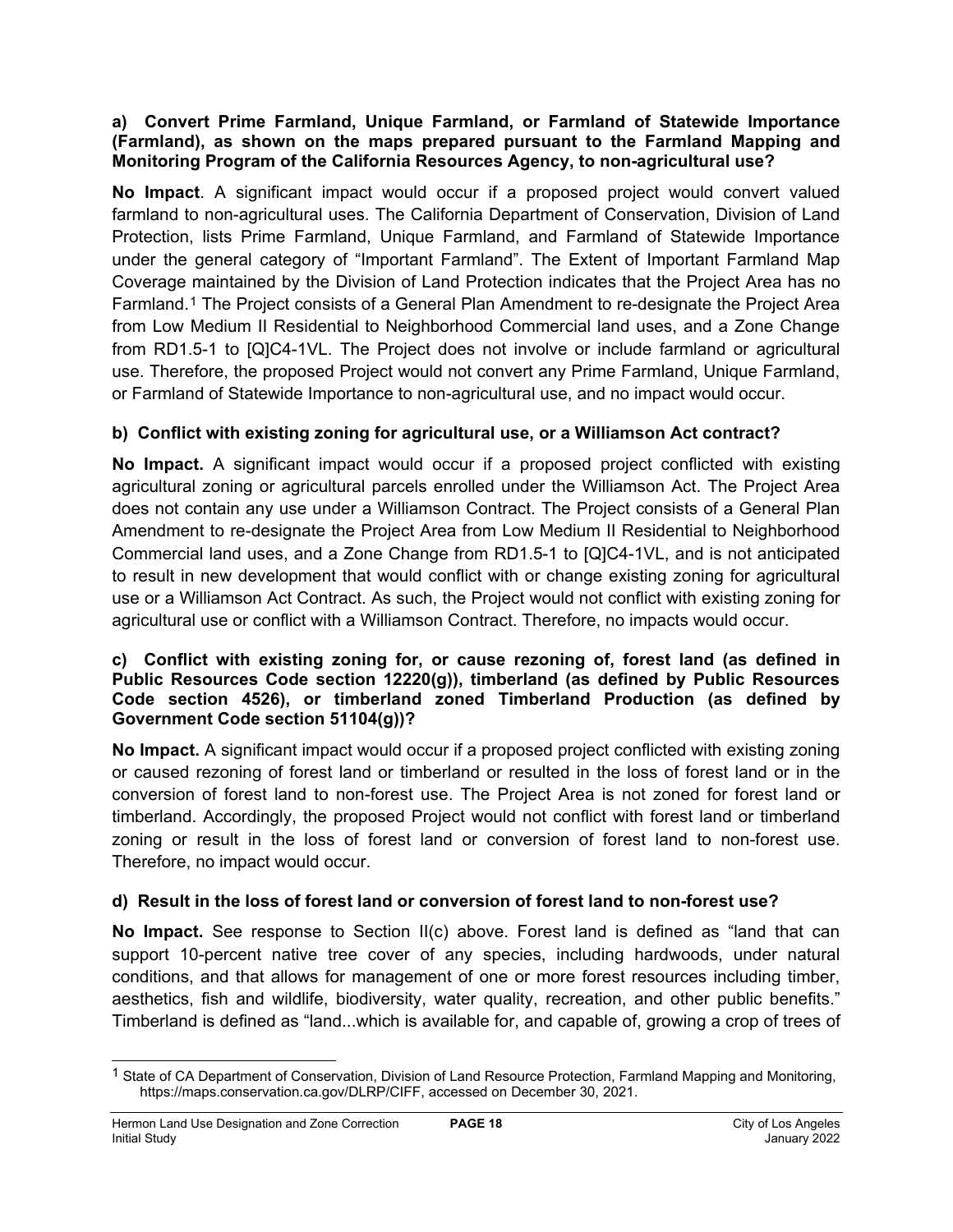any commercial species used to produce lumber and other forest products including Christmas trees."[2](#page-18-0) The Project Area does not consist of any forest land or timberland. Thus, any development project following the adoption of the proposed Project would not result in the loss of or conversion of forest land. Therefore, there would be no impact and no further analysis is required.

#### **e) Involve other changes in the existing environment which, due to their location or nature, could result in conversion of Farmland to non-agricultural use or conversion of forest land to non-forest use?**

**No Impact.** See response to Section 2(a) through (d) above. A significant impact would occur if a proposed project caused the conversion of farmland to non-agricultural use. The Project Area does not contain Farmland identified by the State of CA Department of Conservation, Division of Land Resource Protection as Unique Farmland.<sup>[3](#page-18-1)</sup> Moreover, the Project is not anticipated to result in new development that would involve other changes in the existing environment which could result in the conversion of farmland to non-agricultural use or the conversion of forest land to non-forest use. Therefore, no impacts would occur.

<span id="page-18-0"></span><sup>2</sup> California Public Resources Code Section 4526

<span id="page-18-1"></span><sup>&</sup>lt;sup>3</sup> State of CA Department of Conservation, Division of Land Resource Protection. CA Important Farmland Finder. https://maps.conservation.ca.gov/DLRP/CIFF/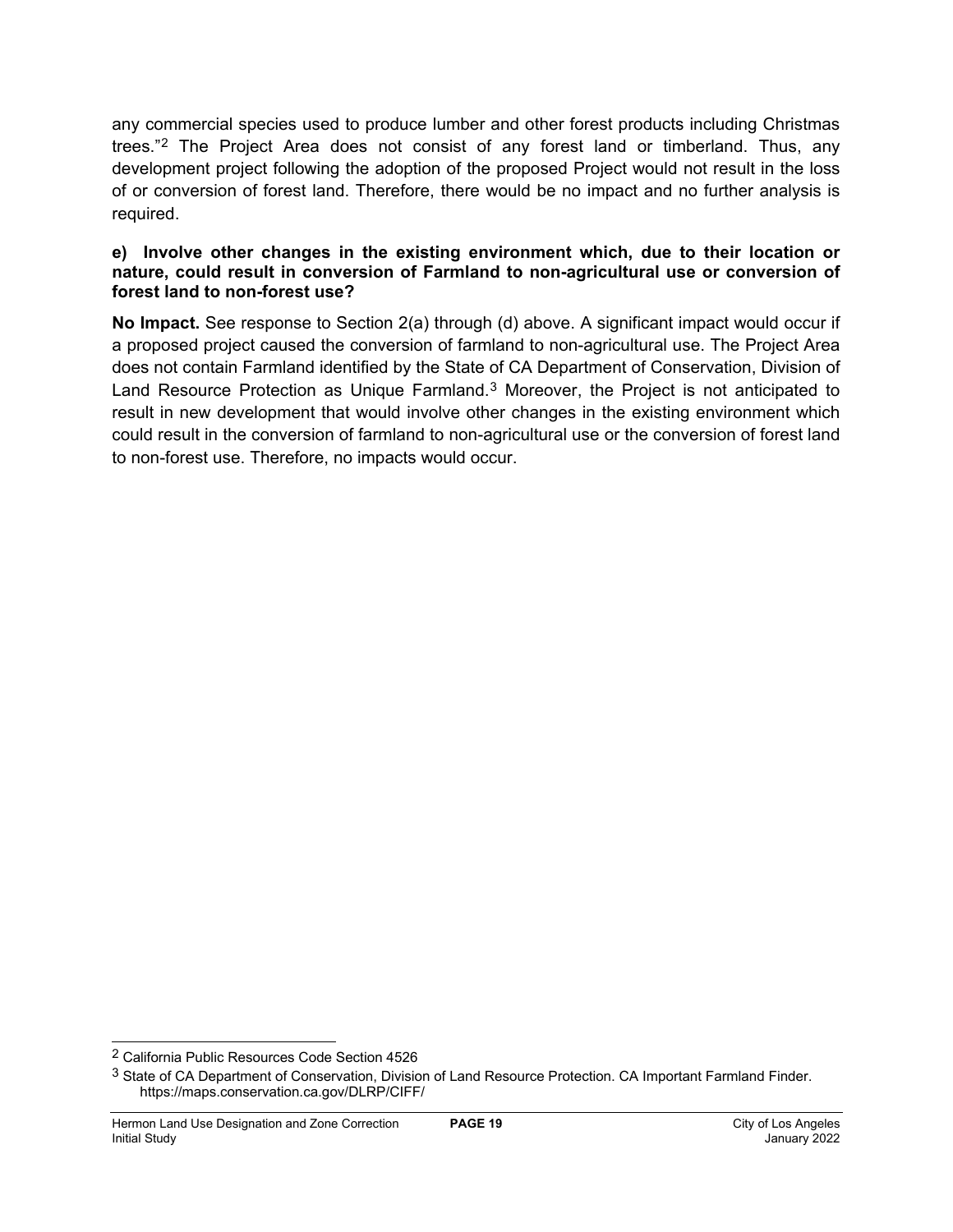## **III. AIR QUALITY**

*Where available, the significance criteria established by the South Coast Air Quality Management District (SCAQMD) may be relied upon to make the following determinations.*

|                                                                                                                                                                                                                  | Potentially<br>Significant<br>Impact | Less Than<br>Significant<br>with<br>Mitigation<br>Incorporated | Less Than<br>Significant<br>Impact | No Impact |
|------------------------------------------------------------------------------------------------------------------------------------------------------------------------------------------------------------------|--------------------------------------|----------------------------------------------------------------|------------------------------------|-----------|
| Would the project:                                                                                                                                                                                               |                                      |                                                                |                                    |           |
| a. Conflict with or obstruct implementation of the<br>applicable air quality plan?                                                                                                                               |                                      |                                                                | IХ                                 |           |
| b. Result in a cumulatively considerable<br>net<br>increase of any criteria pollutant for which the<br>project region is non-attainment under an<br>applicable federal or state ambient air quality<br>standard? |                                      |                                                                | IХ                                 |           |
| sensitive<br>substantial<br>receptors to<br>c. Expose<br>pollutant concentrations?                                                                                                                               |                                      |                                                                | IХ                                 |           |
| d. Result in other emissions (such as those leading<br>to odors) adversely affecting a substantial<br>number of people?                                                                                          |                                      |                                                                | $\boxtimes$                        |           |

## **a) Conflict with or obstruct implementation of the applicable air quality plan?**

**Less Than Significant Impact.** A significant air quality impact could occur if the Proposed Project is not consistent with the applicable Air Quality Management Plan (AQMP) or would in some way represent a substantial hindrance to employing the policies or obtaining the goals of that plan. The most recent AQMP was adopted by the Governing Board of the South Coast Air Quality Management District (SCAQMD) on March 3, 2017 ("2016 AQMP"). The 2016 AQMP represents a thorough analysis of existing and potential regulatory control options, includes available, proven, and cost-effective strategies, and seeks to achieve multiple goals in partnership with other entities promoting reductions in greenhouse gasses and toxic risk, as well as efficiencies in energy use, transportation, and goods movement. The 2016 AQMP recognizes the critical importance of working with other agencies to develop funding and incentives that encourage the accelerated transition to cleaner vehicles, and the modernization of buildings and industrial facilities to cleaner technologies in a manner that benefits not only air quality, but also local businesses and the regional economy. In addition, the Southern California Association of Governments (SCAG) approved its 2016 Regional Transportation Plan/Sustainable Communities Strategy (RTP/SCS) that includes transportation programs, measures, and strategies generally designed to reduce vehicle miles traveled (VMT), which are contained within baseline emissions inventory in the 2016 AQMP. The transportation strategy and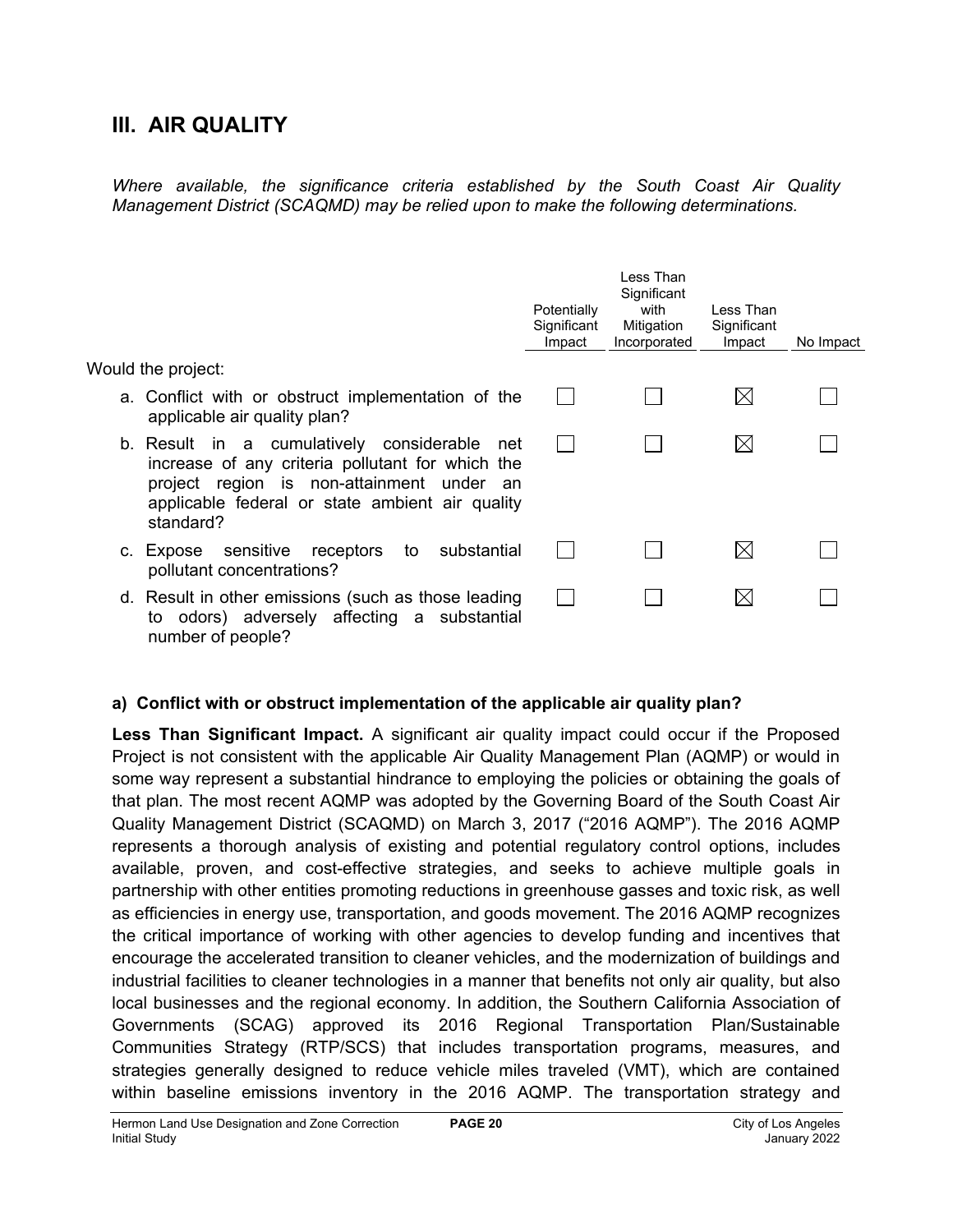transportation control measures (TCMs), included as part of the 2016 AQMP and State Implementation Plan (SIP) for the South Coast Air Basin ("Basin"), are based on SCAG's 2016 RTP/SCS and Federal Transportation Improvement Program (FTIP). For purposes of assessing a project's consistency with the AQMP, projects that are consistent with the growth forecast projections of employment and population forecasts identified in the RTP/SCS are considered consistent with the AQMP, since the growth projections contained in the RTP/SCS form the basis of the land use and transportation control portions of the AQMP.[4](#page-20-0)

As discussed in Section XIV(a), Population and Housing, the Proposed Project is consistent with the regional growth projections for the Los Angeles Subregion and is consistent with the policies of the 2020 RTP/SCS (also known as the Connect SoCal plan). The Project would accommodate commercial and residential uses consistent with the proposed [Q]C4-1VL zone within approximately a half of a mile of the Highland Park Metro L Line (Gold) station that connect to regions of the Los Angeles area. Thus, the Project Site's location provides opportunities for employees and patrons to use public transit to reduce vehicle trips. Reports by the California Department of Transportation and SCAG have found that focusing development in areas served by transit can result in local, regional, and statewide benefits including reduced air pollution and energy consumption.[5](#page-20-1) [6](#page-20-2)

Because the Proposed Project would be consistent with the growth projections and regional land use planning policies of the 2016 RTP/SCS and the 2020 Connect SoCal, as detailed in Section XIV(a), Population and Housing, the Proposed Project would not conflict with or obstruct implementation of the 2016 AQMP, and Project impacts would be less than significant.

## **b) Result in a cumulatively considerable net increase of any criteria pollutant for which the air basin is non-attainment under an applicable federal or state ambient air quality standard?**

**Less Than Significant Impact.** A significant impact may occur if a project adds a considerable cumulative contribution to federal or State non-attainment pollutants. As the Basin is currently in State non-attainment for ozone, PM10 and PM2.5, related projects could exceed an air quality standard or contribute to an existing or projected air quality exceedance. With respect to determining the significance of a project's contribution of emissions, the SCAQMD neither recommends quantified analyses of construction and/or operational emissions from multiple development projects nor provides methodologies or thresholds of significance to be used to assess the cumulative emissions generated by multiple cumulative projects. Instead, the SCAQMD recommends that a project's potential contribution to cumulative impacts be assessed utilizing the same significance criteria as those for project specific impacts. Thus, a project may

<span id="page-20-0"></span><sup>4</sup> In September 2020, SCAG and CARB have since adopted a new 2020 RTP/SCS, now called Connect SoCal. Connect SoCal was determined to conform to the federally-mandated state implementation plan (SIP), for the attainment and maintenance of NAAQS standards. The SCAQMD is currently working on a 2022 AQMP, which will base its analysis from Connect SoCal.

<span id="page-20-1"></span><sup>5</sup> California Department of Transportation, California Transportation Plan 2040, June, 2016, website: http://www.dot.ca.gov/hq/tpp/californiatransportationplan2040/Final%20CTP/FINALCTP2040- ReportWebReady.pdf, accessed August 2019

<span id="page-20-2"></span><sup>6</sup> Sustainable Communities Strategy, April 2016.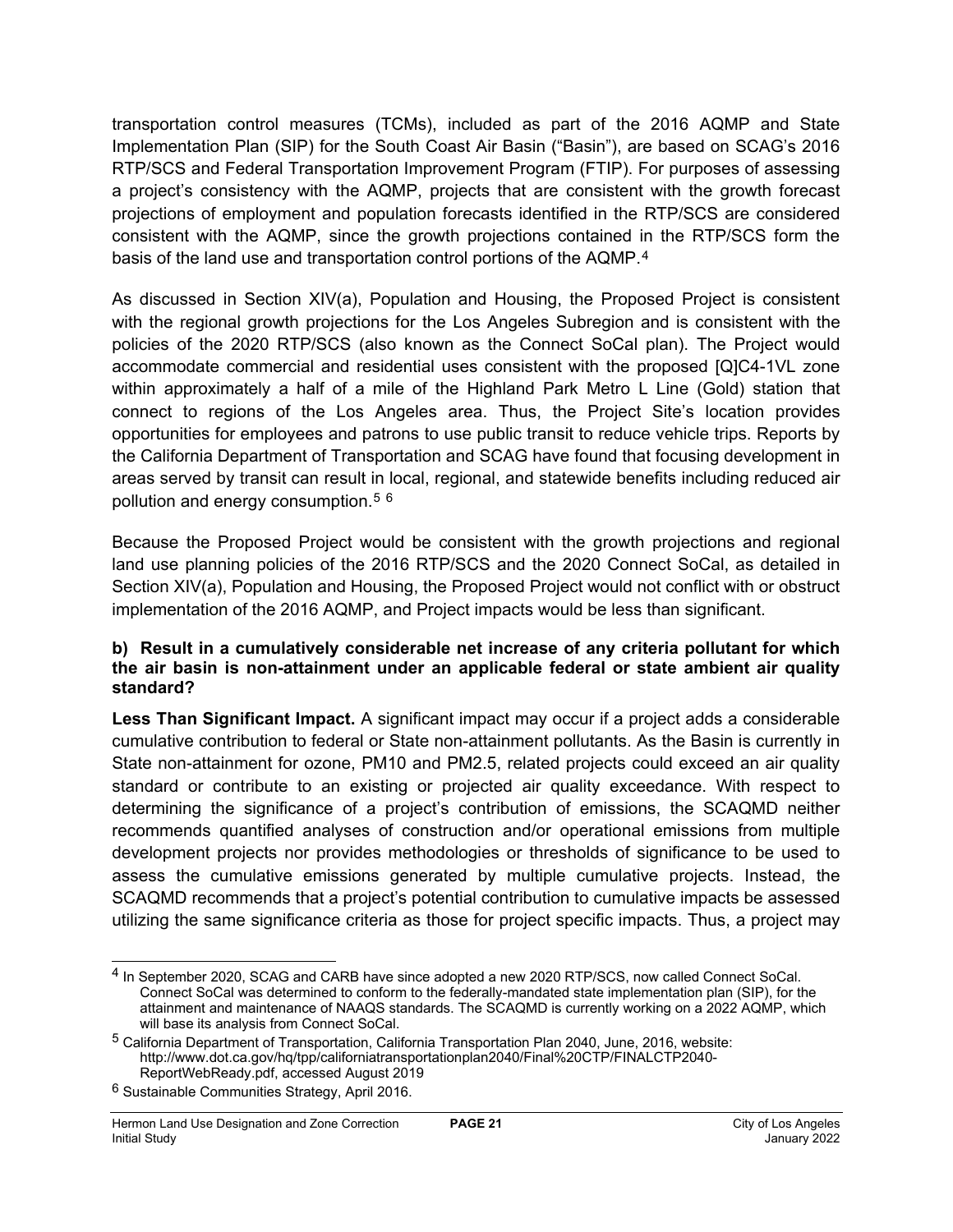result in a significant impact in cases where project-related emissions would exceed federal, State, or regional standards or thresholds, or where project-related emissions would substantially contribute to an existing or projected air quality violation. Furthermore, SCAQMD states that if an individual development project generates less than significant construction or operational emissions, then the development project would not generate a cumulatively considerable increase in emissions for those pollutants for which the Basin is in non-attainment.

The Proposed Project is the re-designation and re-zoning of parcels in Northeast Los Angeles, totaling approximately 1.01 acres, from Low Medium II Residential land use to Neighborhood Commercial land use, and from the RD1.5-1 zone to the [Q]C4-1VL zone. The Project does not propose any particular development or other construction activity at this time. However, it is foreseeable that future development and new uses could take place consistent with the proposed [Q]C4-1VL zone. Based on the Project Site's total area, the proposed zone's maximum floor area and allowed uses, the historic development patterns and uses of the area, and the proposed Neighborhood Commercial land use, it could be reasonably anticipated that 53,000 square feet of commercial floor area and 17 dwelling units could be added to the Project Site in the future. This level of reasonably anticipated development falls below the City's air quality screening threshold for individual development projects, which is at least 80 dwelling units or 75,000 square feet of non-residential floor area added. The City's screening criteria are based on documented air quality model runs for projects not shown to have significant air quality impacts.

Additionally, the Project would be subject to the following regulatory compliance measures for any future construction activities:

- Compliance with provisions of the SCAQMD District Rule 403. The project shall comply with all applicable standards of the Southern California Air Quality Management District, including the following provisions of District Rule 403:
	- $\circ$  All unpaved demolition and construction areas shall be wetted at least twice daily during excavation and construction, and temporary dust covers shall be used to reduce dust emissions and meet SCAQMD District Rule 403. Wetting could reduce fugitive dust by as much as 50 percent.
	- $\circ$  The construction area shall be kept sufficiently dampened to control dust caused by grading and hauling, and at all times provide reasonable control of dust caused by wind.
	- o All clearing, earth moving, or excavation activities shall be discontinued during periods of high winds (i.e., greater than 15 mph), so as to prevent excessive amounts of dust.
	- $\circ$  All dirt/soil loads shall be secured by trimming, watering or other appropriate means to prevent spillage and dust.
	- $\circ$  All dirt/soil materials transported off-site shall be either sufficiently watered or securely covered to prevent excessive amount of dust.
	- $\circ$  General contractors shall maintain and operate construction equipment so as to minimize exhaust emissions.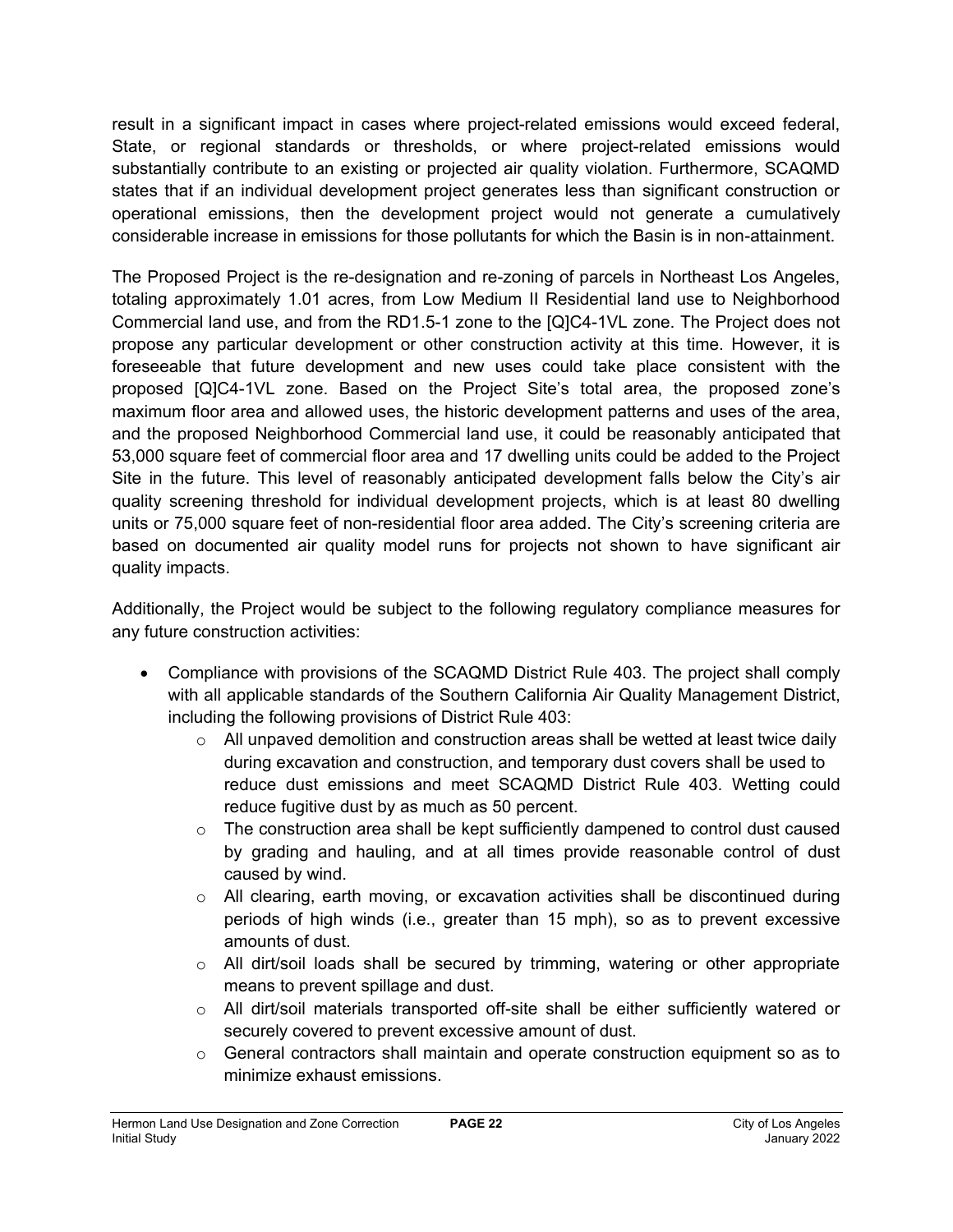- $\circ$  Trucks having no current hauling activity shall not idle but be turned off.
- In accordance with Sections 2485 in Title 13 of the California Code of Regulations, the idling of all diesel fueled commercial vehicles (weighing over 10,000 pounds) during construction shall be limited to five minutes at any location.
- In accordance with Section 93115 in Title 17 of the California Code of Regulations, operation of any stationary, diesel-fueled, compression-ignition engines shall meet specified fuel and fuel additive requirements and emission standards.
- The Project shall comply with South Coast Air Quality Management District Rule 1113 limiting the volatile organic compound content of architectural coatings.

The reasonably anticipated development that could result from implementation of the Project does not exceed the City's air quality screening thresholds and therefore the Project would not foreseeably result in a significant adverse impact on air quality. Additionally, through compliance with the regulatory measures listed above, the Proposed Project would not result in a cumulatively considerable net increase of any non-attainment criteria pollutant, and impacts would be less than significant.

## **c) Expose sensitive receptors to substantial pollutant concentrations?**

**Less Than Significant Impact**. A significant impact may occur if a project were to generate pollutant concentrations to a degree that would significantly affect sensitive receptors. Sensitive receptors are populations that are more susceptible to the effects of air pollution than are the population at large. The SCAQMD identifies the following as sensitive receptors: long-term health care facilities, rehabilitation centers, convalescent centers, retirement homes, residences, schools, playgrounds, child care centers, and athletic facilities.

The Project Site's surrounding uses include a commercial shopping center located at the northeast corner of North Monterey Road and Via Marisol, multi-family residential buildings, a church, and single-family houses. There are two existing schools located within one-quarter mile of the project site: within 500 feet of the project site is the Los Angeles College Prep Academy, while Bushnell Elementary is 0.14 mile from the project site.

The Proposed Project is the re-designation and re-zoning of parcels in Northeast Los Angeles, totaling approximately 1.01 acres, from Low Medium II Residential land use to Neighborhood Commercial land use, and from the RD1.5-1 zone to the [Q]C4-1VL zone. The Project does not propose any development or other construction activity at this time. However, it is foreseeable that future development or new uses could take place. The Project's proposed [Q]C4-1VL zone does not permit uses that are likely to expose sensitive receptors to substantial pollutant concentrations such as wastewater treatment plants, food processing plants, chemical plants, composting, refineries, landfills, dairies, or fiberglass molding. With the regulatory compliance measures listed in Section III(b) above and Section III(d) below, impacts will be less than significant.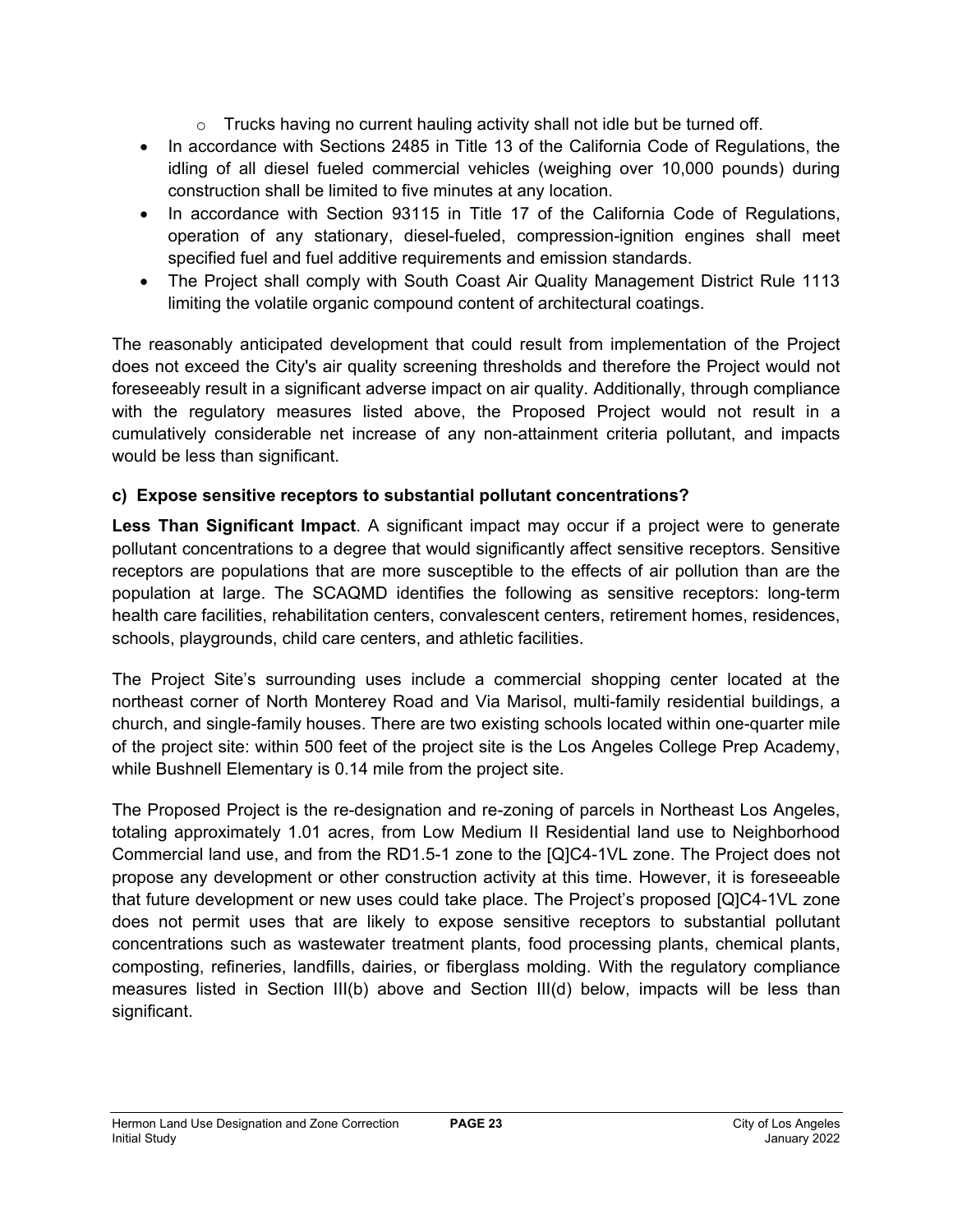## **d) Result in other emissions (such as those leading to odors) adversely affecting a substantial number of people?**

**Less Than Significant Impact.** A significant impact may occur if objectionable odors occur which would adversely impact sensitive receptors. Odors are typically associated with industrial projects involving the use of chemicals, solvents, petroleum products, and other strong-smelling elements used in manufacturing processes, as well as sewage treatment facilities and landfills.

The Project does not propose any construction activity or new structures; however, it is reasonably foreseeable that future development may occur consistent with the proposed [Q]C4- 1VL zone. Should there be construction in the future, potential sources that may emit odors during construction activities include the use of architectural coatings, solvents, and asphalt paving. SCAQMD Rule 1108 and 1113 limits the amount of volatile organic compounds from cutback asphalt and architectural coatings and solvents, respectively. Based on mandatory compliance with SCAQMD Rules, any construction activities and materials used as part of the Project would control objectionable construction odors. Therefore, impacts from potential objectionable odors during construction would be less than significant.

The Project's proposed [Q]C4-1VL zone does not permit uses identified by the SCAQMD as being associated with odors, such as agricultural uses, wastewater treatment plants, food processing plants, chemical plants, composting, refineries, landfills, dairies, or fiberglass molding. As the Proposed Project involves no elements related to these types of activities, no odors from these types of uses are anticipated. Odors from garbage chutes and enclosed refuse containers would be controlled through standard best management practices and ongoing building maintenance procedures. Garbage collection areas for the Project Site would have the potential to generate foul odors if the areas are located in close proximity to habitable areas. The trash collection areas would be enclosed and would not be located near any habitable areas. In addition, SCAQMD Rule 402 (Nuisance), and SCAQMD Best Available Control Technology Guidelines would limit potential objectionable odor impacts during the Proposed Project's long-term operations phase. With compliance with SCAQMD Rules, described above, potential objectionable odor impacts would be less than significant.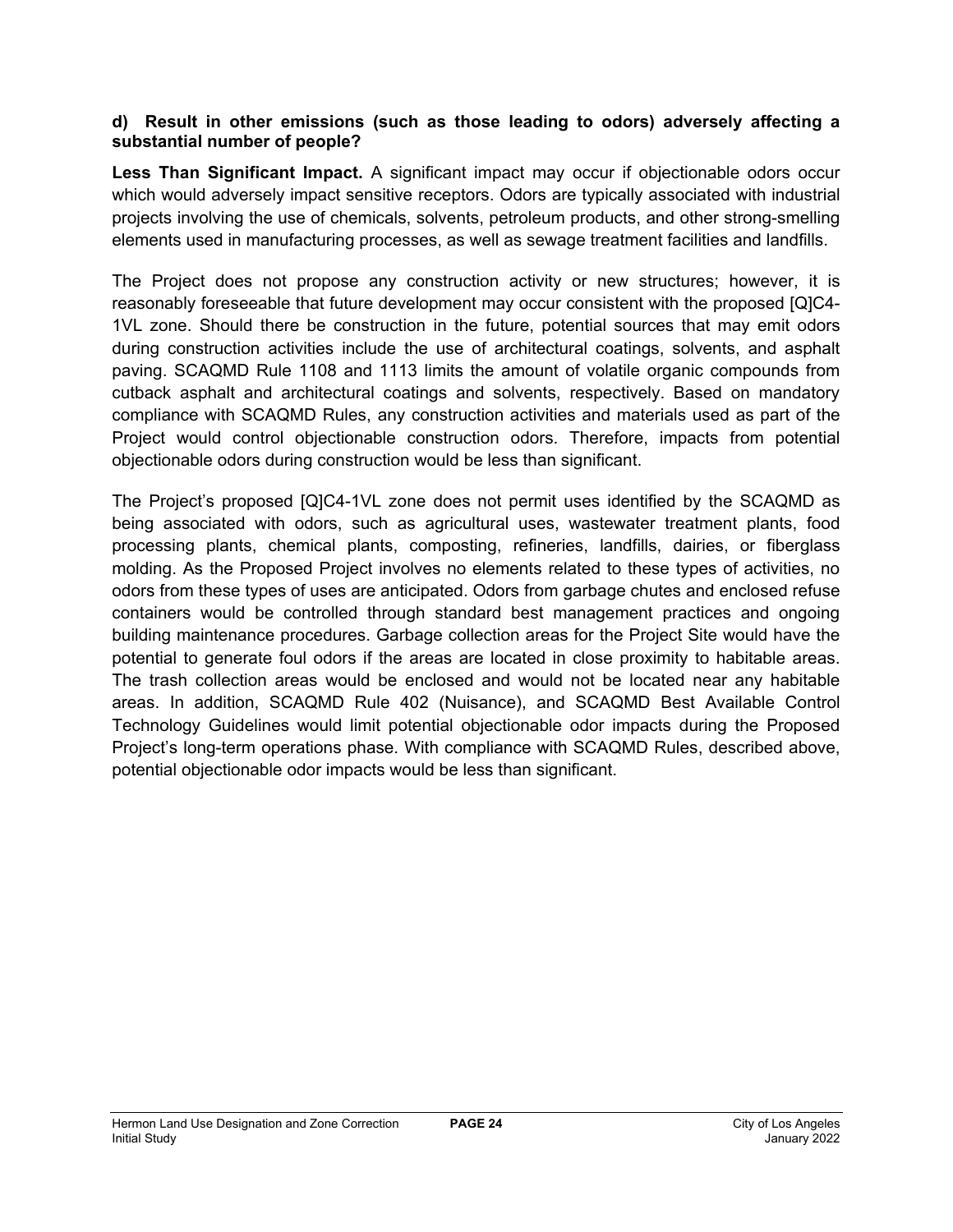## **IV. BIOLOGICAL RESOURCES**

Would the project:

- a. Have a substantial adverse effect, either directly or through habitat modifications, on any species identified as a candidate, sensitive, or special status species in local or regional plans, policies, or regulations, or by the California Department of Fish and Wildlife or U.S. Fish and Wildlife Service?
- b. Have a substantial adverse effect on any riparian habitat or other sensitive natural community identified in local or regional plans, policies, regulations or by the California Department of Fish and Wildlife or US Fish and Wildlife Service?
- c. Have a substantial adverse effect on state or federally protected wetlands (including, but not limited to, marsh, vernal pool, coastal, etc.) through direct removal, filling, hydrological interruption, or other means?
- d. Interfere substantially with the movement of any native resident or migratory fish or wildlife species or with established native resident or migratory wildlife corridors, or impede the use of native wildlife nursery sites?
- e. Conflict with any local policies or ordinances protecting biological resources, such as a tree preservation policy or ordinance?
- f. Conflict with the provisions of an adopted Habitat Conservation Plan, Natural Community Conservation Plan, or other approved local, regional, or state habitat conservation plan?

| Potentially<br>Significant<br>Impact | Less Than<br>Significant<br>with<br>Mitigation<br>Incorporated | Less Than<br>Significant<br>Impact | No Impact   |
|--------------------------------------|----------------------------------------------------------------|------------------------------------|-------------|
|                                      |                                                                | $\boxtimes$                        |             |
|                                      |                                                                |                                    | IХ          |
|                                      |                                                                |                                    | $\boxtimes$ |
|                                      |                                                                |                                    | ⊠           |
|                                      |                                                                |                                    | $\boxtimes$ |
|                                      |                                                                |                                    |             |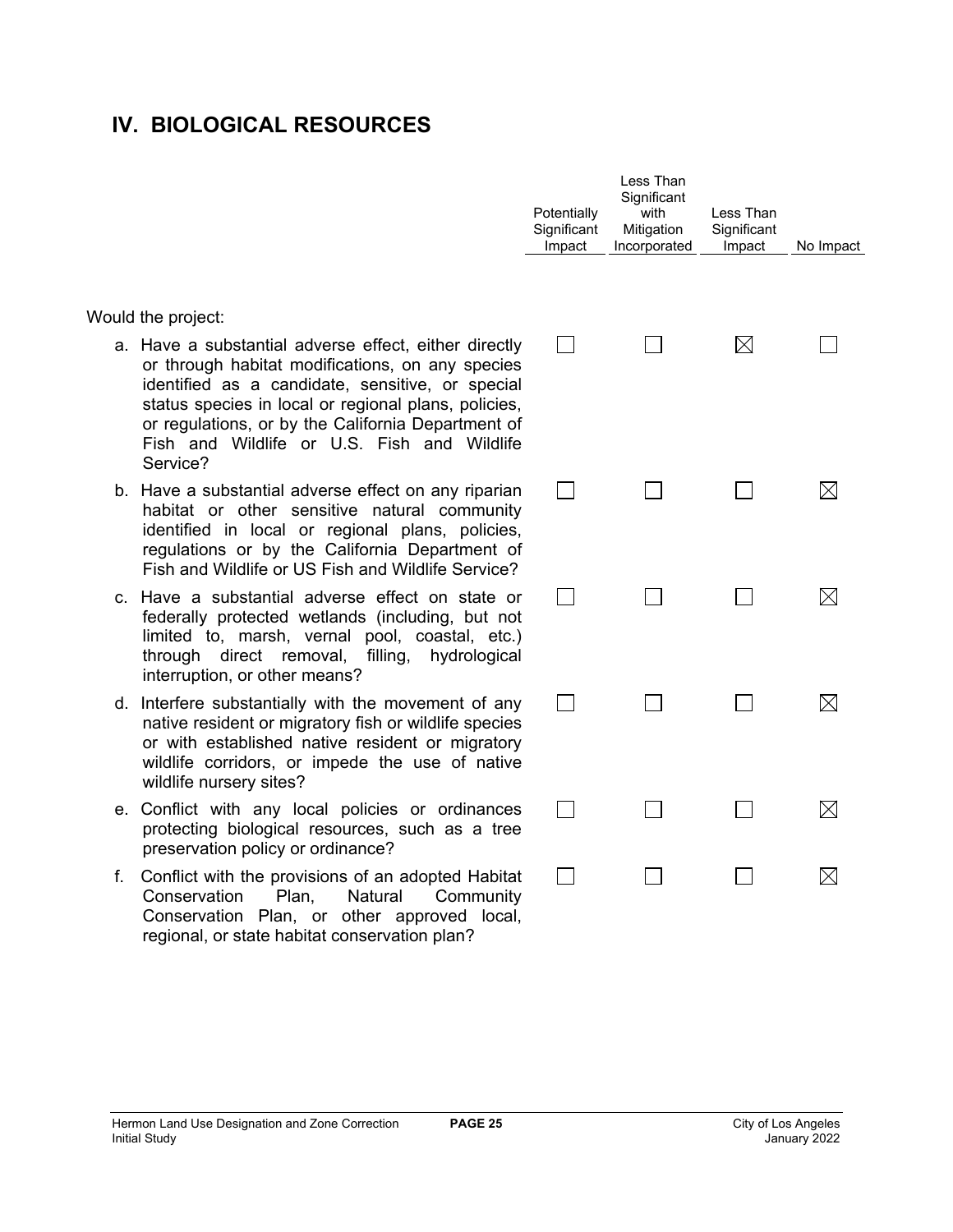#### **a) Have a substantial adverse effect, either directly or through habitat modifications, on any species identified as a candidate, sensitive, or special status species in local or regional plans, policies, or regulations, or by the California Department of Fish and Wildlife or U.S. Fish and Wildlife Service?**

**Less Than Significant Impact.** A project would normally have a significant impact on biological resources if it could result in: (a) the loss of individuals, or the reduction of existing habitat, of a state or federal listed endangered, threatened, rare, protected, candidate, or sensitive species or a Species of Special Concern under state or federal plans, policies or regulations; (b) the loss of individuals or the reduction of existing habitat of a locally designated species or a reduction in a locally designated natural habitat or plant community; or (c) interference with habitat such that normal species behaviors are disturbed (e.g., from the introduction of noise, light) to a degree that may diminish the chances for long-term survival of a sensitive species.

The Project Site is currently developed with impervious surfaces and structures, including a commercial office building, a retail building, an automotive repair facility, and an ancillary church building. There are a total of five (5) street trees located within the public right-of-way. The Project is a General Plan Amendment and Zone Change to re-designate and re-zone the Project Site for commercial land uses consistent with the historical and present structures and uses on the Site. No specific development is proposed at this time. The Project could however result in the future expansion of existing structures or the construction of new structures that comply with the proposed [Q]C4-1VL zone.

In the event that future construction activity would result in the removal of non-protected street trees, such activity would be subject to the review and approval of the Department of Public Works, Urban Forestry Division. Prior to the issuance of any permit, a plot plan shall be prepared indicating the location, size, type, and general condition of all existing trees on the Project Site and within the adjacent public right(s)-of-way. Therefore, the Proposed Project would have a less than significant impact upon removal of non-protected trees.

While the potential removal of non-protected trees would not be considered a significant impact under CEQA, the removal of trees has the potential to impact nesting bird species if they are present at the time of tree removal. Nesting birds are protected under the Federal Migratory Bird Treaty Act (MBTA*) (Title 16, United States Code, Section 703 et seq., see also Title 50, Code of Federal Regulation, Part 20)* and Sections 3503, 3503.5, and 3513 of the California Department of Fish and Game Code.<sup>[7](#page-25-0)</sup> To ensure compliance with the MBTA and California Department of Fish and Game Code, the City of Los Angeles Department of City Planning advises applicants to avoid tree removal activities during the breeding season. If avoidance is not feasible, the Department recommends weekly bird surveys be conducted to ensure that the trees proposed for removal are not occupied by nesting birds. For purposes of this analysis, the following regulatory compliance measures have been identified as being applicable to the Proposed Project's any potential future construction activities:

<span id="page-25-0"></span><sup>7</sup> Sections 3503, 3503.5, and 3513 of the California Fish and Game Code make it unlawful to "take, possess, or needlessly destroy" the nest or eggs of any bird (Section 3503), any bird-of-prey (Section 3503.5), or any migratory nongame bird as designated in the Migratory Bird Treaty Act (Section 3513).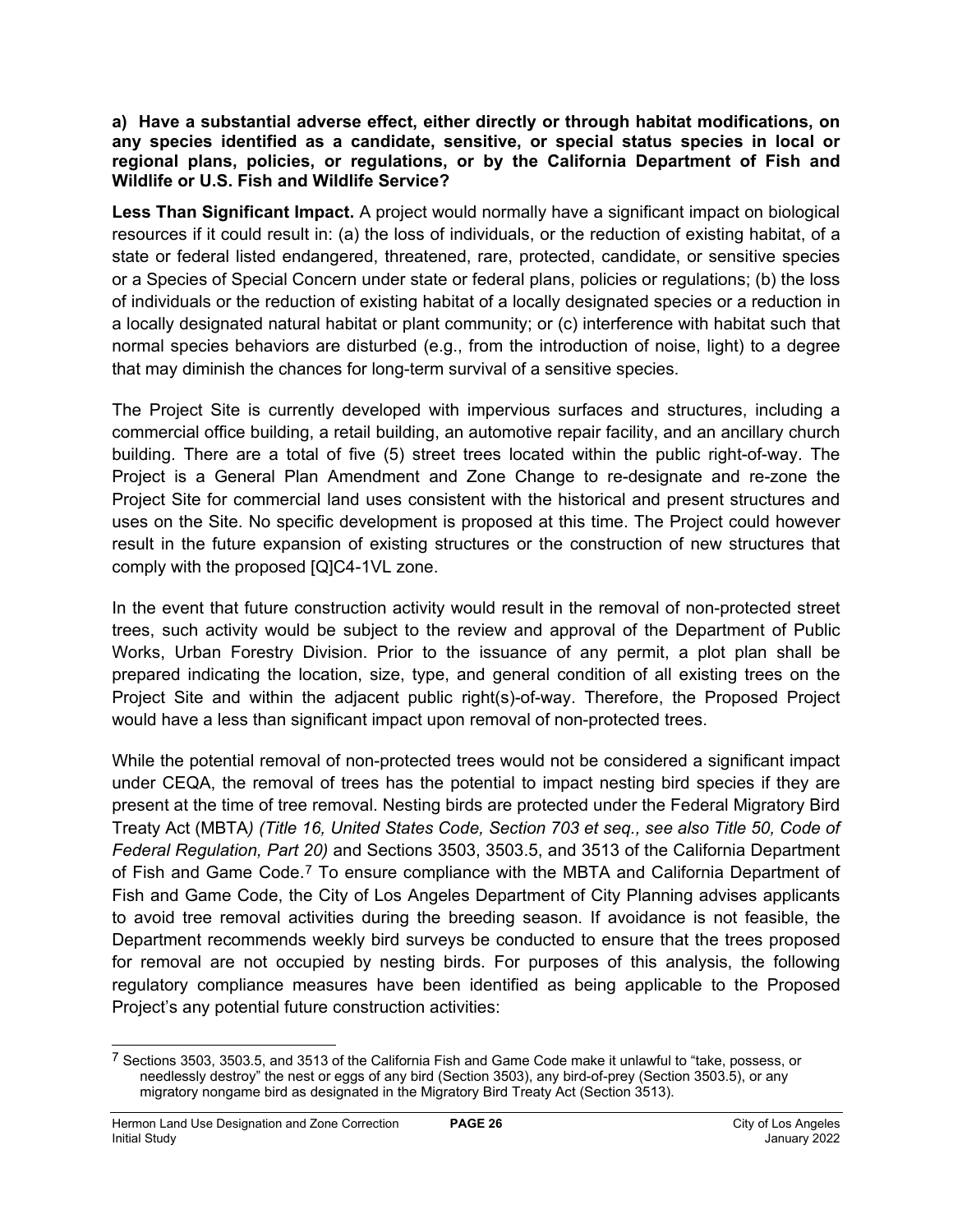- Habitat Modification (Nesting Native Birds): Proposed project activities (including disturbances to native and non-native vegetation, structures and substrates) should take place outside of the breeding bird season which generally runs from March 1- August 31 (as early as February 1 for raptors) to avoid take (including disturbances which would cause abandonment of active nests containing eggs and/or young). Take means to hunt, pursue, catch, capture, or kill, or attempt to hunt, pursue, catch, capture of kill (Fish and Game Code Section 86).
- If project activities cannot feasibly avoid the breeding bird season, beginning thirty days prior to the disturbance of suitable nesting habitat, the applicant shall:
	- $\circ$  Arrange for weekly bird surveys to detect any protected native birds in the habitat to be removed and any other such habitat within 300 feet of the construction work area (within 500 feet for raptors) as access to adjacent areas allows. The surveys shall be conducted by a Qualified Biologist with experience in conducting breeding bird surveys. The surveys shall continue on a weekly basis with the last survey being conducted no more than 3 days prior to the initiation of clearance/construction work.
	- $\circ$  If a protected native bird is found, the applicant shall delay all clearance/construction disturbance activities within 300 feet of suitable nesting habitat for the observed protected bird species (within 500 feet for suitable raptor nesting habitat) until August 31.
	- $\circ$  Alternatively, the Qualified Biologist could continue the surveys in order to locate any nests. If an active nest is located, clearing and construction within 300 feet of the nest (within 500 feet for raptor nests) or as determined by a qualified biological monitor, shall be postponed until the nest is vacated and juveniles have fledged and when there is no evidence of a second attempt at nesting. The buffer zone from the nest shall be established in the field with flagging and stakes. Construction personnel shall be instructed on the sensitivity of the area.
	- $\circ$  The applicant shall record the results of the recommended protective measures described above to document compliance with applicable State and Federal laws pertaining to the protection of native birds. Such record shall be submitted and received into the case file for the associated discretionary action permitting the project.
	- $\circ$  The Proposed Project shall comply with Sections 3503, 3503.5, and 3513 of the California Fish and Game Code, which make it unlawful to "take, possess, or needlessly destroy" the nest or eggs of any bird (Section 3503), any bird-of-prey (Section 3503.5), or any migratory nongame bird as designated in the Migratory Bird Treaty Act (Section 3513).

Thus, adherence to regulatory compliance measures, detailed above, would ensure that any the Project, including any future construction activities, would have a less than significant impact on sensitive biological species or habitat.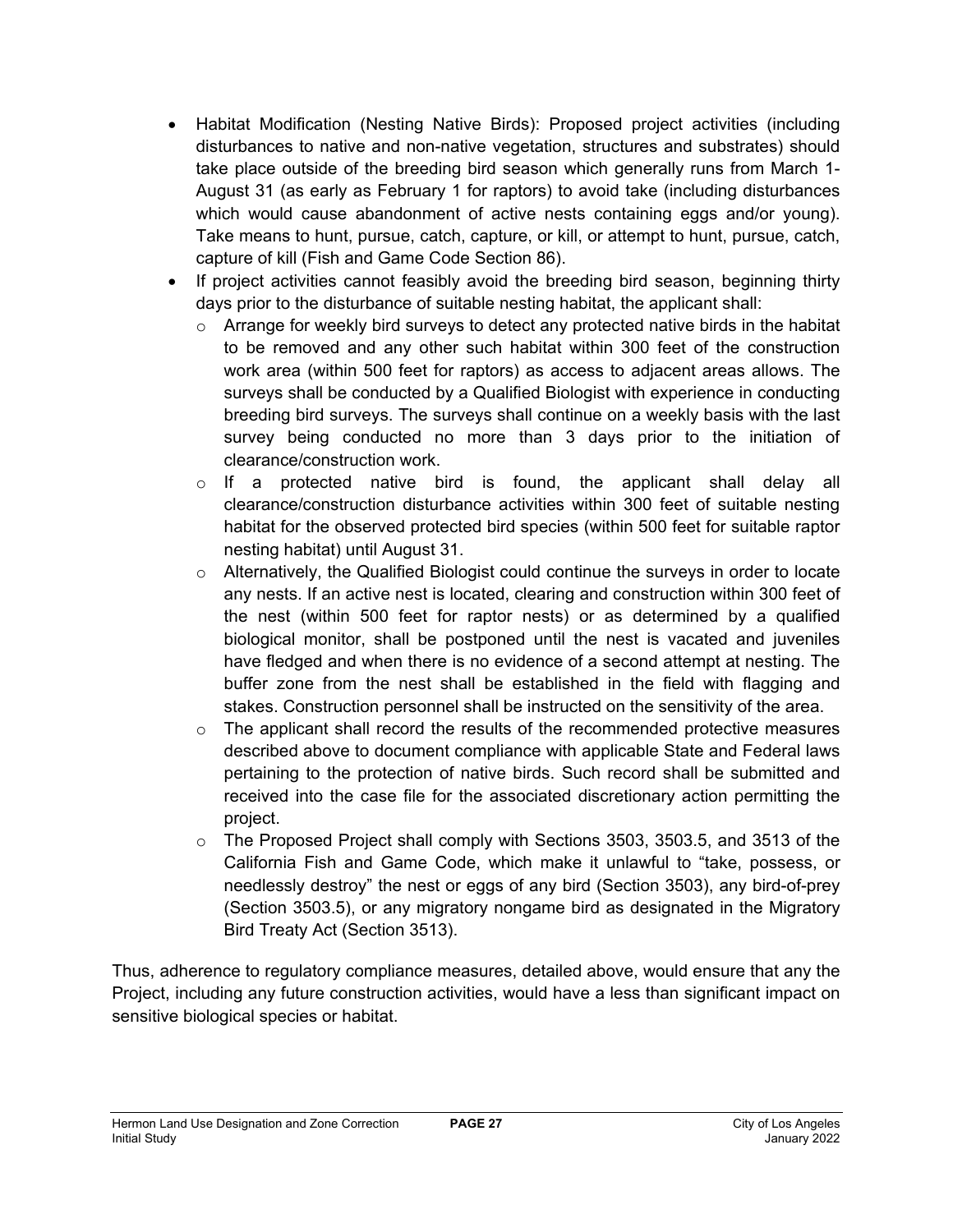## **b) Have a substantial adverse effect on any riparian habitat or other sensitive natural community identified in local or regional plans, policies, regulations or by the California Department of Fish and Wildlife or U.S. Fish and Wildlife Service?**

**No Impact.** A project would normally have a significant impact on biological resources if it could result in: (a) the loss of individuals, or the reduction of existing habitat, of a state or federal listed endangered, threatened, rare, protected, candidate, or sensitive species or a Species of Special Concern; (b) the loss of individuals or the reduction of existing habitat of a locally designated species or a reduction in a locally designated natural habitat or plant community; (c) the alternation of an existing wetland habitat; or (d) interference with habitat such that normal species behaviors are disturbed (e.g., from the introduction of noise, light) to a degree that may diminish the chances for long-term survival of a sensitive species. The Project Site is currently occupied by commercial buildings. No riparian or other sensitive natural community is located on or adjacent to the Project Site, and there are no such areas nearby. Therefore, implementation of the Proposed Project would not result in any adverse impacts to riparian habitat or other sensitive natural communities, and no impact would occur.

## **c) Have a substantial adverse effect on state or federally protected wetlands (including, but not limited to, marsh, vernal pool, coastal, etc.) through direct removal, filling, hydrological interruption, or other means?**

**No Impact.** A project would normally have a significant impact on biological resources if it could result in the alteration of an existing wetland habitat. The Project Site is developed and does not contain any wetlands or natural drainage channels. Therefore, the Project Site does not have the potential to support any riparian or wetland habitat, as defined by Section 404 of the Clean Water Act (See Section 4(b), above) and no impacts to riparian or wetland habitats would occur with implementation of the Proposed Project.

## **d) Interfere substantially with the movement of any native resident or migratory fish or wildlife species or with established native resident or migratory wildlife corridors, or impede the use of native wildlife nursery sites?**

**No Impact.** A project would normally result in a significant impact on biological resources if it results in the interference with wildlife movement/migration corridors that may diminish the chances for long-term survival of a sensitive species. The Project Site is located in an urbanized area within the City of Los Angeles. Due to the urbanized surroundings, there are no wildlife corridors or native wildlife nursery sites on the Project Site or in the Project vicinity. Thus, the Proposed Project would not interfere with the movement of any resident or migratory fish or wildlife. Therefore, no impact would occur.

## **e) Conflict with any local policies or ordinances protecting biological resources, such as a tree preservation policy or ordinance?**

**No impact.** A project-related significant adverse effect could occur if a project would be inconsistent with local regulations pertaining to the five street trees adjacent to the Project Site along North Monterey Road. While the Project does not propose any specific development activity, any removal and replacement of street trees associated with future development would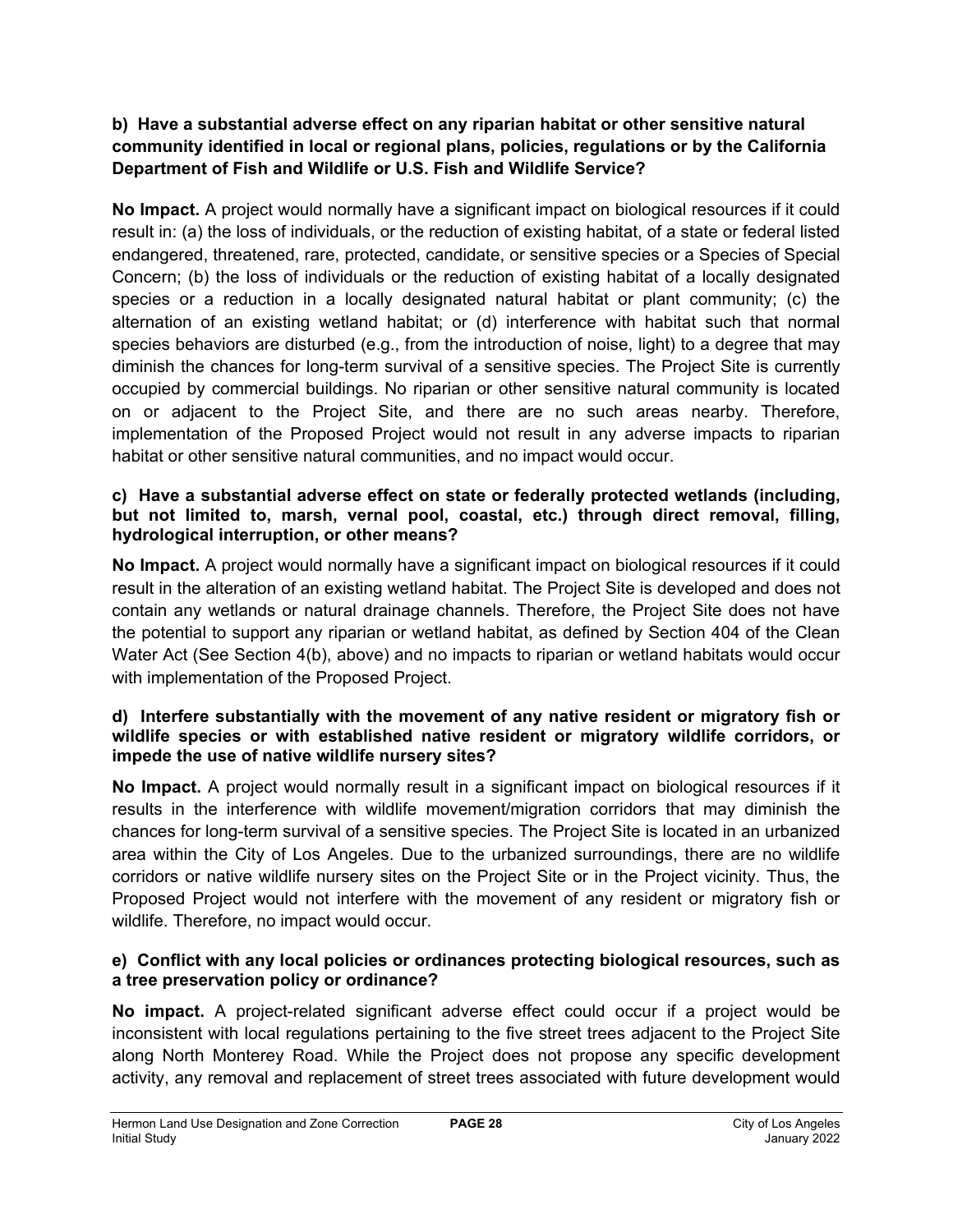be conducted under the approval of the Board of Public Works/Urban Forestry (LAMC Sections 62.161 – 62.171) and in accordance with the City of Los Angeles Protected Tree Ordinance (No. 177,404). As such, the Proposed Project would not conflict with a policy or ordinance protecting biological resources. Therefore, no impact would occur.

## **f) Conflict with the provisions of an adopted Habitat Conservation Plan, Natural Community Conservation Plan, or other approved local, regional, or state habitat conservation plan?**

**No Impact.** A significant impact would occur if the Proposed Project would be inconsistent with mapping or policies in any conservation plans of the types cited. The Project Site and its vicinity are not part of any draft or adopted Habitat Conservation Plan, Natural Community Conservation Plan, or other approved local, regional, or state habitat conservation plan. Therefore, no impact would occur with implementation of the Proposed Project.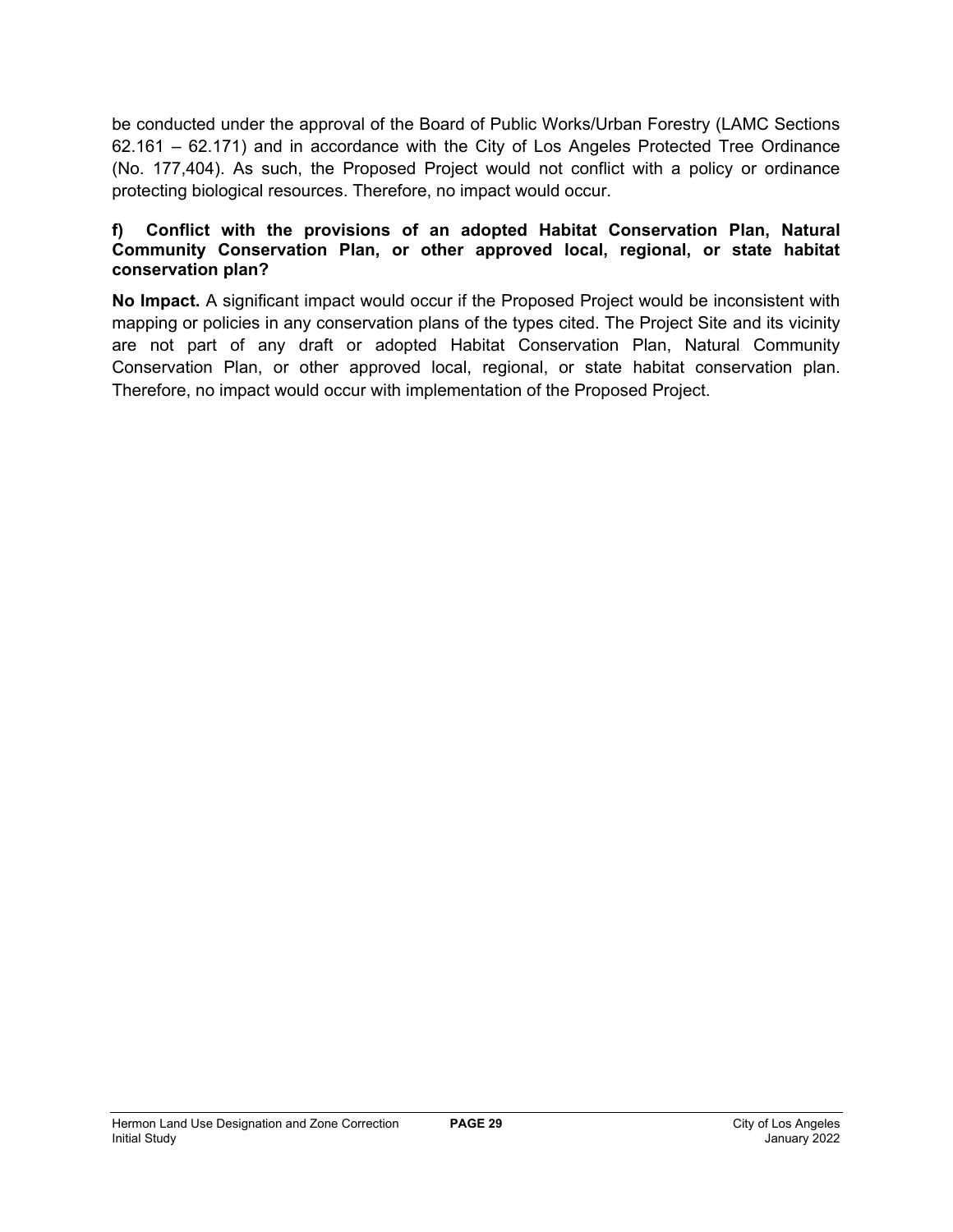## **V. CULTURAL RESOURCES**

|                                                                                                                         | Potentially<br>Significant<br>Impact | Less Than<br>Significant<br>with<br>Mitigation<br>Incorporated | I ess Than<br>Significant<br>Impact | No Impact |
|-------------------------------------------------------------------------------------------------------------------------|--------------------------------------|----------------------------------------------------------------|-------------------------------------|-----------|
| Would the project:                                                                                                      |                                      |                                                                |                                     |           |
| a. Cause a substantial adverse change in the<br>significance of a historical resource pursuant to $\S$<br>15064.5?      |                                      |                                                                |                                     |           |
| b. Cause a substantial adverse change in the<br>significance of an archaeological resource<br>pursuant to $\S$ 15064.5? |                                      |                                                                |                                     |           |
| c. Disturb any human remains, including<br>those<br>interred outside of dedicated cemeteries?                           |                                      |                                                                |                                     |           |

## **a) Cause a substantial adverse change in the significance of a historical resource as pursuant to State CEQA Guidelines §15064.5?**

**Less Than Significant Impact.** A significant impact may occur if the Proposed Project would result in a substantial adverse change in the significance of a historic resource. Section 15064.5 of the State CEQA Guidelines defines a historical resource as: (1) a resource listed in or determined to be eligible by the State Historical Resources Commission for listing in the California Register of Historical Resources; (2) a resource listed in a local register of historical resources or identified as significant in an historical resource survey meeting certain State guidelines; or (3) an object, building, structure, site, area, place, record, or manuscript which a lead agency determines to be significant in the architectural, engineering, scientific, economic, agricultural, educational, social, political, military, or cultural annals of California, provided that the lead agency's determination is supported by substantial evidence in light of the whole record. A substantial adverse change in the significance of a historic resource means demolition, destruction, relocation, or alteration of the resource or its immediate surroundings such that the significance of a historical resource would be materially impaired.<sup>[8](#page-29-0)</sup>

The Project Site is developed with an approximately 2,530 square-foot automobile repair facility built in 1953, an approximately 9,135 square-foot two-story commercial office building built in 1980, an approximately 4,800 square-foot one-story commercial retail building built in 1924, and an approximately 3,100 square-foot one-story ancillary church building built in 1930. The Proposed Project does not involve any specific demolition or construction activity; however the corrected General Plan Land Use Designation and zoning could result in the future expansion or construction of new structures consistent with the proposed [Q]C4-1VL zone.

<span id="page-29-0"></span><sup>8</sup> CEQA Guidelines, Section 15064.5(b)(1).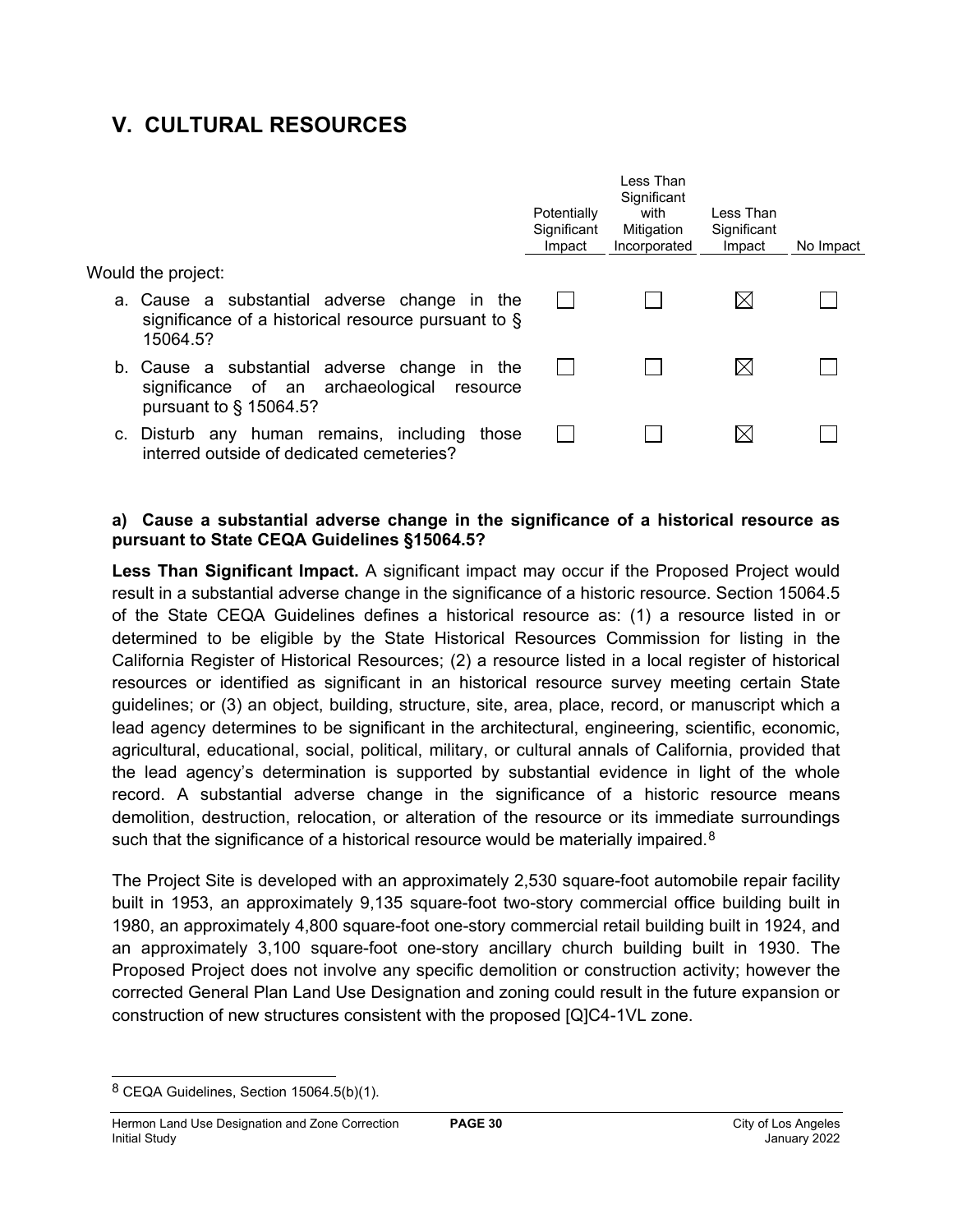According to the Los Angeles Historic Resources Inventory, the Project Site does not contain any historic structures or scenic resources on site.<sup>[9](#page-30-0)</sup> Additionally, SurveyLA does not identify any of the onsite structures as potentially historic resources.[10](#page-30-1) As such, there are no historic resources on the Project Site that would be listed on the National Register, California Register, or local listing.

There is a potentially historic resource adjacent to the Project Site: the Hermon Free Methodist Church (main building) located at 5718 – 5722 North Monterey Road, which was identified as eligible for National Register, California Register, or local listing or designation through survey evaluation.[11](#page-30-2) The Proposed Project would have no direct impacts on this potential historic resource. There are no historical resources on the Project Site, and no historical resources would be demolished, destroyed, altered, or relocated as a result of the Proposed Project. The Proposed Project would have a less than significant impact on this potentially historical resource near the Project Site as the Proposed Project would not result in a substantial adverse change to the immediate surroundings of this historical resource to the degree they would no longer be eligible for listing under national, state, or local landmark designation programs. They would continue to be eligible for listing as a historical resource defined by CEQA. No mitigation is required or recommended. Therefore, the development of the Proposed Project would have a less than significant impact to historical resources.

## **b) Cause a substantial adverse change in the significance of an archaeological resource pursuant to State CEQA Guidelines §15064.5?**

**Less than Significant Impact.** A significant impact would occur if a known or unknown archaeological resource would be removed, altered, or destroyed as a result of the proposed development. Section 15064.5 of the State CEQA Guidelines defines significant archaeological resources as resources that meet the criteria for historical resources or resources that constitute unique archaeological resources. A project-related significant impact could occur if a project would significantly affect archaeological resources that fall under either of these categories. If archaeological resources are discovered during excavation, grading, or construction activities, work shall cease in the area of the find until a qualified archaeologist has evaluated the find in accordance with federal, State, and local guidelines, including those set forth in California Public Resources Code Section 21083.2. Per regulatory compliance measures, personnel of the proposed project shall not collect or move any archaeological materials and associated materials. Any construction activity may continue unimpeded on other portions of the project site. The found deposits would be treated in accordance with federal, State, and local guidelines, including those set forth in California Public Resources Code Section 21083.2. Therefore, impacts would be less than significant.

<span id="page-30-0"></span><sup>&</sup>lt;sup>9</sup> City of Los Angeles, Historic Places LA, Los Angeles Historic Resources Inventory, website: http://historicplacesla.org/map, accessed January 2022.

<span id="page-30-1"></span><sup>10</sup> City of Los Angeles, SurveyLA, Northeast Los Angeles – Individual Resources, February 2017, website: http://planning.lacity.org/preservation-design/survey-la-results-northeast-los-angeles, accessed January 2022.

<span id="page-30-2"></span><sup>11</sup> Ibid.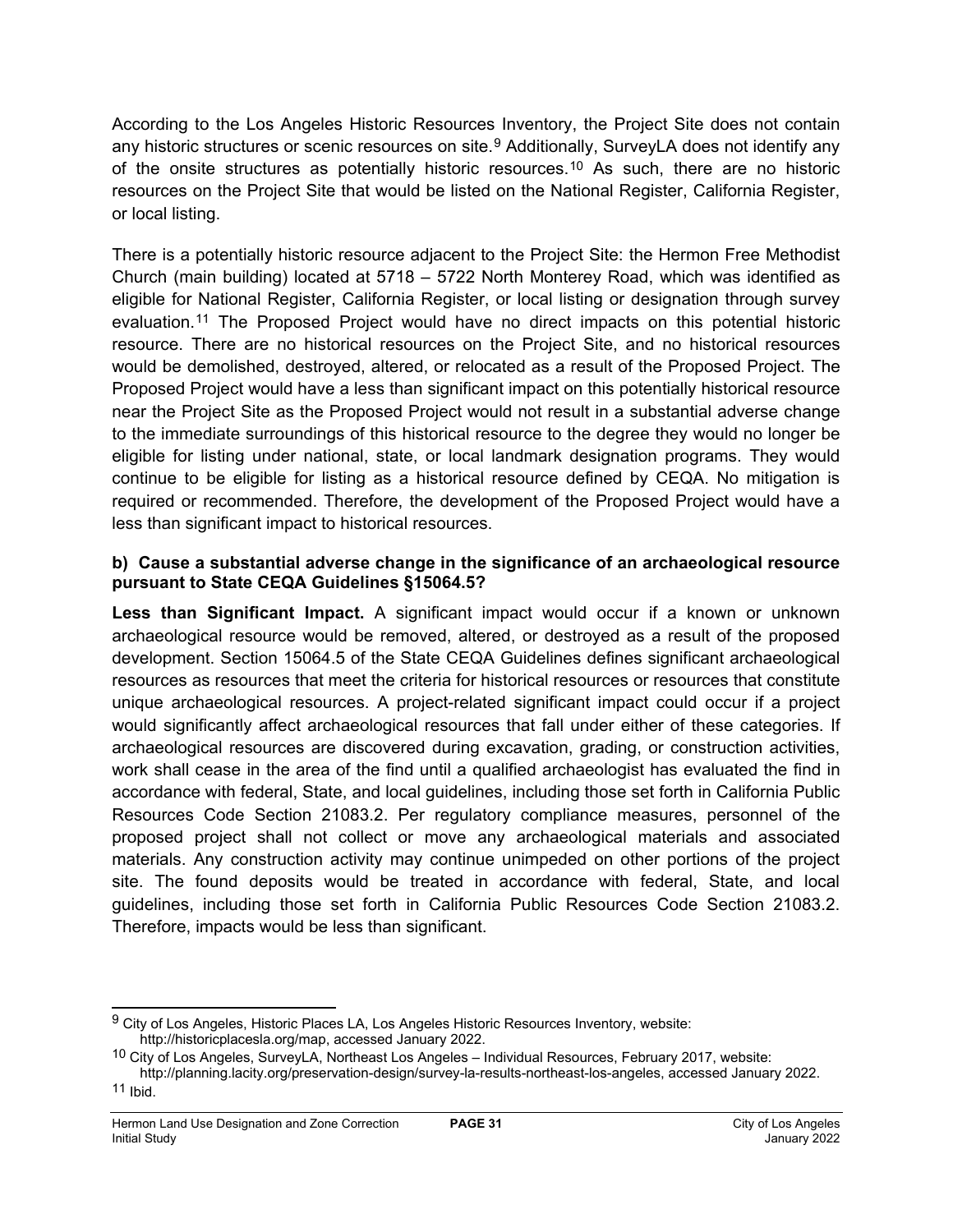## **c) Disturb any human remains, including those interred outside of formal cemeteries?**

**Less than Significant Impact**. A significant impact would occur if previously interred human remains would be disturbed during excavation of the project site. Human remains could be encountered during excavation and grading activities associated with the proposed project. While no formal cemeteries, other places of human interment, or burial grounds or sites are known to occur within the project area, there is always a possibility that human remains can be encountered during construction. If human remains are encountered unexpectedly during an futurey construction, demolition, and/or grading activities, State Health and Safety Code Section 7050.5 requires that no further disturbance shall occur until the County Coroner has made the necessary findings as to origin and disposition pursuant to California Public Resources Code (PRC) Section 5097.98. If human remains of Native American origin are discovered during project construction, compliance with state laws, which fall within the jurisdiction of the Native American Heritage Commission (NAHC) (Public Resource Code Section 5097), relating to the disposition of Native American burials will be adhered to. Therefore, impacts would be less than significant.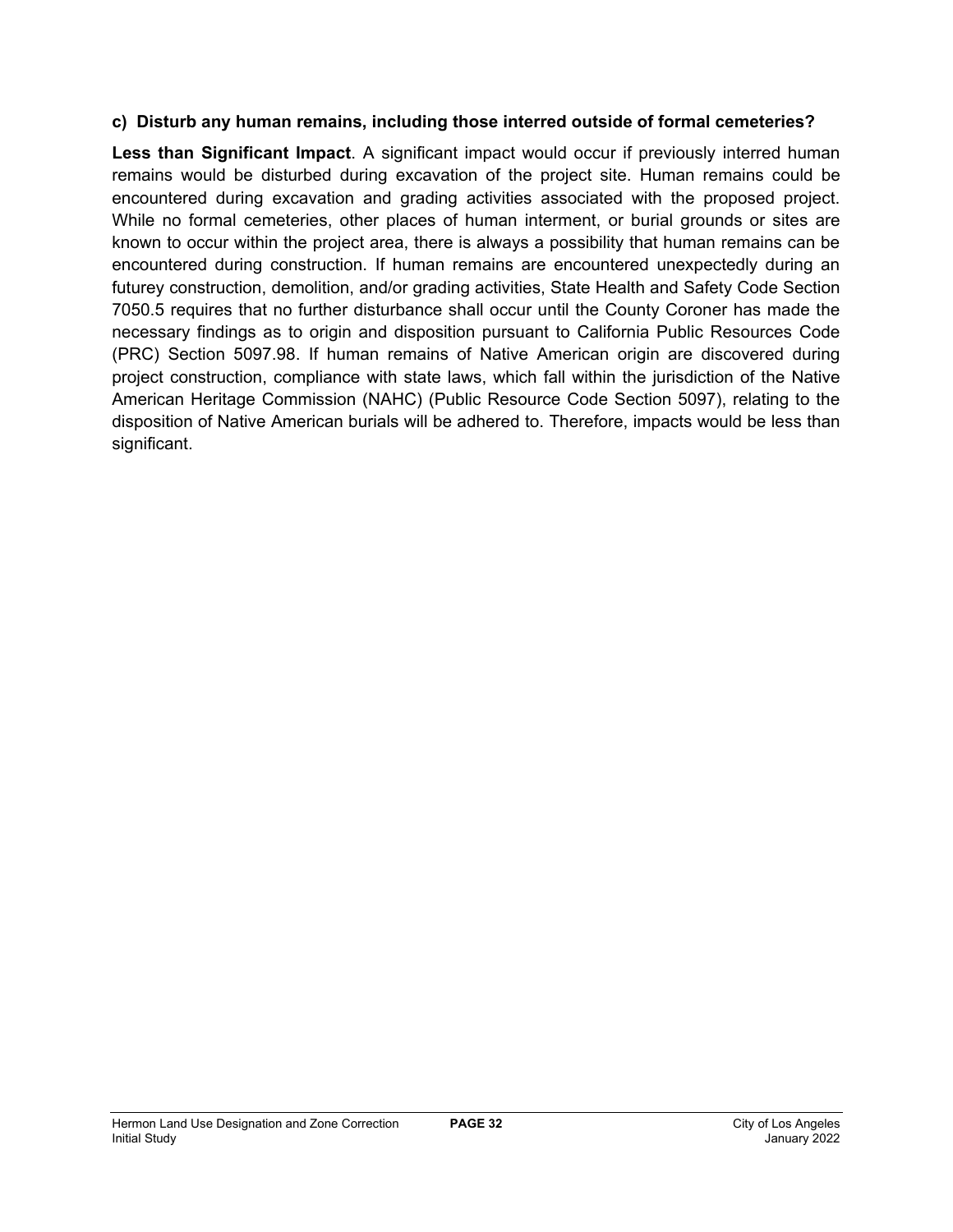## **VI. ENERGY**

|                                                                                                                                                                                            | Potentially<br>Significant<br>Impact | Less Than<br>Significant<br>with<br>Mitigation<br>Incorporated | Less Than<br>Significant<br>Impact | No Impact |
|--------------------------------------------------------------------------------------------------------------------------------------------------------------------------------------------|--------------------------------------|----------------------------------------------------------------|------------------------------------|-----------|
| Would the project:                                                                                                                                                                         |                                      |                                                                |                                    |           |
| a. Result in potentially significant environmental<br>impact due to wasteful, inefficient, or unnecessary<br>consumption of energy resources, during project<br>construction or operation? |                                      |                                                                |                                    |           |
| b. Conflict with or obstruct a state or local plan for<br>renewable energy or energy efficiency?                                                                                           |                                      |                                                                |                                    |           |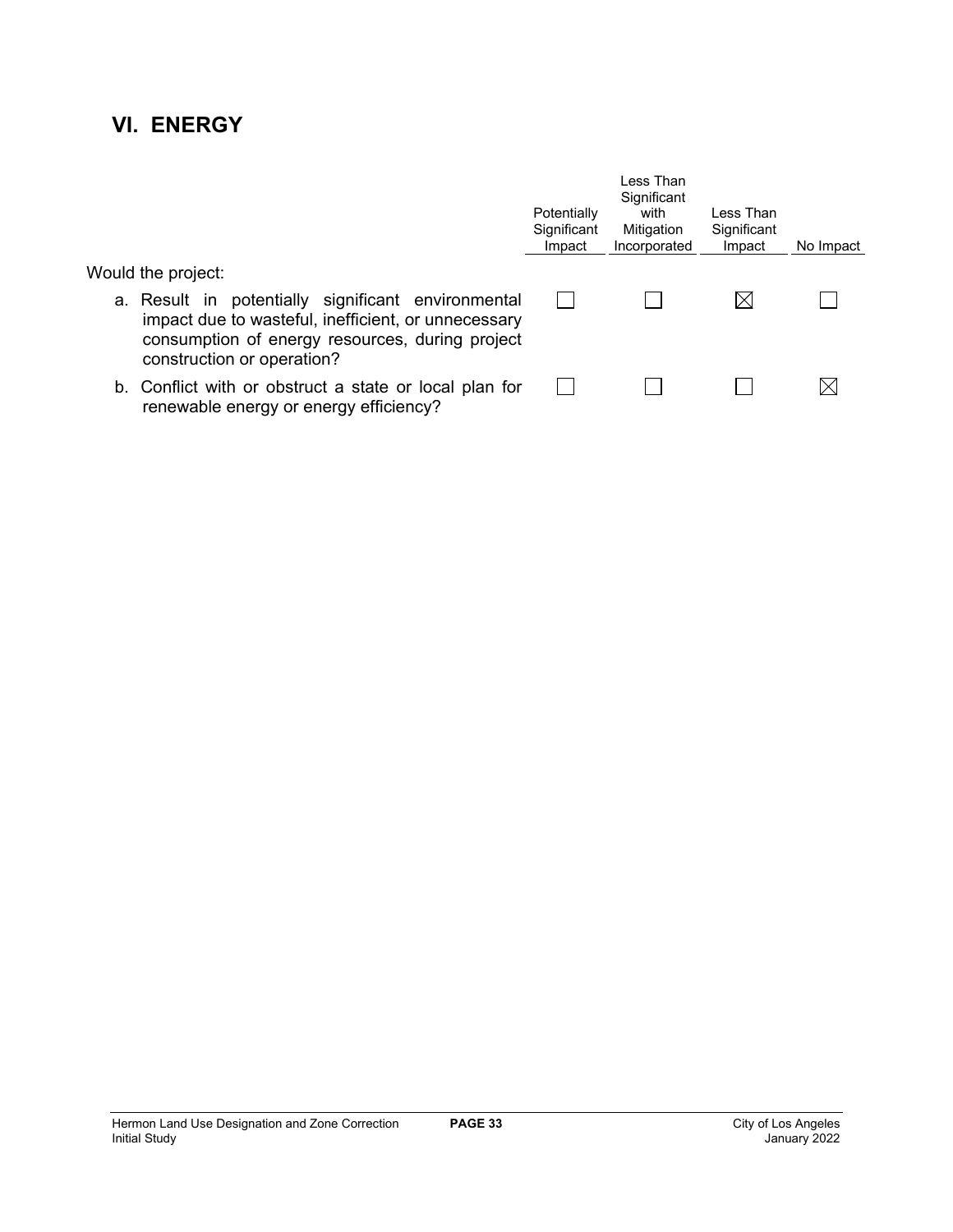#### **a) Result in potentially significant environmental impact due to wasteful, inefficient, or unnecessary consumption of energy resources, during project construction or operation?**

**Less than Significant Impact.** A significant impact would occur if the project would substantially increase demand for energy resources, which exceeds the available supply.

## **Short-Term Construction Impacts**

There is no demolition, construction, or grading proposed as part of the Project. However, future construction activity consistent with the proposed [Q[C4-1VL zone could occur in the future as part of the Project. Any future development may increase demand for energy resources, however, not to an extent that would exceed any available supply. The future potential development would be for uses consistent with existing and historic patterns and structures along North Monterey Road and therefore, would not substantially increase demand for energy resources.

## **Long-Term Operational Impacts**

Any future development that result from the Project would require electricity, natural gas, and petroleum during operations. For the reasons discussed below, the proposed project does not result in potentially significant environmental impact due to wasteful, inefficient, or unnecessary consumption of energy resources.

## **Electricity**

The Los Angeles Department of Water and Power (LADWP) provides electrical service throughout the City of Los Angeles and many areas of the Owens Valley, serving approximately 4 million people within a service area of approximately 465 square miles, excluding the Owens Valley.

Electrical service provided by the LADWP is divided into two planning districts: Valley and Metropolitan. The Valley Planning District includes the LADWP service area north of Mulholland Drive, and the Metropolitan Planning District includes the LADWP service area south of Mulholland Drive. The Project site is located within LADWP's Metropolitan Planning District. According to LADWP's 2017 Power Strategic Long-Term Resource Plan, the LADWP has a generation capacity greater than 7,880 MW. In 2017, the LADWP power system experienced an instantaneous peak demand of 6,502 MW (LADWP 2017). Approximately 29 percent of LADWP's 2016 electricity purchases were from renewable sources, which is similar to the 25 percent statewide percentage of electricity purchases from renewable sources (CEC 2018).

Upon completion, the project's operational phase would require electricity for building operation (appliances, lighting, etc.). The project would also be required to comply with the 2016 Title 24 standards or the most recent standards at the time of building issuance. The energy-using fixtures within the project would likely be newer technologies, utilizing less electricity power. In addition, LADWP is required to procure at least 33 percent of their energy portfolio from renewable sources by 2020. The current sources procured by LADWP include wind, solar, and geothermal sources. These sources account for 29 percent of LADWP's overall energy mix in 2016, the most recent year for which data are available (CEC 2018). Therefore, the project would not result in a wasteful use of electricity. Therefore, impacts would be less than significant.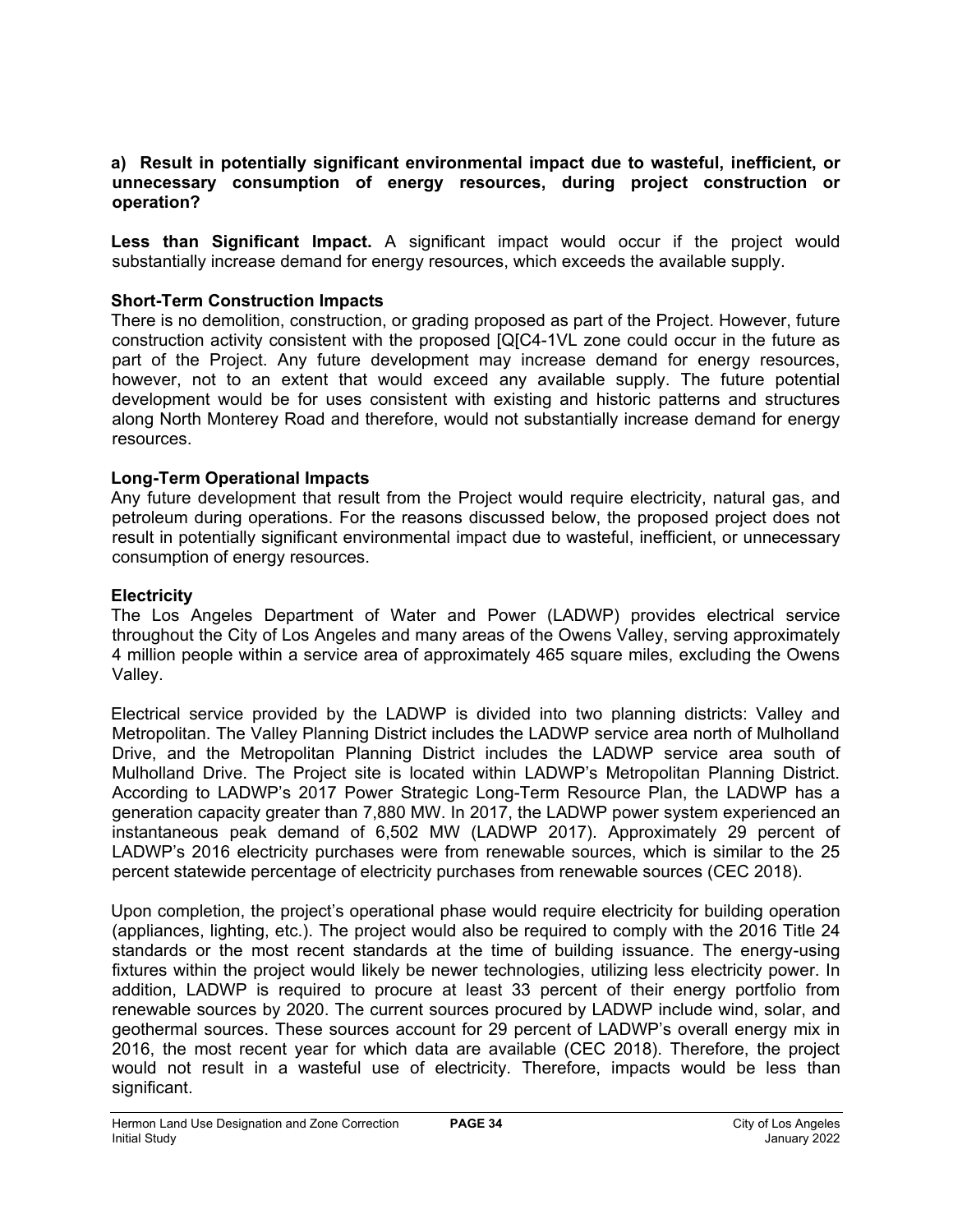## **Natural Gas**

Natural gas is provided to the project site by the Southern California Gas Company (SoCal Gas). SoCal Gas is the principal distributor of natural gas in Southern California, serving residential, commercial, and industrial markets. SoCal Gas serves approximately 21.8 million customers in more than 500 communities encompassing approximately 24,000 square miles throughout Central and Southern California, from the City of Visalia to the Mexican border (SoCalGas 2018). The traditional, southwestern United States sources of natural gas will continue to supply most of SoCal Gas' natural gas demand. The Rocky Mountain supply is available but is used as an alternative supplementary supply source, and the use of Canadian sources provide only a small share of SoCal Gas supplies due to the high cost of transport (California Gas and Electric Utilities 2018). Additionally, the California Public Utilities Commission (CPUC) regulates California natural gas rates and natural gas services, including in-state transportation over transmission and distribution pipeline systems, storage, procurement, metering, and billing. Most of the natural gas used in California comes from out-ofstate natural gas basins (CPUC 2017). Although the project would require natural gas for building heating, the project would comply with 2016 Title 24 building energy efficiency standards, reducing energy used in the state. Based on compliance with Title 24 and CPUC regulations, therefore, natural gas consumption impacts would be less than significant.

## **Petroleum**

According to the California Energy Commission (CEC), transportation accounts for 38.5% of California's total energy consumption in 2015 (CEC 2018). In 2017, California consumed 15.6 billion gallons of gasoline and 2.82 billion gallons of diesel fuel (California Board of Equalization 2018). However, the State is now working on developing flexible strategies to reduce petroleum use. Over the last decade, California has implemented several policies, rules, and regulations to improve vehicle efficiency, increase the development and use of alternative fuels, reduce air pollutants and GHGs from the transportation sector, and reduce Vehicle Miles Traveled (VMT). Accordingly, gasoline consumption in California has declined. The CEC predicts that the demand for gasoline will continue to decline over the next 10 years, and there will be an increase in the use of alternative fuels (CEC 2016).

During operation of the Project, the majority of fuel consumption would involve the use of motor vehicles traveling to and from the Project site. Over the lifetime of the Project, the fuel efficiency of vehicles being used by residents is expected to increase. As such, the amount of petroleum consumed as a result of vehicle trips to and from the Project site is expected to decrease during the lifetime of the Project. In addition, as discussed in more detail in Section 17, Transportation, the Project would not result in a significant VMT increase, and thus, would not result in the inefficient or wasteful use of petroleum. Therefore, impacts would be less than significant.

## **b) Conflict with or obstruct a state or local plan for renewable energy or energy efficiency?**

**No Impact.** Any development as a result of the Project would be designed to comply with all applicable state and local codes, including the City's Green Building Ordinance and the California Green Building Standards Code. Design features that could be implemented would include, but not be limited to, use of efficient lighting technology; energy efficient heating, ventilation and cooling equipment; and Energy Star rated products and appliances.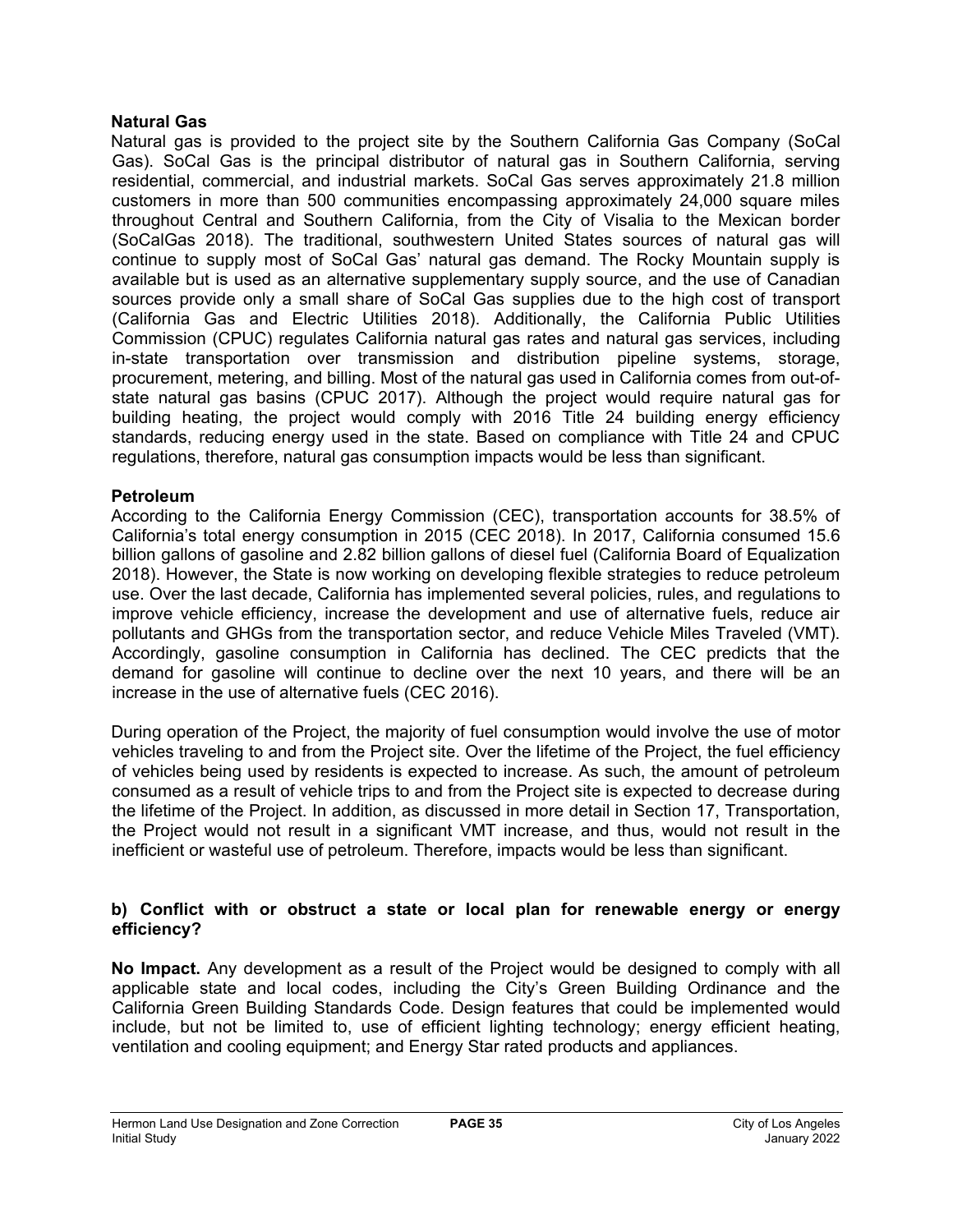Overall, any potential future development would be designed and constructed in accordance with applicable state and local green building standards that would serve to reduce the energy demand of the project. In addition, based on the above, the Project's energy demand would be within the existing and planned electricity and natural gas capacities of LADWP and SoCalGas, respectively. Use of petroleum-based fuels during construction and operation would also be minimized. Therefore, the Project would not conflict with or obstruct a state or local plan for renewable energy or energy efficiency and no impact would occur.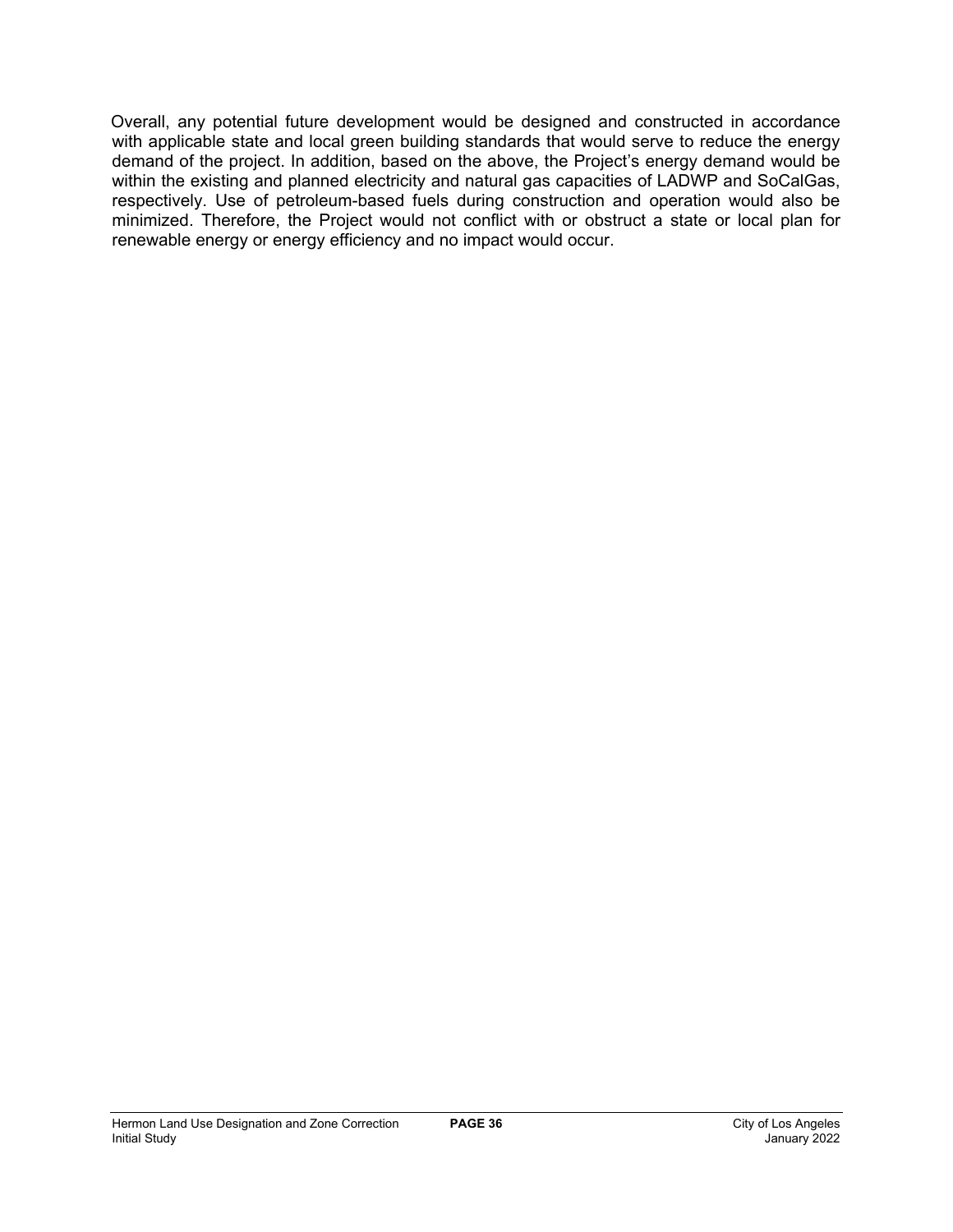# **VII. GEOLOGY AND SOILS**

|    |                                                                                                                                                                                                                                                                                                          | Potentially<br>Significant<br>Impact | Less Than<br>Significant<br>with<br>Mitigation<br>Incorporated | Less Than<br>Significant<br>Impact | No Impact   |
|----|----------------------------------------------------------------------------------------------------------------------------------------------------------------------------------------------------------------------------------------------------------------------------------------------------------|--------------------------------------|----------------------------------------------------------------|------------------------------------|-------------|
|    | Would the project:                                                                                                                                                                                                                                                                                       |                                      |                                                                |                                    |             |
|    | a. Directly or indirectly cause substantial adverse<br>effects, including the risk of loss, injury, or death<br>involving:                                                                                                                                                                               |                                      |                                                                |                                    |             |
|    | i. Rupture of a known earthquake fault, as<br>delineated on the most recent Alquist-Priolo<br>Earthquake Fault Zoning Map issued by the<br>State Geologist for the area or based on other<br>substantial evidence of a known fault? Refer<br>to Division of Mines and Geology Special<br>Publication 42. |                                      |                                                                | $\boxtimes$                        |             |
|    | ii. Strong seismic ground shaking?                                                                                                                                                                                                                                                                       |                                      |                                                                | $\boxtimes$                        |             |
|    | iii. Seismic-related<br>failure,<br>including<br>ground<br>liquefaction?                                                                                                                                                                                                                                 |                                      |                                                                | $\boxtimes$                        |             |
|    | iv. Landslides?                                                                                                                                                                                                                                                                                          |                                      |                                                                |                                    | $\boxtimes$ |
|    | b. Result in substantial soil erosion or the loss of<br>topsoil?                                                                                                                                                                                                                                         |                                      |                                                                |                                    | $\boxtimes$ |
|    | c. Be located on a geologic unit that is unstable, or<br>that would become unstable as a result of the<br>project, and potentially result in on- or off-site<br>landslide,<br>lateral<br>spreading,<br>subsidence,<br>liquefaction, or collapse?                                                         |                                      |                                                                | $\boxtimes$                        |             |
|    | d. Be located on expansive soil, as defined in Table<br>18-1-B of the Uniform Building Code (1994),<br>creating substantial direct or indirect risks to life<br>or property?                                                                                                                             |                                      |                                                                |                                    | $\times$    |
|    | e. Have soils incapable of adequately supporting the<br>use of septic tanks or alternative waste water<br>disposal systems where sewers are not available<br>for the disposal of waste water?                                                                                                            |                                      |                                                                |                                    | $\times$    |
| f. | Directly or<br>indirectly<br>destroy<br>unique<br>a<br>paleontological resource<br>or site<br>unique<br>or<br>geologic feature?                                                                                                                                                                          |                                      |                                                                | $\boxtimes$                        |             |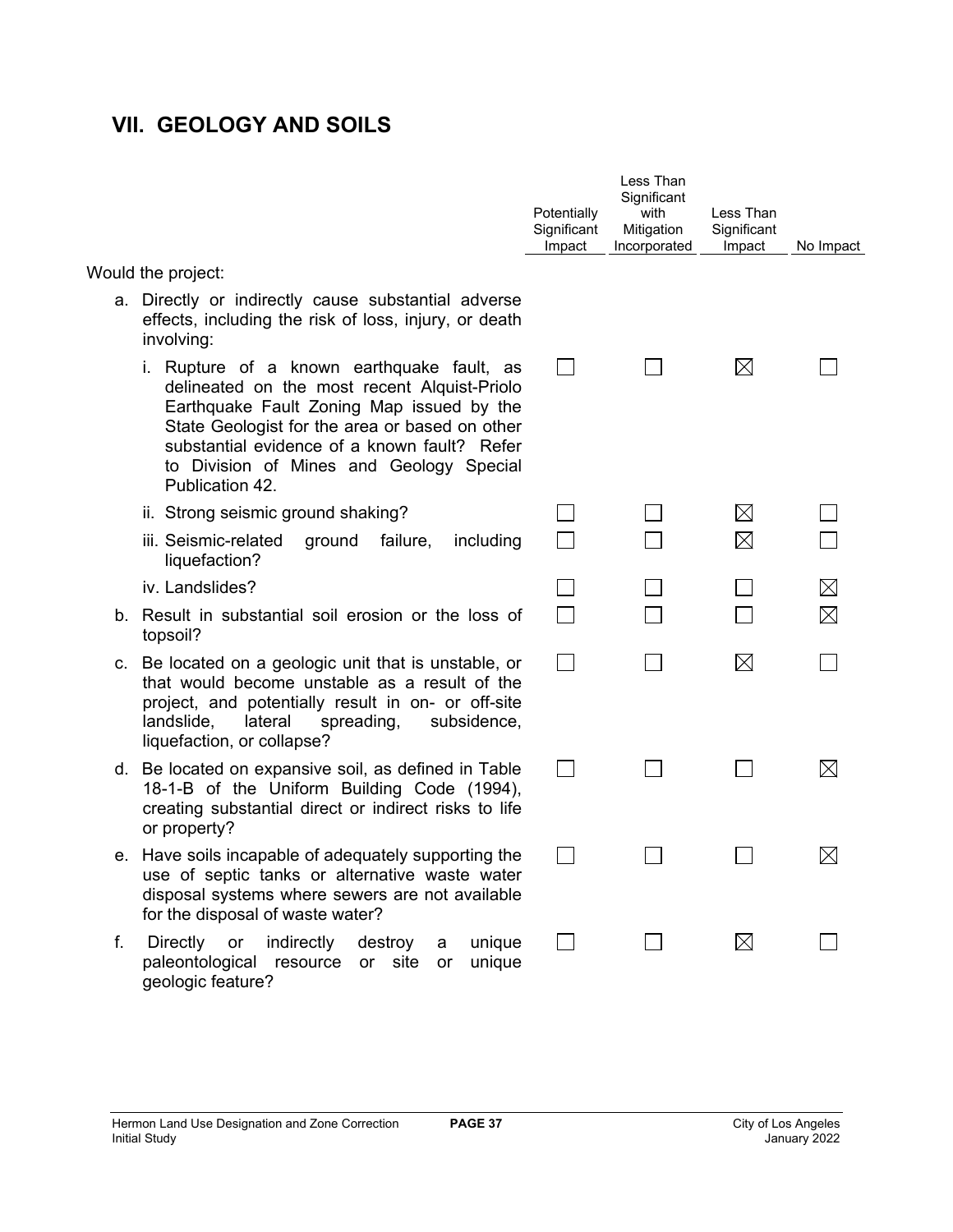**a) Directly or indirectly cause potential substantial adverse effects, including the risk of loss, injury, or death involving:**

**i) Rupture of a known earthquake fault, as delineated on the most recent Alquist-Priolo Earthquake Fault Zoning Map issued by the State Geologist for the area or based on other substantial evidence of a known fault? Refer to Division of Mines and Geology Special Publication 42.**

**Less than Significant Impact.** A significant impact would occur if the proposed project would cause personal injury or death or result in property damage as a result of a fault rupture occurring on the project site and if the project site is located within a Statedesignated Alquist-Priolo Zone or other designated fault zone. The subject site is not within an Alquist-Priolo Earthquake Fault Zone or other designated fault zone. The nearest Active Fault Near-Source Zone, Raymond Fault, is located approximately 1.7 km from the project site. Thus, the potential for fault rupture at the project site would be considered low. At this time, there is no demolition, construction, or grading proposed as part of the proposed project. Any future development would be consistent with the historical uses on the Project Site as set forth by the [Q]C4-1VL Zone and no proposed uses would have the potential to directly or indirectly exacerbate fault rupture. Therefore, impacts would be less than significant.

## **ii) Strong seismic ground shaking?**

**Less than Significant Impact.** A significant impact would occur if the proposed project would cause personal injury or death or resulted in property damage as a result of seismic ground shaking. At this time, there is no demolition, construction, or grading proposed as part of the proposed project. The entire Southern California region is susceptible to strong ground shaking from severe earthquakes. Consequently, any future potential development could expose people and structures to strong seismic ground shaking. However, any future development would be designed in accordance with State and local Building Codes to reduce the potential for exposure of people or structures to seismic risks to the maximum extent possible. Any future development would be required to comply with the California Department of Conservation, Division of Mines and Geology (CDMG), which provides guidance for the evaluation and mitigation of earthquake-related hazards, and with the seismic safety requirements in the Uniform Building Code (UBC) and the LAMC. Compliance with such requirements would reduce seismic ground shaking impacts to the maximum extent practicable with current engineering practices. Therefore, impacts related to strong seismic ground shaking would be less than significant.

## **iii) Seismic-related ground failure, including liquefaction?**

**Less than Significant Impact.** A significant impact may occur if a proposed project site is located within a liquefaction zone. Liquefaction is the loss of soil strength or stiffness due to a buildup of pore-water pressure during severe ground shaking. While the subject site is located within a Liquefaction Zone, specific RCMs in the City of Los Angeles regulate the grading and construction of projects in these particular types of locations and will reduce potential impacts associated with any future development to less than significant. RCMs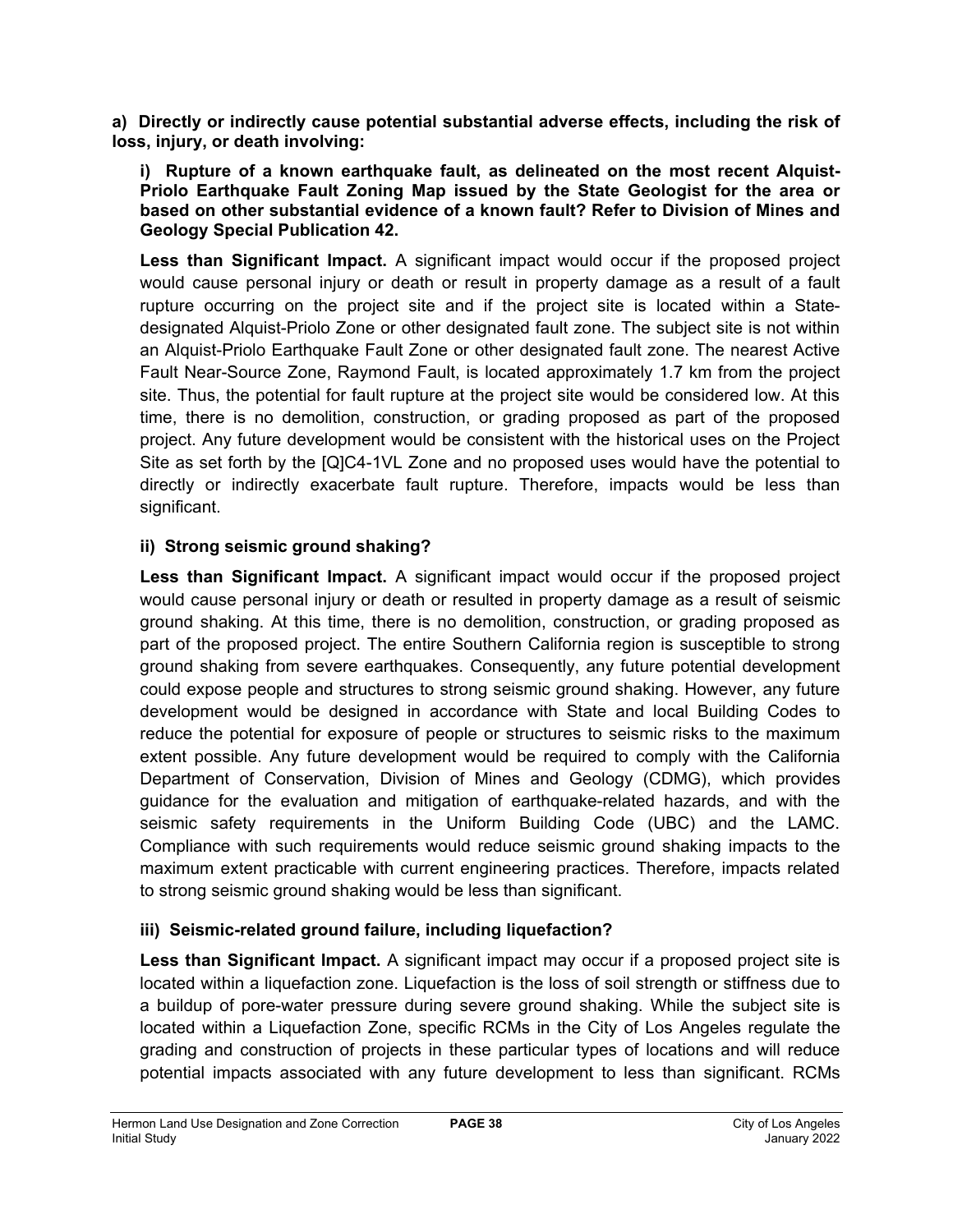include the Uniform Building Code Chapter 18, Division 1, Section 1804.5: Liquefaction Potential and Soil Strength Loss. These RCMs have been historically proven to work to the satisfaction of the City Engineer to reduce any impacts from the specific environment the project is located. Therefore, impacts related to seismic-related ground failure, including liquefaction, would be less than significant.

## **iv) Landslides?**

**No Impact.** A significant impact would occur if the proposed project would be implemented on a site that would be located in a hillside area with unstable geological conditions or soil types that would be susceptible to failure when saturated. According to the California Department of Conservation, Division of Mines and Geology, the Seismic Hazard Zones Map for this area shows the project site is not located within a landslide hazard zone. The project site and surrounding area are relatively flat. Therefore, any future development associated with the proposed project would not expose people or structures to potential effects resulting from landslides, and no impacts would occur.

## **b) Result in substantial soil erosion or the loss of topsoil?**

**No Impact.** A significant impact would occur if construction activities or future uses would result in substantial soil erosion or loss of topsoil. At this time, there is no demolition, construction, or grading proposed as part of the proposed project. However, the proposed project could result in future development consistent with the proposed [Q]C4-1VL zone, which may require minimal grading activity in the future. Any construction activities would be performed in accordance with the requirements of the Los Angeles Building Code and the Los Angeles Regional Water Quality Control Board (LARWQCB) through the City's Stormwater Management Division. In addition, the proposed project would be required to develop a Storm Water Pollution Prevention Plan (SWPPP). The SWPPP would require implementation of an erosion control plan to reduce the potential for wind or waterborne erosion during the construction process. In addition, all onsite grading and site preparation would comply with applicable provisions of Chapter IX, Division 70 of the LAMC. Therefore, there would be no impact with respect to erosion or loss of topsoil.

### **c) Be located on a geologic unit or soil that is unstable, or that would become unstable as a result of the project, and potentially result in on- or off-site landslide, lateral spreading, subsidence, liquefaction, or collapse?**

**Less than Significant Impact**. A significant impact would occur if any unstable geological conditions would result in any type of geological failure, including lateral spreading, off-site landslides, liquefaction, or collapse. Any future development of the Project Site would not have the potential to expose people and structures to seismic-related ground failure, including liquefaction and landslide; see Response to Checklist Question VII a-b for these issues. Subsidence and ground collapse generally occur in areas with active groundwater withdrawal or petroleum production. The extraction of groundwater or petroleum from sedimentary source rocks can cause the permanent collapse of the pore space previously occupied by the removed fluid. According to the Safety Element of the City of Los Angeles General Plan Safety Element of the Los Angeles City General Plan, Critical Facilities and Lifeline Systems, Exhibit E and/or the Environmental and Public Facilities Map (1996), the project site is not identified as being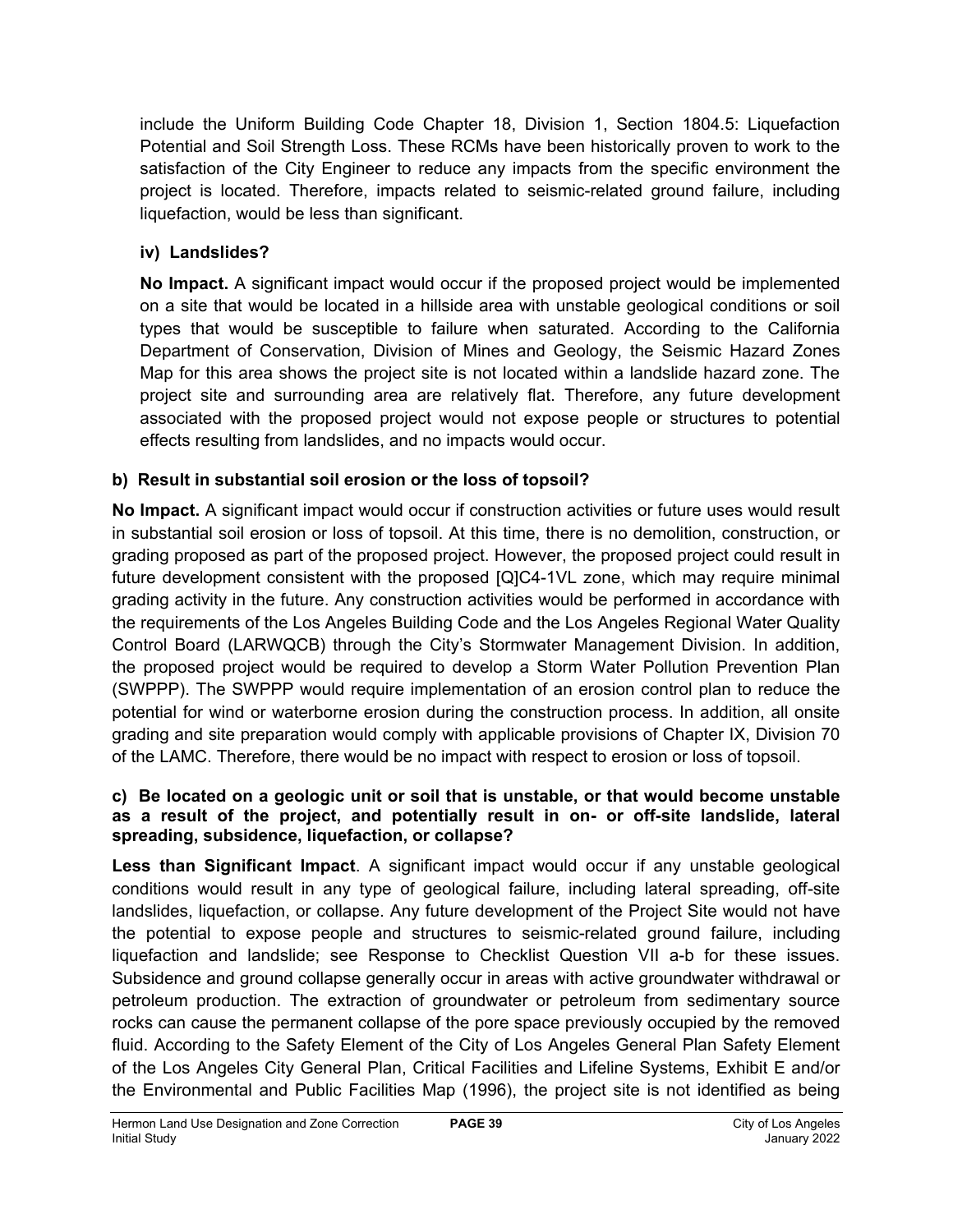located in an oil field or within an oil drilling district. Construction will be required by the Department of Building and Safety to comply with the City of Los Angeles Uniform Building Code (UBC), which is designed to assure safe construction and includes building foundation requirements appropriate to site conditions. Therefore, the potential for landslide lateral spreading, subsidence, liquefaction or collapse would be less than significant.

### **d) Be located on expansive soil, as defined in Table 18 1 B of the Uniform Building Code (1994), creating substantial direct or indirect risks to life or property?**

**No Impact.** A significant impact would occur if the proposed project would be built on expansive soils without proper site preparation or design features to provide adequate foundations for project buildings, thus, posing a hazard to life and property. Expansive soils have relatively high clay mineral and expand with the addition of water and shrink when dried, which can cause damage to overlying structures. However, any future development as part of the proposed project would be required to comply with the requirements of the UBC, LAMC, and other applicable building codes. Compliance with such requirements would reduce impacts related to expansive soils, and impacts would be less than significant.

### **e) Have soils incapable of adequately supporting the use of septic tanks or alternative wastewater disposal systems where sewers are not available for the disposal of wastewater?**

**No Impact.** A project would cause a significant impact if adequate wastewater disposal is not available. The project site is located in a highly urbanized area, where wastewater infrastructure is currently in place. Any future development as part of the proposed project would connect to existing sewer lines that serve the project site and would not use septic tanks or alternative wastewater disposal systems. Therefore, there would be no impact.

## **f) . Directly or indirectly destroy a unique paleontological resource or site or unique geologic feature?**

**Less than Significant Impact.** A significant impact would occur if any future excavation or construction activities associated with the proposed project would disturb paleontological or unique geological features. At this time, there is no demolition, construction, or grading proposed as part of the proposed project. If paleontological resources are discovered during excavation, grading, or construction in the future, the City of Los Angeles Department of Building and Safety shall be notified immediately, and all work shall cease in the area of the find until a qualified paleontologist evaluates the find. Construction activity may continue unimpeded on other portions of the project site. The paleontologist shall determine the location, the time frame, and the extent to which any monitoring of earthmoving activities shall be required. The found deposits would be treated in accordance with federal, State, and local guidelines, including those set forth in California Public Resources Code Section 21083.2. Therefore, impacts would be less than significant.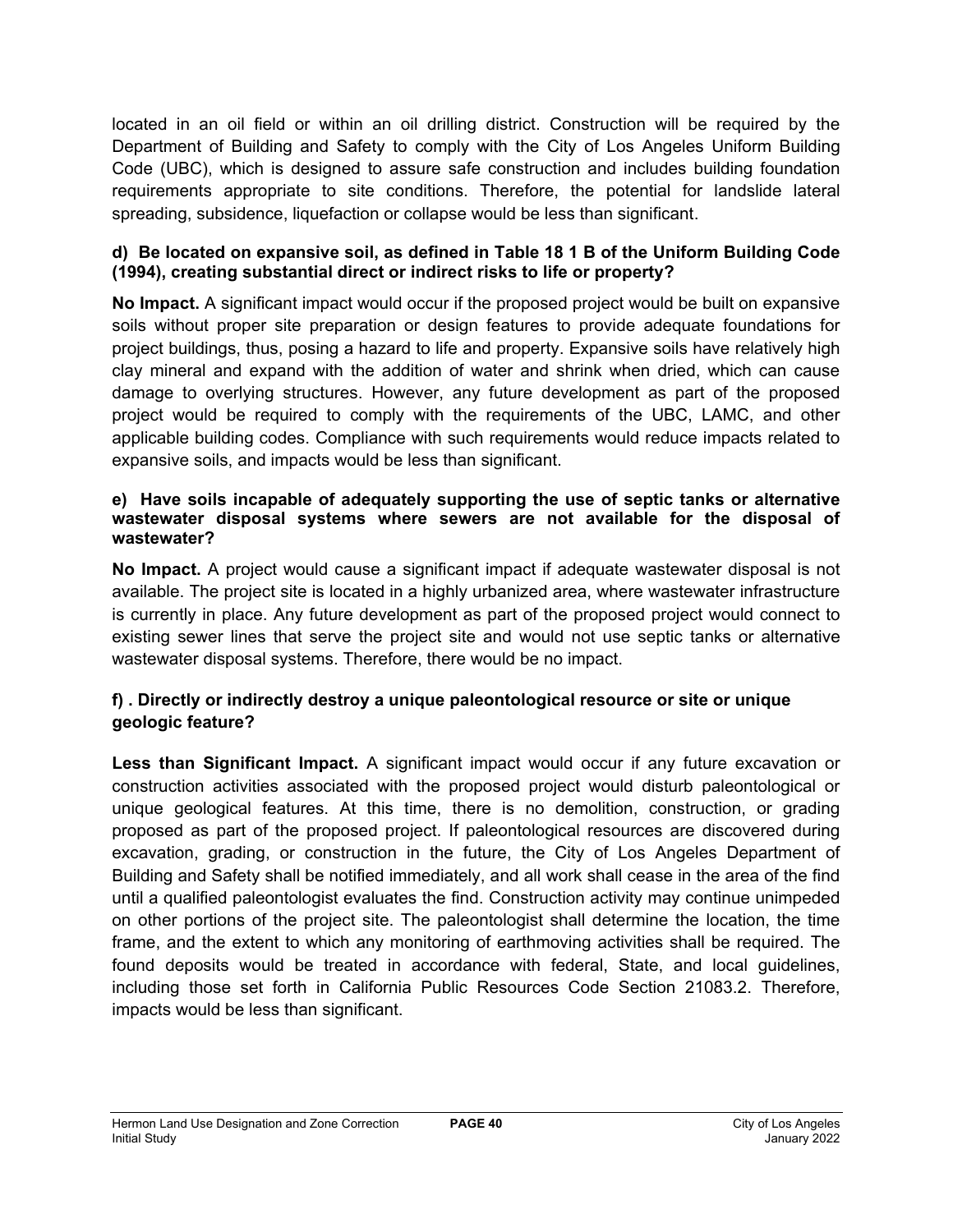# **VIII. GREENHOUSE GAS EMISSIONS**

|                                                                                                                                              | Potentially<br>Significant<br>Impact | Less Than<br>Significant<br>with<br>Mitigation<br>Incorporated | Less Than<br>Significant<br>Impact | No Impact |
|----------------------------------------------------------------------------------------------------------------------------------------------|--------------------------------------|----------------------------------------------------------------|------------------------------------|-----------|
| Would the project:                                                                                                                           |                                      |                                                                |                                    |           |
| a. Generate greenhouse gas emissions, either<br>directly or indirectly, that may have a significant<br>impact on the environment?            |                                      |                                                                |                                    |           |
| b. Conflict with an applicable plan,<br>policy<br>or<br>regulation adopted for the purpose of reducing<br>the emissions of greenhouse gases? |                                      |                                                                |                                    |           |

### **a) Generate greenhouse gas emissions, either directly or indirectly, that may have a significant impact on the environment?**

**Less than Significant Impact.** Greenhouse gases (GHG) are those gaseous constituents of the atmosphere, both natural and human generated, that absorb and emit radiation at specific wavelengths within the spectrum of terrestrial radiation emitted by the earth's surface, the atmosphere itself, and by clouds. The City has adopted the LA Green Plan to provide a citywide plan for achieving the City's GHG emissions targets, for both existing and future generation of GHG emissions. In order to implement the goal of improving energy conservation and efficiency, the Los Angeles City Council has adopted multiple ordinances and updates to establish the current Los Angeles Green Building Code (LAGBC) (Ordinance No. 181,480). The LAGBC requires projects to achieve a 20 percent reduction in potable water use and wastewater generation. Through required implementation of the LAGBC, any future development associated with the proposed project would be consistent with local and statewide goals and policies aimed at reducing the generation of GHGs. Therefore, the proposed project's generation of GHG emissions would not make a cumulatively considerable contribution to emissions and impacts would be less than significant.

### **b) Conflict with an applicable plan, policy or regulation adopted for the purpose of reducing the emissions of greenhouse gases?**

**Less than Significant Impact.** A significant impact would occur if the proposed project conflicted with an applicable plan, policy, or regulation adopted for the purpose of reducing emissions of greenhouse gases (GHG). The California legislature passed Senate Bill (SB) 375 to connect regional transportation planning to land use decisions made at a local level. SB 375 requires the metropolitan planning organizations to prepare a Sustainable Communities Strategy (SCS) in their regional transportation plans to achieve the per capita GHG reduction targets. For the SCAG region, the SCS is contained in the 2016-2040 Regional Transportation Plan/Sustainable Communities Strategy (RTP/SCS). The 2016-2040 RTP/SCS focuses the majority of new housing and job growth in high-quality transit areas and other opportunity areas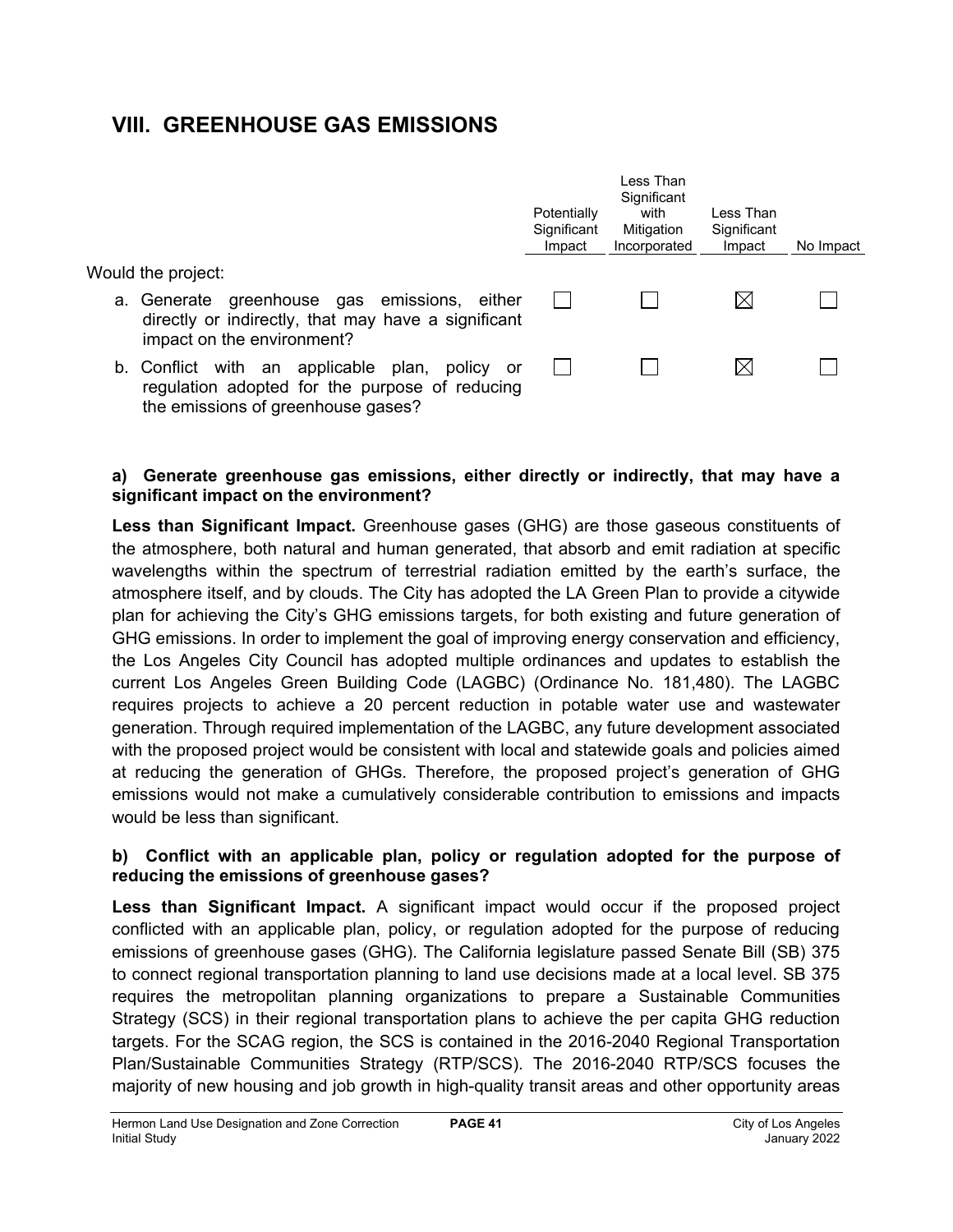on existing main streets, in downtowns, and commercial corridors, resulting in more opportunity for transit-oriented development. In addition, SB 743, adopted September 27, 2013, encourages land use and transportation planning decisions that reduce vehicle miles traveled, which contribute to GHG emissions, as required by AB 32. The project would accommodate future development consistent with the proposed [Q]C4-1VL zone, which allows for commercial and the multi-family residential uses, and would not interfere with SCAG's ability to implement the regional strategies outlined in the 2016-2040 RTP/SCS. The project would continue to support the future addition of dwelling units along a commercial corridor approximately a half-mile from a fixed rail transit station. The proposed project, therefore, would be consistent with statewide, regional and local goals and policies aimed at reducing GHG emissions and would result in a less than significant impact related to plans that target the reduction of GHG emissions.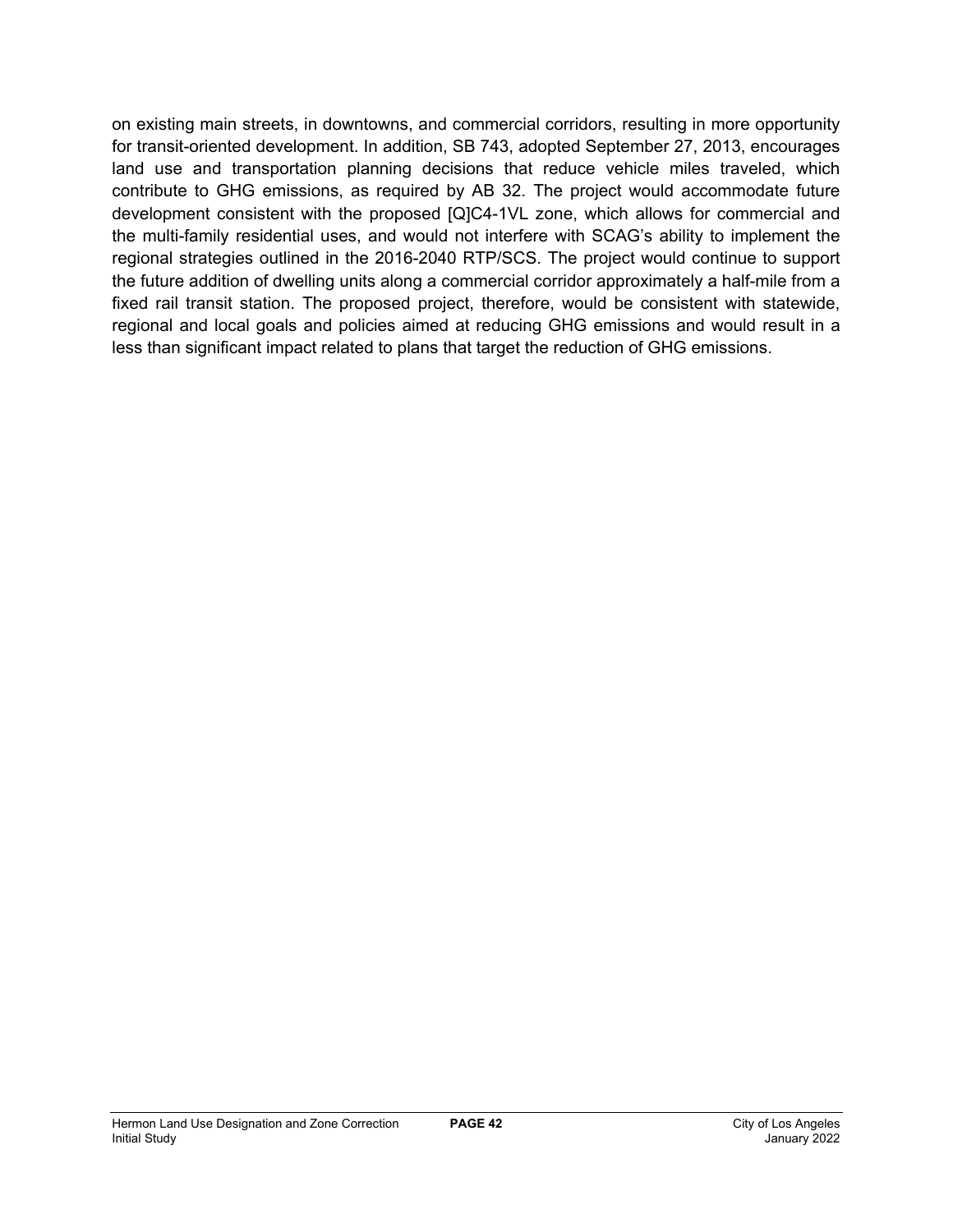# **IX. HAZARDS AND HAZARDOUS MATERIALS**

Would the project:

- a. Create a significant hazard to the public or the environment through the routine transport, use, or disposal of hazardous materials?
- b. Create a significant hazard to the public or the environment through reasonably foreseeable upset and accident conditions involving the release of hazardous materials into the environment?
- c. Emit hazardous emissions or handle hazardous or acutely hazardous materials, substances, or waste within one-quarter mile of an existing or proposed school?
- d. Be located on a site which is included on a list of hazardous materials sites compiled pursuant to Government Code Section 65962.5 and, as a result, would create a significant hazard to the public or the environment?
- e. For a project located within an airport land use plan or, where such a plan has not been adopted, within two miles of a public airport or public use airport, would the project result in a safety hazard or excessive noise for people residing or working in the project area?
- f. Impair implementation of or physically interfere with an adopted emergency response plan or emergency evacuation plan?
- g. Expose people or structures, either directly or indirectly, to a significant risk of loss, injury or death involving wildland fires?

| Potentially<br>Significant<br>Impact | Less Than<br>Significant<br>with<br>Mitigation<br>Incorporated | Less Than<br>Significant<br>Impact | No Impact   |
|--------------------------------------|----------------------------------------------------------------|------------------------------------|-------------|
|                                      |                                                                | $\boxtimes$                        |             |
|                                      |                                                                | $\boxtimes$                        |             |
|                                      |                                                                | $\boxtimes$                        |             |
| $\sim$                               |                                                                | ΙI                                 | $\boxtimes$ |
|                                      |                                                                |                                    | $\boxtimes$ |
|                                      |                                                                |                                    | Х           |
|                                      |                                                                | $\boxtimes$                        |             |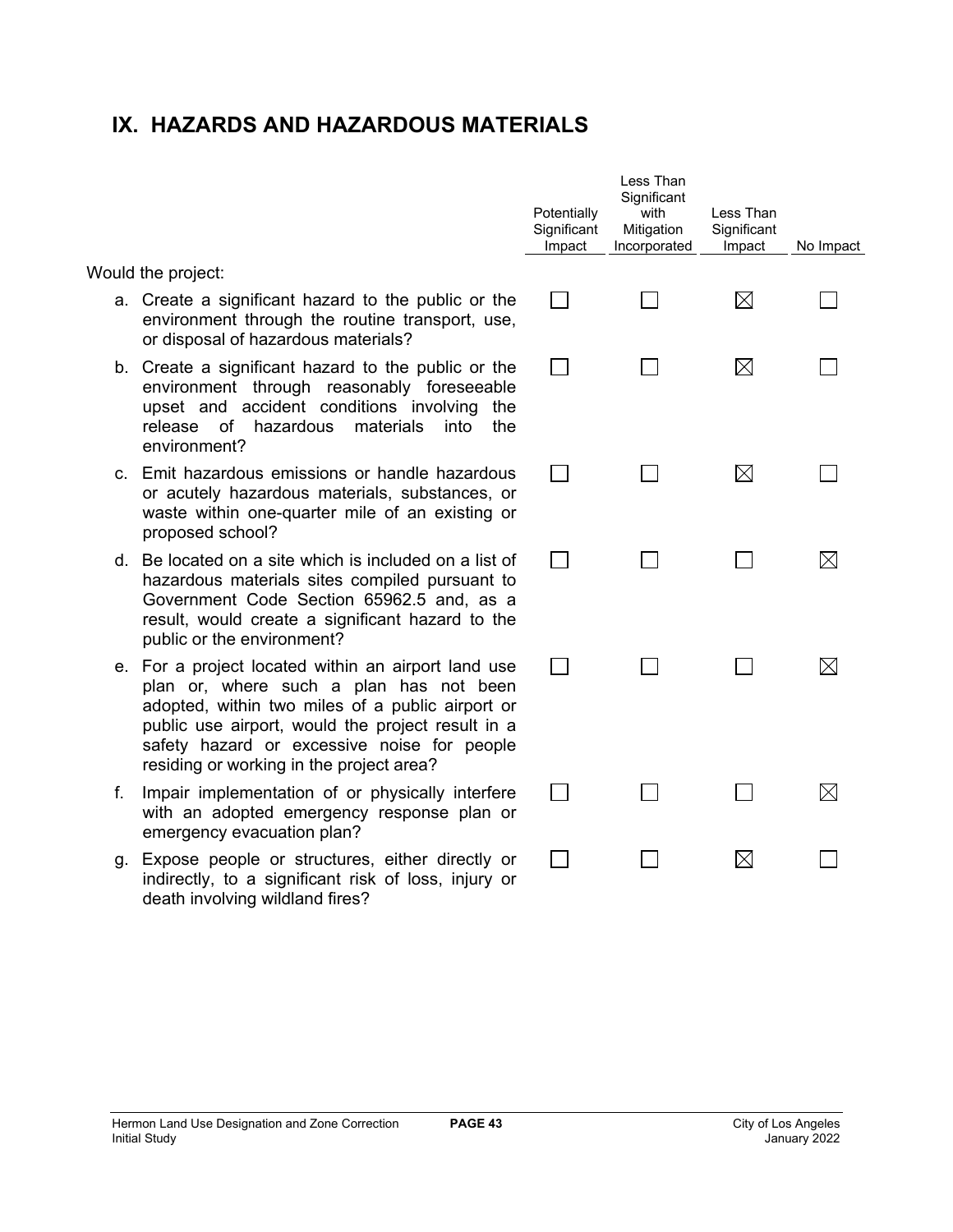### **a) Create a significant hazard to the public or the environment through the routine transport, use, or disposal of hazardous materials?**

**Less than Significant Impact.** A significant impact would occur if the proposed project would create a significant hazard to the public or the environment through the routine transport, use, or disposal of hazardous materials. At this time, there is no demolition, construction, or grading proposed as part of the proposed project. However, the proposed project could result in the future development of structures and uses consistent with the proposed [Q]C4-1VL zone. Any potential future construction activities associated with the project would use a limited amount of hazardous materials during the operation of heavy equipment operation for activities like grading and excavation. Any potential use of hazardous chemicals would be limited and would have to show compliance with existing local and state regulations. Operation of the project would involve the limited use and storage of common hazardous substances typical of those used in office developments, including lubricants, paints, solvents, custodial products (e.g., cleaning supplies), pesticides and other landscaping supplies, and vehicle fuels, oils, and transmission fluids. No uses or activities are proposed that would result in the use or discharge of unregulated hazardous materials and/or substances, or create a public hazard through transport, use, or disposal. Significant hazards are not anticipated as long as residents and maintenance staff store, use, and dispose of hazardous materials in accordance with manufacturers' instructions and handle in compliance with applicable federal, State, and local regulations. Any associated risk would be adequately reduced to a less than significant level through compliance with these standards and regulations. Thus, the project would not create a significant hazard to the public or the environment through the routine transport, use, or disposal of hazardous materials. Therefore, impacts would be less than significant.

### **b) Create a significant hazard to the public or the environment through reasonably foreseeable upset and accident conditions involving the release of hazardous materials into the environment?**

**Less than Significant Impact.** A significant impact would occur if the proposed project created a significant hazard to the public or environment due to a reasonably foreseeable release of hazardous materials. The existing structures on the project site were built in 1953, 1980, 1924, and 1930, and may contain asbestos-containing materials (ACMs) and lead-based paint (LBP). Although no demolition of these buildings is proposed, demolition of these buildings would have the potential to release asbestos fibers into the atmosphere if such materials exist and they are not properly stabilized or removed prior to demolition activities. The removal of asbestos is regulated by SCAQMD Rule 1403; therefore, any asbestos found on-site would be required to be removed in accordance with applicable regulations prior to demolition. Similarly, it is likely that lead-based paint is present in buildings constructed prior to 1979. Compliance with existing State laws regarding removal would be required, resulting in a less than significant impact.

### **c) Emit hazardous emissions or handle hazardous or acutely hazardous materials, substances, or waste within one-quarter mile of an existing or proposed school?**

**Less than Significant Impact.** Construction activities have the potential to result in the release, emission, handling, and disposal of hazardous materials within one-quarter mile of an existing school. There are two existing schools located within one-quarter mile of the project site. Within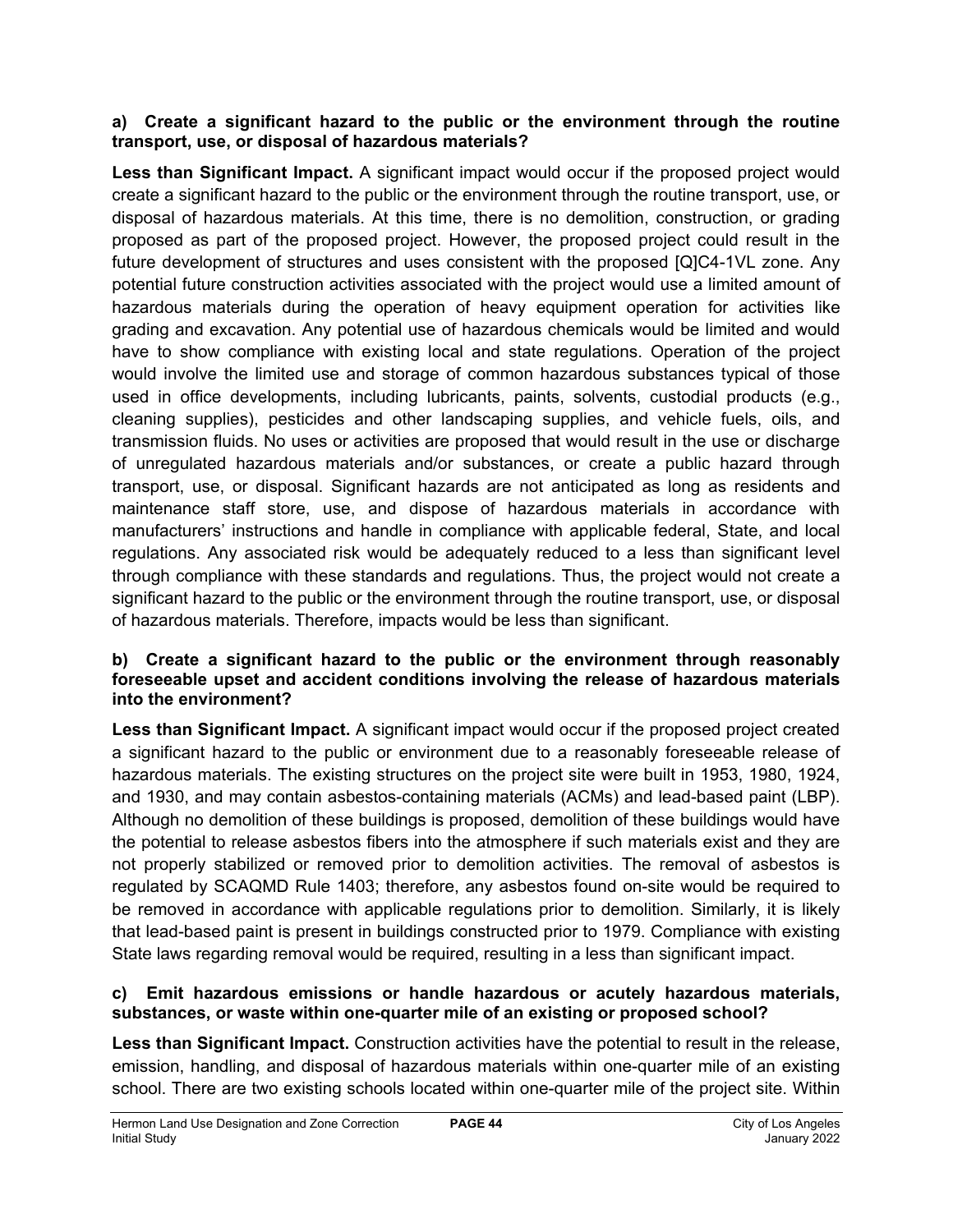500 feet of the project site is the Los Angeles College Prep Academy. Additionally, Bushnell Elementary is 0.14 mile from the project site. No demolition is proposed and no grading is proposed at this time; however future development consistent with the proposed [Q]C4-1VL zone could occur in the future. Operation of the project would involve the limited use and storage of common hazardous substances typical of those used in office developments, including lubricants, paints, solvents, custodial products (e.g., cleaning supplies), pesticides and other landscaping supplies, and vehicle fuels, oils, and transmission fluids. All hazardous materials within the project site would be acquired, handled, used, stored, transported, and disposed of in accordance with all applicable federal, State, and local requirements. With compliance of these regulatory measures, the proposed project would result in a less than significant impact.

### **d) Be located on a site which is included on a list of hazardous materials sites compiled pursuant to Government Code Section 65962.5 and, as a result, would it create a significant hazard to the public or the environment?**

**No Impact.** A significant impact would occur if the project site is included on a list of hazardous materials sites compiled pursuant to Government Code Section 65962.5 and would create a significant hazard to the public or the environment. The California Department of Toxic Substances Control (DTSC) maintains a database (EnviroStor) that provides access to detailed information on hazardous waste permitted sites and corrective action facilities, as well as existing site cleanup information. EnviroStor also provides information on investigation, cleanup, permitting, and/or corrective actions that are planned, being conducted, or have been completed under DTSC's oversight. A review of EnviroStor in January 2022 did not identify any records of hazardous waste facilities on the project site. Therefore, the proposed project would not be located on a site that is included on a list of hazardous materials sites or create a significant hazard to the public or the environment, and no impact would occur.

### **e) For a project located within an airport land use plan or, where such a plan has not been adopted, within two miles of a public airport or public use airport, would the project result in a safety hazard or excessive noise for people residing or working in the project area?**

**No Impact.** A significant impact may occur if a project is located within a public airport land use plan area, or within two miles of a public airport, and subject to a safety hazard. The project site is not located in an airport land use plan area, or within two miles of any public or public use airports, or private airstrips. Therefore, the proposed project would not result in a safety hazard for people residing or working in the project area, and no impacts would occur.

### **f) Impair implementation of or physically interfere with an adopted emergency response plan or emergency evacuation plan?**

**No Impact.** A significant impact may occur if a project were to interfere with roadway operations used in conjunction with an emergency response plan or emergency evacuation plan or would generate traffic congestion that would interfere with the execution of such a plan. The nearest emergency route is Figueroa Street, which is approximately 0.5 miles to the west of the project site (City of Los Angeles, Safety Element of the Los Angeles City General Plan, Critical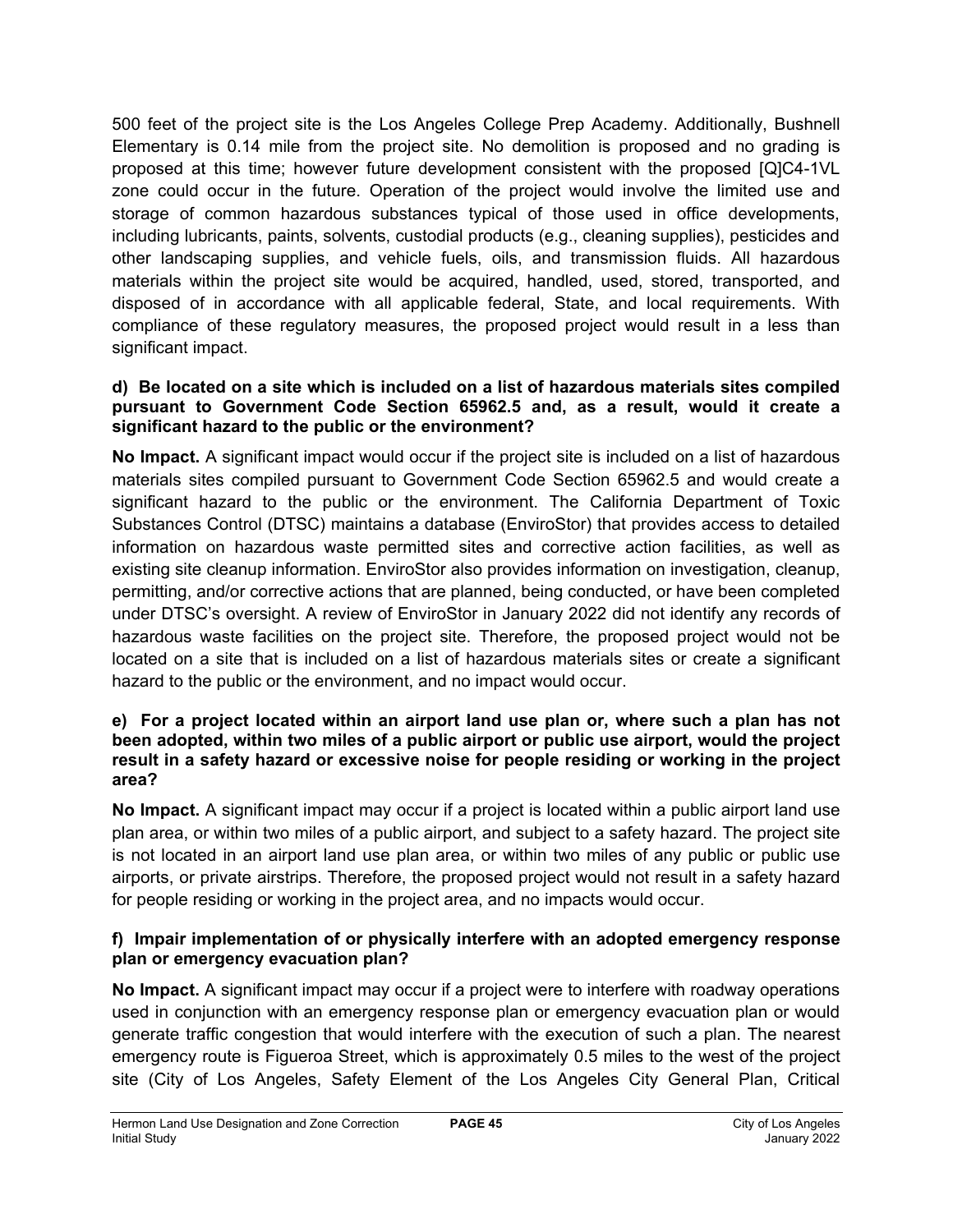Facilities and Lifeline Systems, Exhibit H, November 1996). The proposed project would not require the closure of any public or private streets and would not impede emergency vehicle access to the project site or surrounding area. Additionally, emergency access to and from the project site would be provided in accordance with requirements of the Los Angeles Fire Department (LAFD). Therefore, the proposed project would not impair implementation of or physically interfere with an adopted emergency response plan or emergency evacuation plan, and no impact would occur.

### **g) Expose people or structures, either directly or indirectly, to a significant risk of loss, injury or death involving wildland fires?**

**Less Than Significant Impact.** A significant impact would occur if the proposed project exposed people and structures to high risk of wildfire. The project site is located in a highly urbanized area of the City and the area surrounding the project site is completely developed. The project site is located within a Very High Fire Hazard Severity Zone, but is not located within a wildland fire hazard area. Therefore, the project would not directly or indirectly expose people or structures to a significant risk of loss, injury, death as a result of exposure to wildland fires. As such, impacts related to wildland fires would be less than significant.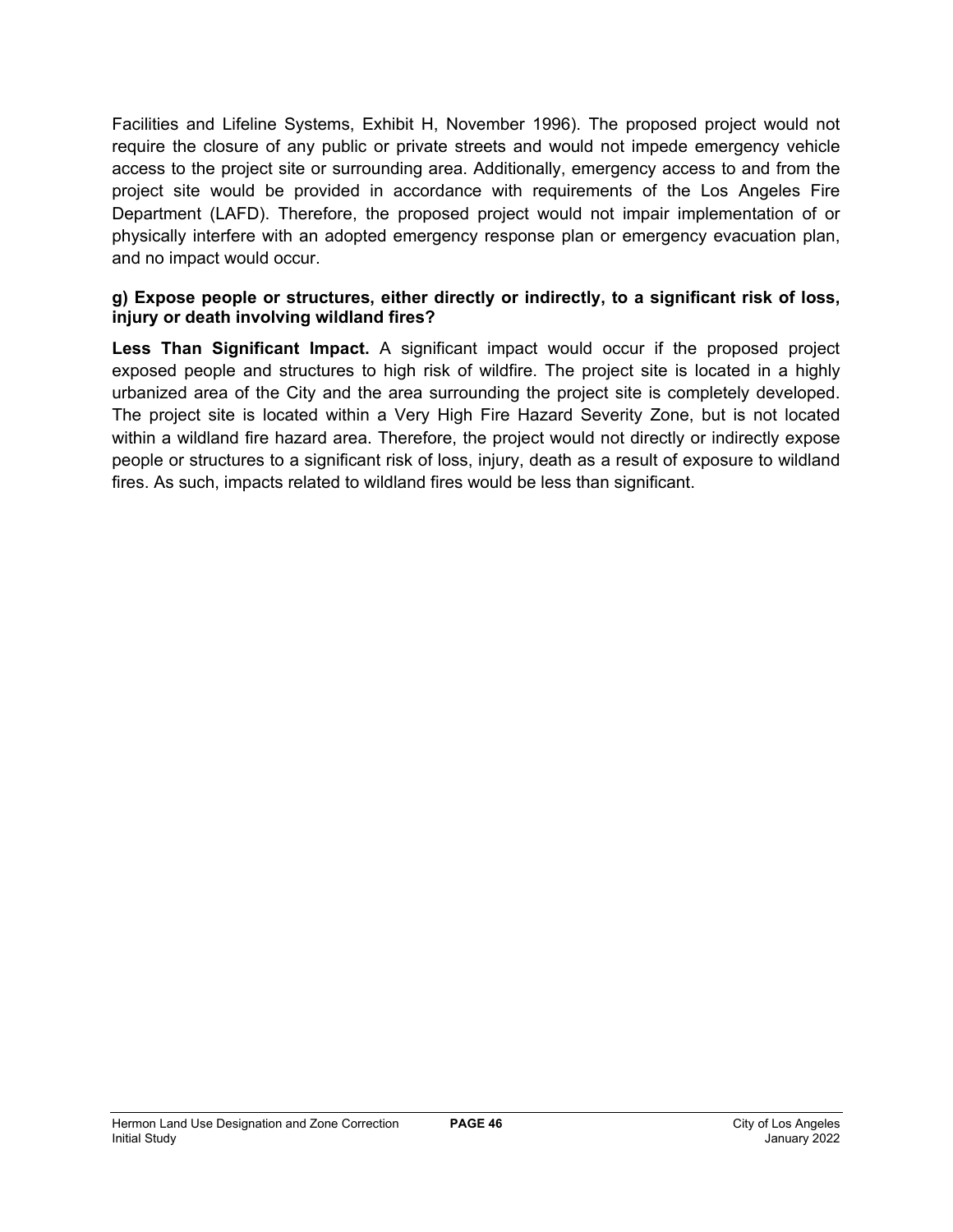# **X. HYDROLOGY AND WATER QUALITY**

Would the project:

- a. Violate any water quality standards or was discharge requirements or otherwise substantial degrade surface or ground water quality?
- b. Substantially decrease groundwater supplies interfere substantially with groundwater recharge such that the project may impede sustainab groundwater management of the basin?
- c. Substantially alter the existing drainage pattern the site or area, including through the alteration the course of a stream or river or through the addition of impervious surfaces, in a mann which would:
	- i. Result in substantial erosion or siltation on- or off-site;
	- ii. Substantially increase the rate or amoun of surface runoff in a manner which would result in flooding on- or off-site;
	- iii. Create or contribute runoff water which would exceed the capacity of existing or planned stormwater drainage systems o provide substantial additional sources of polluted runoff; or
	- iv. Impede or redirect flood flows?
- d. In flood hazard, tsunami, or seiche zones, ris release of pollutants due to project inundation?
- e. Conflict with or obstruct implementation of a water quality control plan or sustainable groundwat management plan?

|  |             | No Impact   |
|--|-------------|-------------|
|  | $\boxtimes$ |             |
|  | $\boxtimes$ |             |
|  | $\boxtimes$ |             |
|  |             |             |
|  |             |             |
|  |             | $\boxtimes$ |
|  |             | ⊠           |
|  |             |             |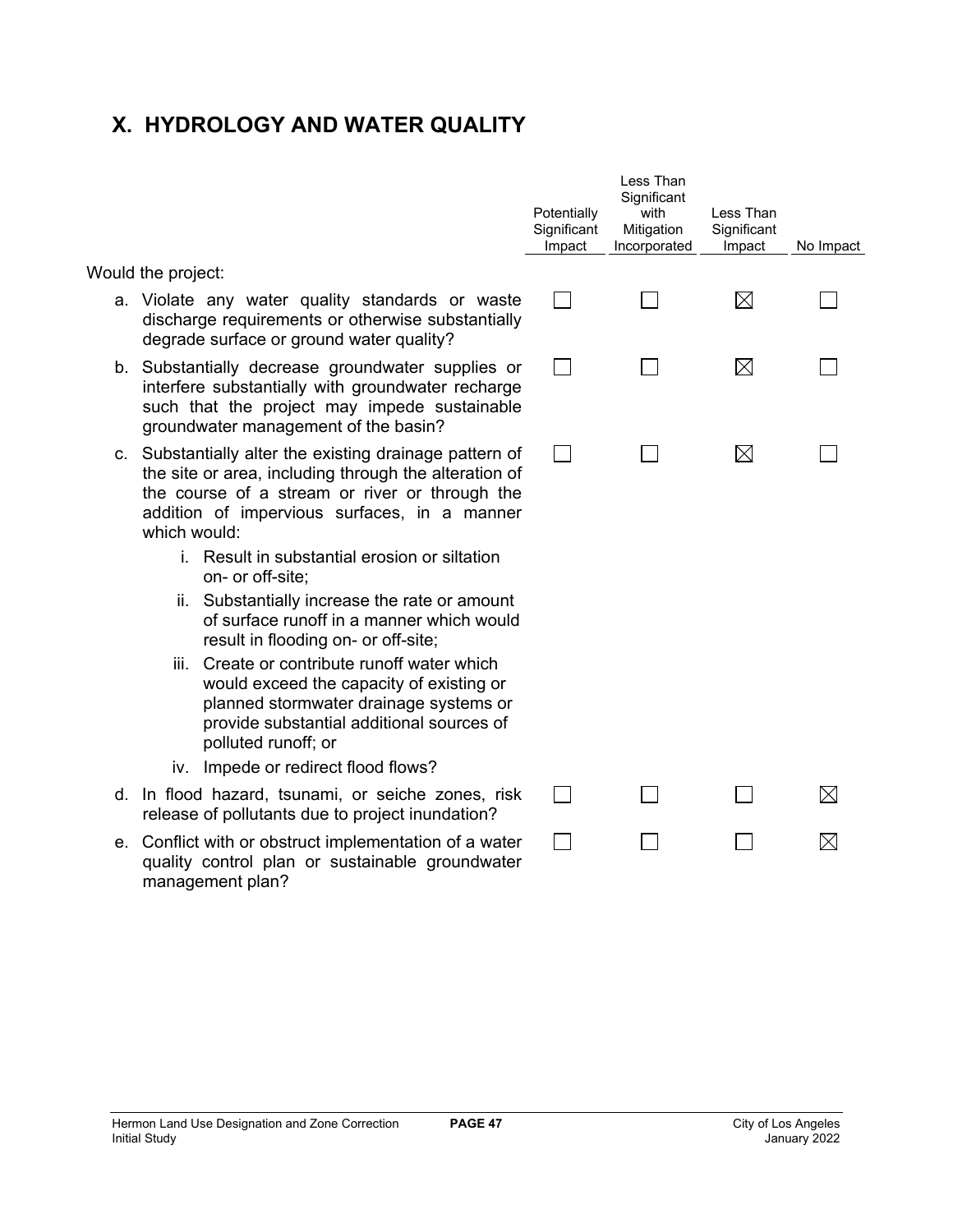### **a) Violate any water quality standards or waste discharge requirements or otherwise substantially degrade surface or ground water quality?**

**Less than Significant Impact.** A significant impact would occur if the proposed project discharges water that does not meet the quality standards of agencies which regulate surface water quality and water discharge into storm water drainage systems, or does not comply with all applicable regulations as governed by the Los Angeles Regional Water Quality Control Board (LARWQCB). At this time, there is no demolition, construction, or grading proposed as part of the proposed project. However, stormwater runoff from any development associated with the proposed project would have the potential to introduce small amounts of pollutants into the stormwater system. Pollutants would be associated with runoff from landscaped areas (pesticides and fertilizers) and paved surfaces (ordinary household cleaners). Thus, the proposed project would be required to comply with the National Pollutant Discharge Elimination System (NPDES) standards and the City's Stormwater and Urban Runoff Pollution Control regulations (Ordinance No. 172,176 and No. 173,494) to ensure pollutant loads from the project site are minimized for downstream receiving waters. The ordinances contain requirements for construction activities and operation of projects to integrate low impact development practices and standards for stormwater pollution mitigation, and maximize open, green and pervious space on all projects consistent with the City's landscape ordinance and other related requirements in the City's Development Best Management Practices (BMPs) Handbook. Conformance would be ensured during the City's building plan review and approval process. Therefore, the proposed project would result in less than significant impacts.

### **b) Substantially decrease groundwater supplies or interfere substantially with groundwater recharge such that the project may impede sustainable groundwater management of the basin?**

Less than Significant Impact. A significant impact would occur if the proposed project would substantially deplete groundwater or interferes with groundwater recharge. At this time, there is no demolition, construction, or grading proposed as part of the proposed project. The proposed project would not require the use of groundwater at the project site. Potable water would be supplied by the Los Angeles Department of Water and Power (LADWP), which draws its water supplies from distant sources for which it conducts its own assessment and mitigation of potential environmental impacts. While no development is proposed, the project could result in the future construction of structures consistent with the proposed [Q]C4-1VL zone. Excavation to a depth that would result in the interception of existing aquifers or penetration of the existing water table is not likely for such a development consistent with the [Q]C4-1VL zone. Therefore, the project would not require direct additions or withdrawals of groundwater. Therefore, the impact on groundwater supplies or groundwater recharge would be less than significant.

## **c) Substantially alter the existing drainage pattern of the site or area, including through the alteration of the course of a stream or river or through the addition of impervious surfaces, in a manner which would:**

**i. Result in substantial erosion or siltation on- or off-site;**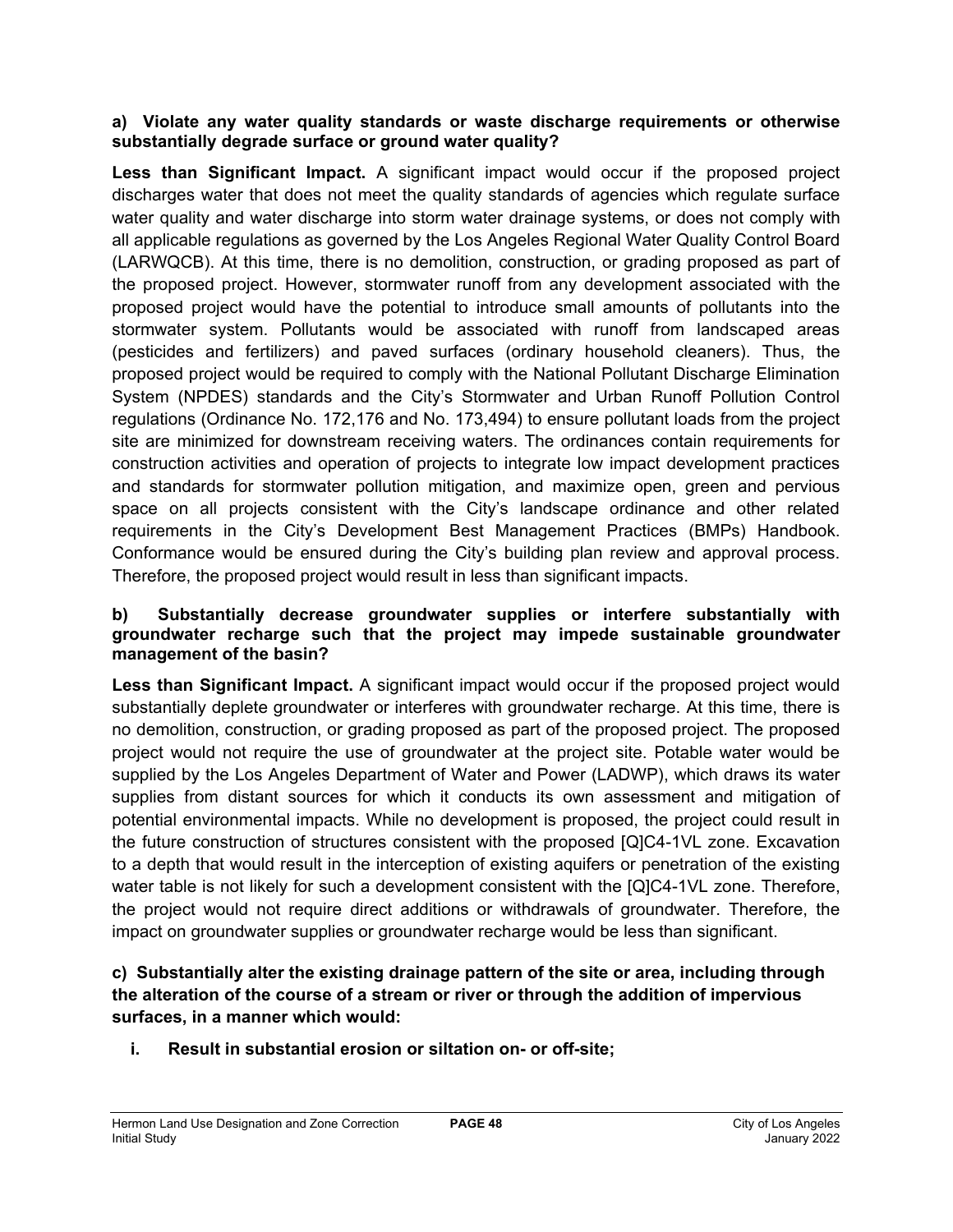**Less than Significant Impact.** A significant impact would occur if the proposed project would substantially alter the drainage pattern of an existing stream or river such that flooding would result. There are no streams or rivers located in the project vicinity. At this time, there is no demolition, construction, or grading proposed as part of the proposed project. During project operation, storm water or any runoff irrigation waters would be directed into existing storm drains that are currently receiving surface water runoff under existing conditions. Impermeable surfaces resulting from the development of the project would not substantially change the volume of stormwater runoff in a manner that would result in flooding on- or off-site. Accordingly, significant alterations to existing drainage patterns within the site and surrounding area would not occur. The existing site is improved with impermeable surface. As such, any new development would not substantially change existing drainage patterns. Therefore, the proposed project would result in less than significant impacts related to the alteration of drainage patterns and on- or off-site flooding.

## **ii. Substantially increase the rate or amount of surface runoff in a manner which would result in flooding on- or off-site;**

**Less than Significant Impact**. A significant impact would occur if the proposed project would substantially alter the drainage pattern of an existing stream or river such that flooding would result. There are no streams or rivers located in the project vicinity. During project operation, storm water or any runoff irrigation waters would be directed into existing storm drains that are currently receiving surface water runoff under existing conditions. Impermeable surfaces resulting from the project would not substantially change the volume of stormwater runoff in a manner that would result in flooding on- or off-site. Accordingly, significant alterations to existing drainage patterns within the site and surrounding area would not occur. As such, any potential new development would not substantially change existing drainage patterns. Therefore, the proposed project would result in less than significant impacts related to the alteration of drainage patterns and on- or off-site flooding.

## **iii. Create or contribute runoff water which would exceed the capacity of existing or planned stormwater drainage systems or provide substantial additional sources of polluted runoff; or**

**Less than Significant Impact.** A significant impact would occur if runoff water would exceed the capacity of existing or planned storm drain systems serving the project site, or if the proposed project would substantially increase the probability that polluted runoff would reach the storm drain system. Site-generated surface water runoff would continue to flow to the City's storm drain system. Any project that creates, adds, or replaces 500 square feet of impervious surface must comply with the Low impact Development (LID) Ordinance or alternatively, the City's Standard Urban Stormwater Mitigation Plan (SUSMP), as an LAMC requirement to address water runoff and storm water pollution. As such, any potential new development would not substantially change existing drainage patterns. Therefore, the proposed project would result in less than significant impacts related to existing storm drain capacities or water quality.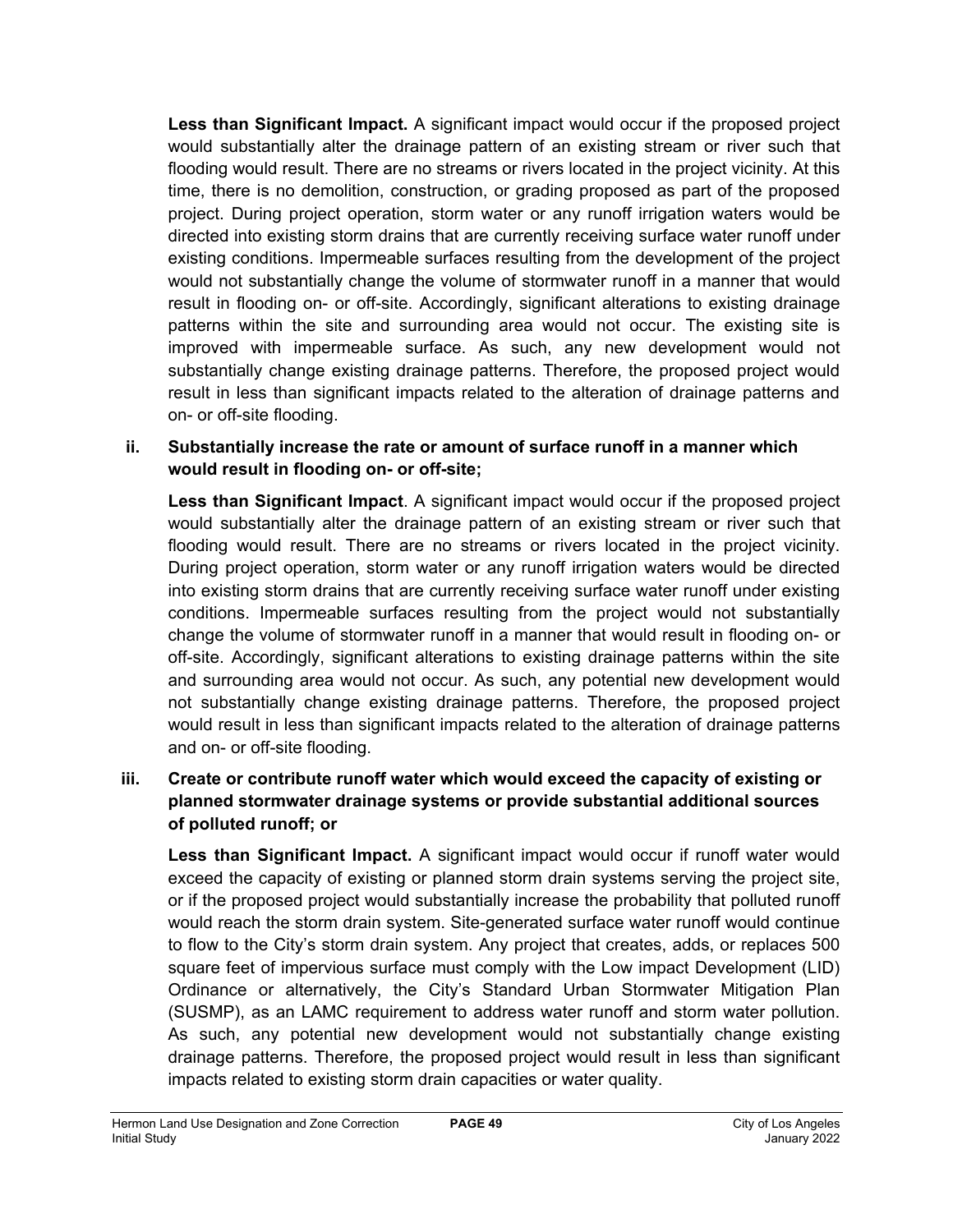### **iv. Impede or redirect flood flows?**

**No Impact.** A significant impact would occur if the proposed project would be located within a 100-year or 500-year floodplain or would impede or redirect flood flows. According to the Safety Element of the City of Los Angeles General Plan Safety Element of the Los Angeles City General Plan, Critical Facilities and Lifeline Systems, Exhibit F and NavigateLA, the project site is not located within a 100-year or 500-year floodplain. Therefore, the proposed project would not be located in such areas, and no impact related to flood zones would occur.

## **d) In flood hazard, tsunami, or seiche zones, risk release of pollutants due to project inundation?**

**No Impact.** A significant impact would occur if the proposed project would be located within an area susceptible to inundation by seiche, tsunami, or mudflow. A seiche is an oscillation of a body of water in an enclosed or semi-enclosed basin, such as a reservoir, harbor, or lake. A tsunami is a great sea wave produced by a significant undersea disturbance. Mudflows result from the down slope movement of soil and/or rock under the influence of gravity. The project site and the surrounding areas are not located near a water body to be inundated by seiche. Similarly, the project site and the surrounding areas are located approximately 18 miles east of the Pacific Ocean. Therefore, the project would have no impact related to inundation by seiche, tsunami, or mudflow.

### **e) Conflict with or obstruct implementation of a water quality control plan or sustainable groundwater management plan?**

**No Impact.** Potential pollutants generated by the project would be typical of commercial land uses and may include sediment, nutrients, pesticides, pathogens, trash and debris, oil, grease, and metals. The implementation of BMPs required by the City's LID Ordinance would target these pollutants that could potentially be carried in stormwater runoff. Implementation of the LID measures on the project site would result in an improvement in surface water quality runoff as compared to existing conditions. As such, the project would not conflict with or obstruct any water quality control plans for the Los Angeles River. With compliance with existing regulatory requirements and implementation of LID BMPs, the project would not conflict with or obstruct implementation of a water quality control plan or a sustainable groundwater management plan. Impacts would be less than significant.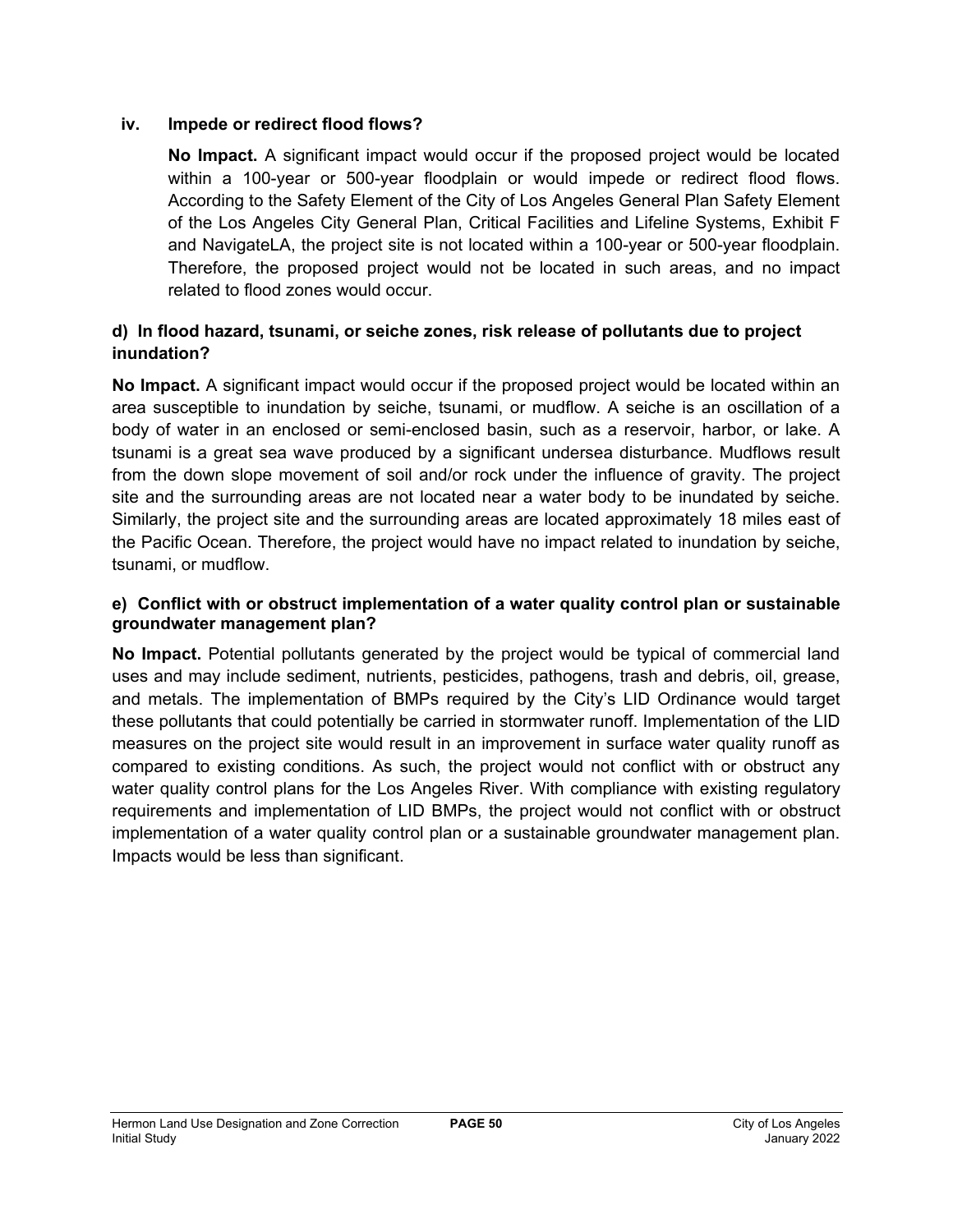# **XI. LAND USE AND PLANNING**

Would the project:

- a. Physically divide an established community?
- b. Cause a significant environmental impact due to a conflict with any land use plan, policy, or regulation adopted for the purpose of avoiding or mitigating an environmental effect?



### **a) Physically divide an established community?**

**Less than Significant Impact.** A significant impact would occur if the proposed project would be sufficiently large or configured in such a way so as to create a physical barrier within an established community. A physical division of an established community is caused by an impediment to through travel or a physical barrier, such as a new freeway with limited access between neighborhoods on either side of the freeway, or major street closures. The proposed project would not involve any street vacation or closure or result in development of new thoroughfares or highways. The Project is a General Plan Amendment to re-designate the Project Site from Low Medium II Residential to Neighborhood Commercial land use and a zone change from RD1.5-1 to [Q]C4-1VL. Any future development would be consistent with the commercial and residential uses that have been historically present in the general vicinity and would not divide an established community. Therefore, the impact would be less than significant.

### **b) Cause a significant environmental impact due to a conflict with any land use plan, policy, or regulation adopted for the purpose of avoiding or mitigating an environmental effect?**

**Less than Significant Impact.** The Project Site is located within the jurisdiction of the City of Los Angeles, and therefore, is subject to the designations and regulations of several local and regional land use and zoning plans. At the regional level, the Project Site is located within the planning area of the Southern California Association of Governments (SCAG), the Southern California region's federally designated metropolitan planning organization. The Project is also located within the South Coast Air Basin and, therefore, is within the jurisdiction of the South Coast Air Quality Management District (SCAQMD). At the local level, the General Plan of the City of Los Angeles, the Northeast Los Angeles Community Plan, and the LAMC, which are intended to guide local land use decisions and development patterns, guides development of the Project Site.

### **Regional Plans**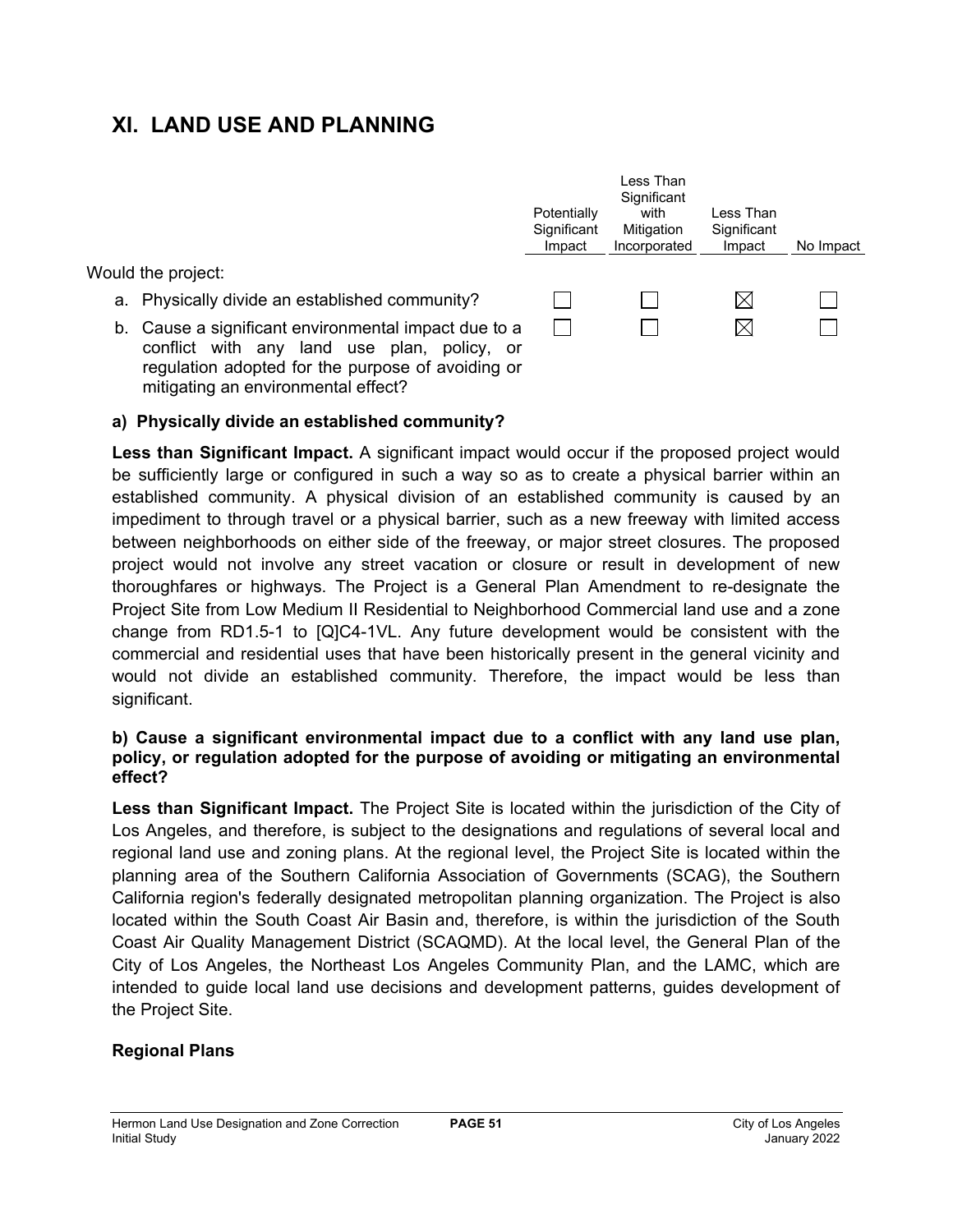**SCAQMD Air Quality Management Plan.** In conjunction with SCAG, the SCAQMD is responsible for formulating and implementing air pollution control strategies. The SCAQMD's Air Quality Management Plan (AQMP) was updated in 2016 to establish a comprehensive air pollution control program leading to the attainment of state and federal air quality standards in the Basin, which is a nonattainment area. As discussed in Section 3, Air Quality, above, the Project is consistent with the SCAQMD's AQMP.

**SCAG Regional Comprehensive Plan.** The Project Site is located within the six-county region that comprises the SCAG planning area. As discussed in Section XIV(a), Population and Housing, the Proposed Project is consistent with the regional growth projections for the Los Angeles Subregion and is consistent with the policies of the 2020 RTP/SCS (also known as the Connect SoCal plan). The Project would accommodate commercial and residential uses consistent with the proposed [Q]C4-1VL zone within approximately a half of a mile of the Highland Park Metro L Line (Gold) station that connect to regions of the Los Angeles area.

## **Local Plans**

**City of Los Angeles General Plan.** The General Plan is a comprehensive, long-range declaration of purposes, policies, and programs for the development of the City. The General Plan is a dynamic document consisting of Citywide elements (Air Quality Element, Conservation Element, Plan for a Healthy Los Angeles, Framework Element, Housing Element, Noise Element, Open Space Element, Service Systems Element/Public Recreation Plan, Safety Element, and Mobility Plan 2035) and the Land Use Element, which provides individual plans for each of the City's 35 Community Planning Areas. Those elements that would be most applicable to the Project are the Housing Element and the Land Use Element.

## *Housing Element*

The Project is a General Plan Amendment to re-designate the Project Site from Low Medium II Residential to Neighborhood Commercial land use and a zone change from RD1.5-1 to [Q]C4- 1VL. While the Project does not propose any development activity, it is reasonably foreseeable that future uses could be established, including new housing opportunities in proximity to jobs. The Project would allow for the continuation, future expansion, and future development of uses allowed in the C4 Commercial Zone, which include commercial retail; neighborhood services, such as banks, museums, and libraries; community facilities, such as churches, parks, and schools; restaurants; commercial office; and residential uses, including single-family dwellings, two-family dwellings, and multi-family dwellings, provided that the applicable regulations of the R4 Zone are complied with.

Housing Element objectives with which the Project would conform include: encouraging production and preservation of an adequate supply of rental and ownership housing to meet the identified needs of persons of all income levels and special needs; encouraging the location of housing, jobs, and services in mutual proximity; and accommodation of a diversity of uses that support the needs of the City's existing and future residents.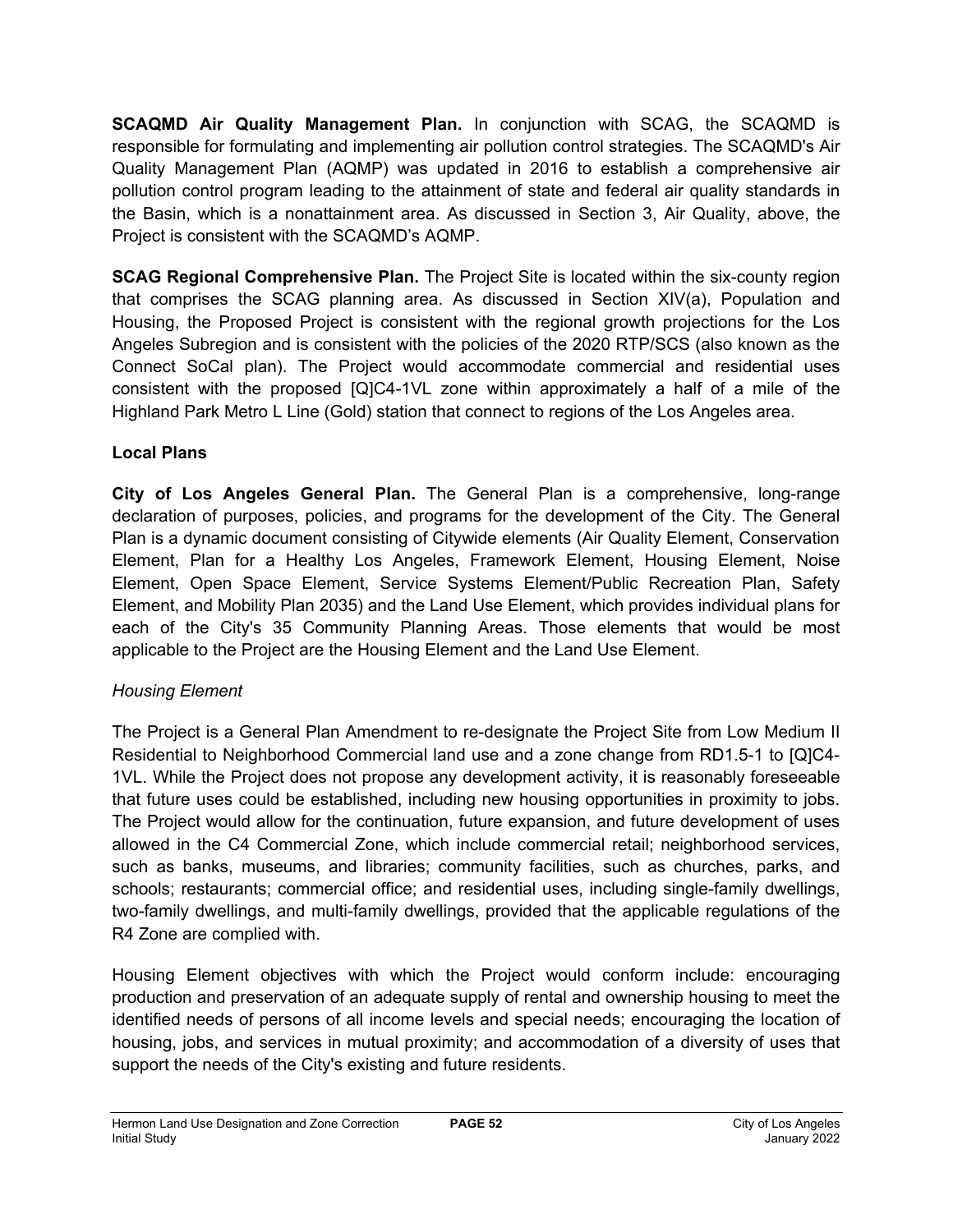### *Land Use Element*

The Project Site is located within the Northeast Los Angeles Community Plan area. Pursuant to the Community Plan Map, the proposed [Q]C4-1VL zone is a corresponding zone to the proposed Neighborhood Commercial land use designation. The Northeast Los Angeles Community Plan goals and objectives include:

- Conserve and strengthen potentially viable commercial areas in order to stimulate and revitalize existing businesses and create opportunities for appropriate new commercial development.
- Consolidate commercial areas through appropriate planning and zoning actions to strengthen the economic base and expand market opportunities.
- Protect commercially planned/zoned areas, from residential-only development.
- Designate specific areas to provide for adequate residential development to accommodate anticipated increases in population while maintaining a balance between single-family and multiple-family uses.
- Locate higher residential densities near commercial and institutional centers, light rail transit stations, and major bus routes to encourage pedestrian activity and use of public transportation, providing that infrastructure, public service facilities, utilities, and topography will fully accommodate this development.
- Encourage mixed-use development in selected commercially- zoned areas.

The Project would allow for the continuation, future expansion, and future development of uses allowed in the C4 Commercial Zone, which include commercial retail; neighborhood services, such as banks, museums, and libraries; community facilities, such as churches, parks, and schools; restaurants; commercial office; and residential uses, including single-family dwellings, two-family dwellings, and multi-family dwellings, provided that the applicable regulations of the R4 Zone are complied with. The proposed Zone Change includes a [Q] Condition prohibiting one hundred percent (100%) residential development, similar to the use limitation placed on adjacent commercial properties that are currently zoned [Q]C4-1VL.

The Project would be consistent with the overall intent of applicable land use policies, goals, strategies, and/or objectives, including those contained in the City of Los Angeles General Plan and SCAG's 2020 RTP/SCS. Impacts related to the Proposed Project would be less than significant.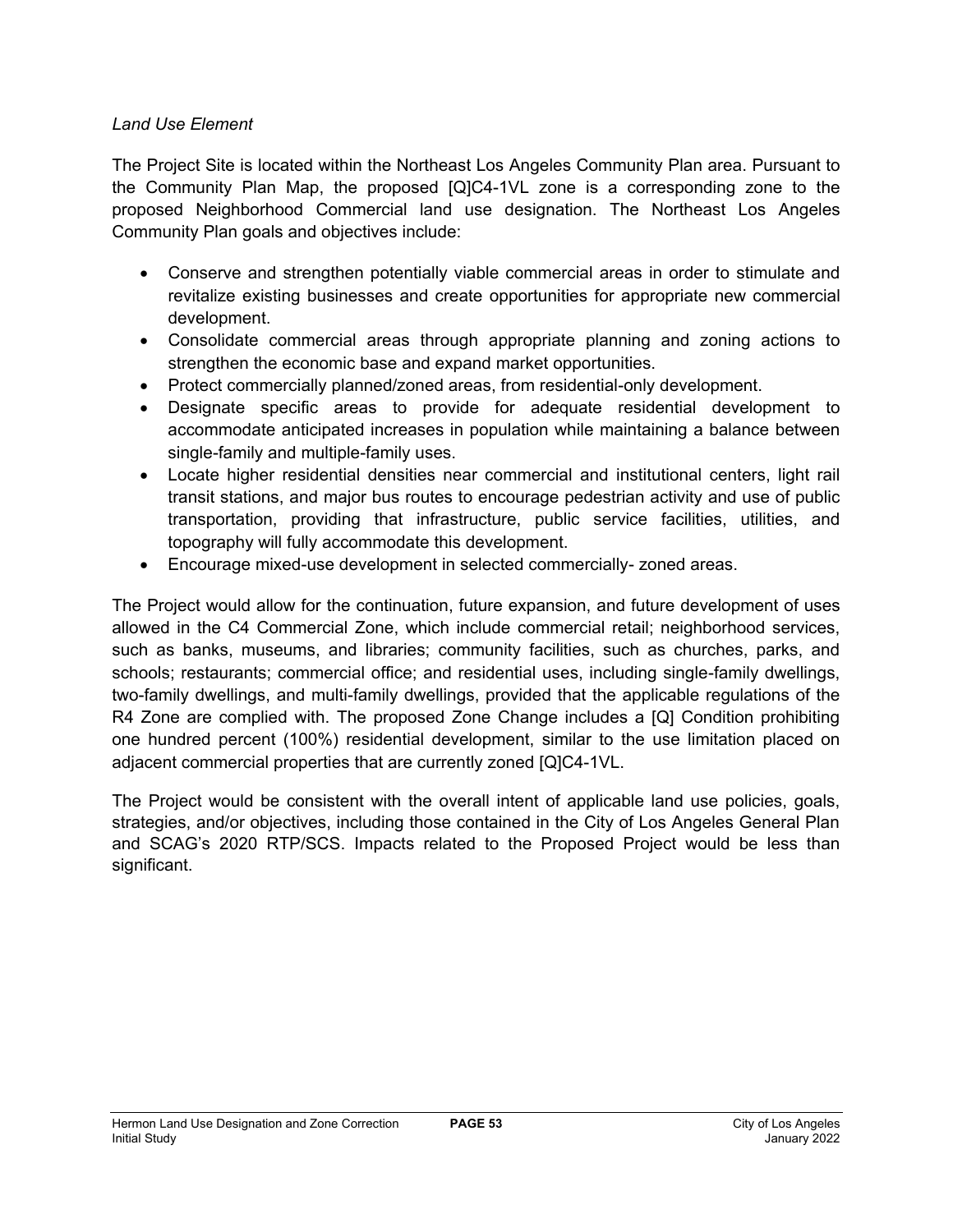# **XII. MINERAL RESOURCES**

Would the project:

- a. Result in the loss of availability of a known mineral resource that would be of value to the region and the residents of the state?
- b. Result in the loss of availability of a locallyimportant mineral resource recovery site delineated on a local general plan, specific plan or other land use plan?

| Potentially<br>Significant<br>Impact | I ess Than<br>Significant<br>with<br>Mitigation<br>Incorporated | I ess Than<br>Significant<br>Impact | No Impact |
|--------------------------------------|-----------------------------------------------------------------|-------------------------------------|-----------|
|                                      |                                                                 |                                     |           |
|                                      |                                                                 |                                     |           |

### **a) Result in the loss of availability of a known mineral resource that would be of value to the region and the residents of the state?**

**No Impact**. A significant impact would occur if the proposed project would result in the loss of availability of known mineral resources of regional value or locally-important mineral resource recovery site. According to the Conservation Element of the City of Los Angeles General Plan, Mineral Resources, Exhibit A, the project site is not classified by the City as containing significant mineral deposits nor is it designated for mineral extraction land use. Therefore, the proposed project would not result in the loss of availability of any known, regionally- or locallyvaluable mineral resource, and no impact would occur.

### **b) Result in the loss of availability of a locally-important mineral resource recovery site delineated on a local general plan, specific plan or other land use plan?**

**No Impact.** A significant impact would occur if the proposed project would result in the loss of availability of known mineral resources of regional value or locally-important mineral resource recovery site. According to the Conservation Element of the City of Los Angeles General Plan, Mineral Resources, Exhibit A, the project site is not classified by the City as containing significant mineral deposits nor is it designated for mineral extraction land use. Therefore, the proposed project would not result in the loss of availability of any known, regionally- or locallyvaluable mineral resource, and no impact would occur.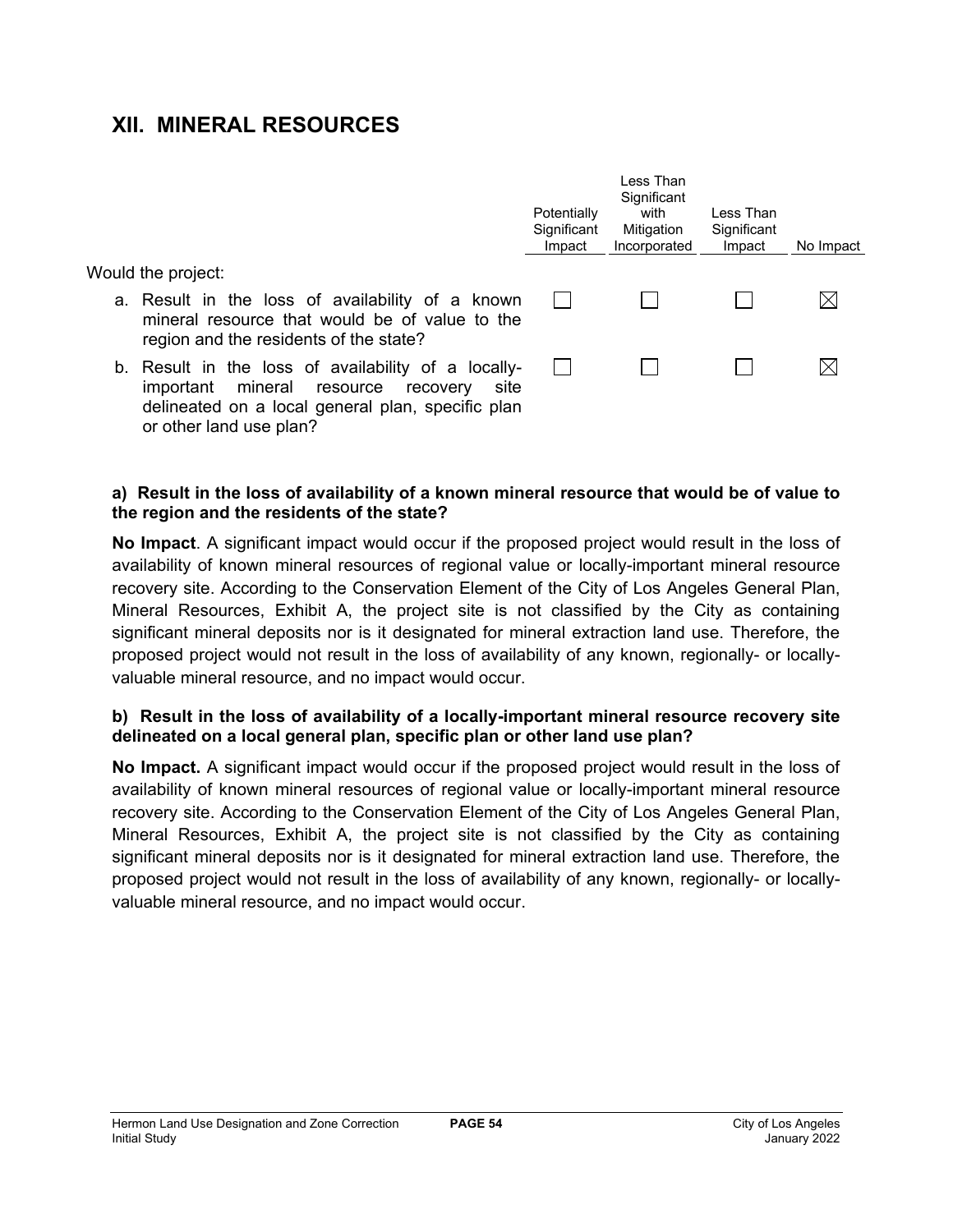## **XIII. NOISE**

Would the project result in:

- a. Generation of a substantial temporary or permanent increase in ambient noise levels in the vicinity of the project in excess of standards established in the local general plan or noise ordinance, or applicable standards of other agencies?
- b. Generation of excessive groundborne vibration or groundborne noise levels?
- c. For a project located within the vicinity of a private airstrip or an airport land use plan or, where such a plan has not been adopted, within two miles of a public airport or public use airport, would the project expose people residing or working in the project area to excessive noise levels?

| Potentially<br>Significant<br>Impact | Less Than<br>Significant<br>with<br>Mitigation<br>Incorporated | Less Than<br>Significant<br>Impact | No Impact |
|--------------------------------------|----------------------------------------------------------------|------------------------------------|-----------|
|                                      |                                                                |                                    |           |
|                                      |                                                                |                                    |           |
|                                      |                                                                |                                    |           |
|                                      |                                                                |                                    |           |

### **a) Generation of a substantial temporary or permanent increase in ambient noise levels in the vicinity of the project in excess of standards established in the local general plan or noise ordinance, or applicable standards of other agencies?**

**Less than Significant Impact.** A significant impact would occur if exposure of persons to or generation of noise levels are in excess of standards established in the local general plan or noise ordinance, or applicable standards of other agencies. The City of Los Angeles has established policies and regulations concerning the generation and control of noise that could adversely affect its citizens and noise-sensitive land uses.

The Project does not propose any construction, demolition, or grading. However, it is reasonably foreseeable that future development activity could occur consistent with the proposed [Q]C4-1VL zone. Any possible construction noise in the future may cause a temporary increase in the ambient noise levels but would be subject to the LAMC Sections 112.05 (Maximum Noise Level of Powered Equipment or Powered Hand Tools) and 41.40 (Noise Due to Construction, Excavation Work – When Prohibited) regarding construction hours and construction equipment noise thresholds. The potential for excessive noise would be further reduced by complying with the City of Los Angeles Noise Ordinance No. 161,574, and any subsequent ordinances which prohibits the emission of creation of noise beyond certain levels at adjacent uses unless technically infeasible. Therefore, with implementation of the referenced regulatory compliance measure and other applicable regulatory compliance measures, potentially significant impacts would be less than significant.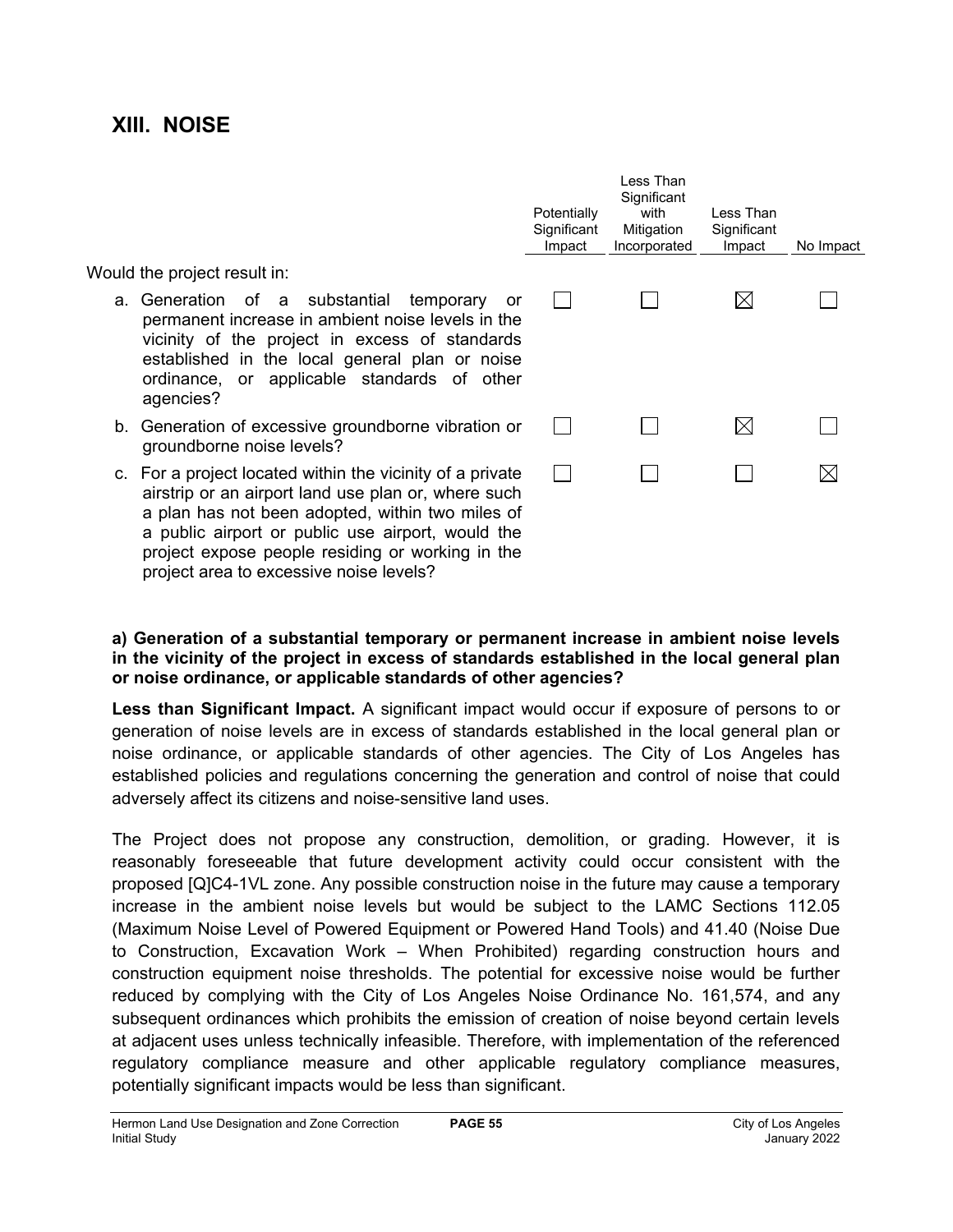### **b) Generation of, excessive groundborne vibration or groundborne noise levels?**

**Less than Significant Impact.** The Project does not propose any construction, demolition, or grading. However, it is reasonably foreseeable that future development activity could occur consistent with the proposed [Q]C4-1VL zone. Any future development may include construction activities that generate varying degrees of vibration as well as generation of construction equipment vibrations. Unless heavy construction activities are conducted extremely close (within a few feet) to the neighboring structures, vibrations from construction activities rarely reach the levels that damage structures. Any future construction would be subject to the LAMC Sections 112.05 (Maximum Noise Level of Powered Equipment or Powered Hand Tools) and 41.40 (Noise Due to Construction, Excavation Work – When Prohibited) regarding construction hours and construction equipment noise thresholds. The potential for impacts related to construction vibration would be further reduced by complying with the City of Los Angeles Noise Ordinance No. 161,574, and any subsequent ordinances which prohibits the emission of creation of noise beyond certain levels at adjacent uses unless technically infeasible. Therefore, with implementation of the referenced regulatory compliance measure and other applicable regulatory compliance measures, potentially significant impacts would be less than significant.

### **c) For a project located within the vicinity of a private airstrip or an airport land use plan, or, where such a plan has not been adopted, within two miles of a public airport or public use airport, would the project expose people residing or working in the project area to excessive noise levels?**

**No Impact.** A significant impact would occur if the proposed project would expose people residing or working in the project area to excessive noise levels from a public airport or public use airport. The proposed project is not located within two miles of a public airport or public use airport. The project site is outside of the Los Angeles International Airport Land Use Plan. Accordingly, the proposed project would not expose people working or residing in the project area to excessive noise levels from a public airport or public use airport. Therefore, no impact would occur.

# **XIV. POPULATION AND HOUSING**

|    |                                                                                                                                                                                                                              | Potentially<br>Significant<br>Impact | Less Than<br>Significant<br>with<br>Mitigation<br>Incorporated | Less Than<br>Significant<br>Impact | No Impact |
|----|------------------------------------------------------------------------------------------------------------------------------------------------------------------------------------------------------------------------------|--------------------------------------|----------------------------------------------------------------|------------------------------------|-----------|
|    | Would the project:                                                                                                                                                                                                           |                                      |                                                                |                                    |           |
| а. | Induce substantial unplanned population growth in<br>an area, either directly (for example, by proposing<br>new homes and businesses) or indirectly (for<br>example, through extension of roads or other<br>infrastructure)? |                                      |                                                                | IХI                                |           |
|    | <b>PAGE 56</b><br>Hermon Land Use Designation and Zone Correction                                                                                                                                                            |                                      |                                                                | City of Los Angeles                |           |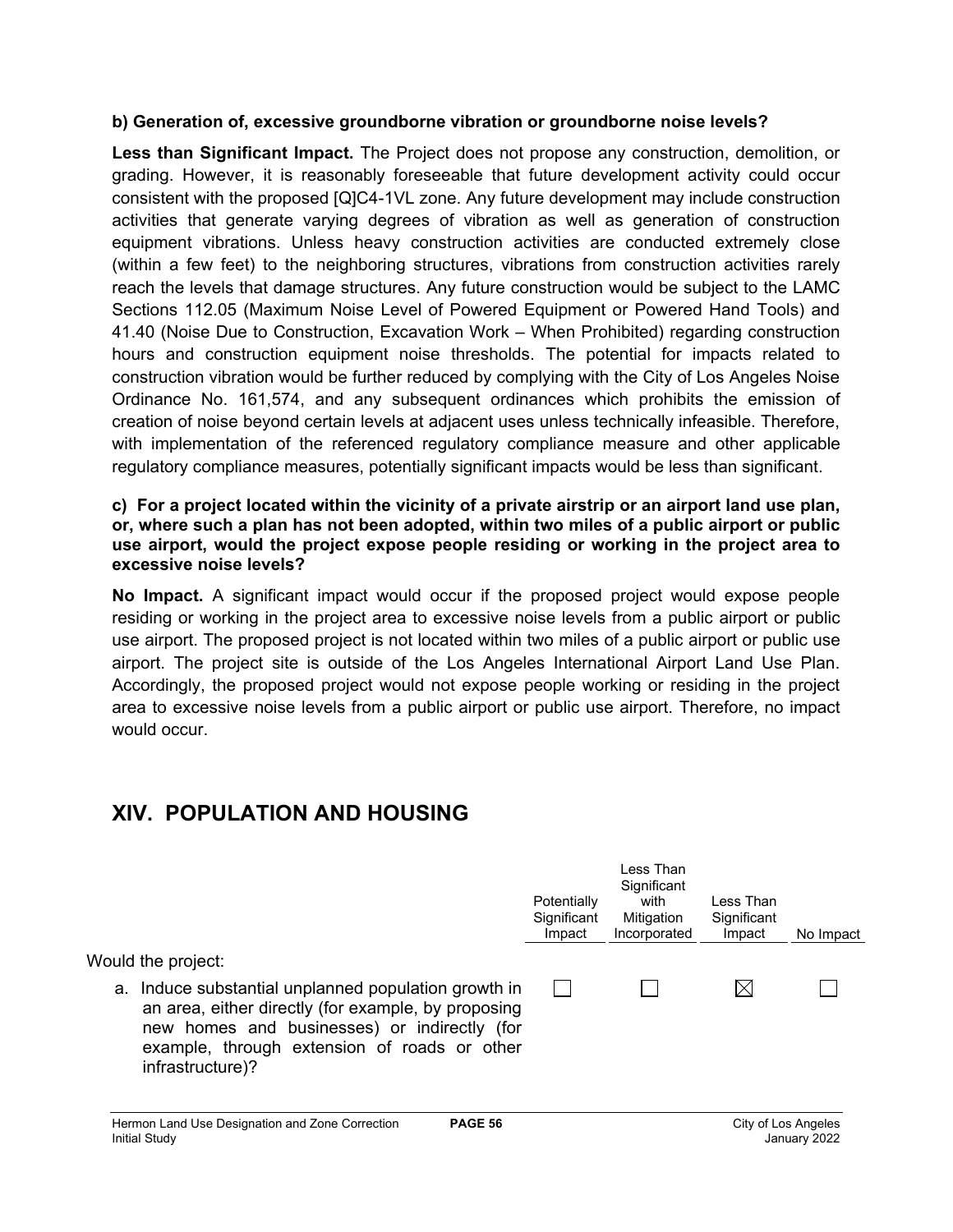

### **a) Induce substantial unplanned population growth in an area, either directly (for example, by proposing new homes and businesses) or indirectly (for example, through extension of roads or other infrastructure)?**

**Less Than Significant Impact**. A significant impact may occur if the proposed project would locate new development such as homes, businesses, or infrastructure, with the effect of substantially inducing growth in the proposed area that would otherwise not have occurred as rapidly or in as great a magnitude. The determination of whether the project results in a significant impact on population and housing growth shall be made considering: (a) the degree to which a project would cause growth (i.e., new housing or employment generators) or accelerate development in an undeveloped area that exceeds projected/planned levels for the year of project occupancy/buildout, and that would result in an adverse physical change in the environment; (b) whether the project would introduce unplanned infrastructure that was not previously evaluated in the adopted Community Plan or General Plan; and (c) the extent to which growth would occur without implementation of the project.

## **Regional Transportation Plan/Sustainable Communities Strategy (RTP/SCS)**

On September 3, 2020, SCAG's Regional Council adopted the 2020-2045 Regional Transportation Plan/Sustainable Communities Strategy (2020-2045 RTP/SCS), a plan that the Regional Council now calls Connect SoCal. Connect SoCal builds upon and expands land use and transportation strategies established over several planning cycles to increase mobility options and achieve a more sustainable growth pattern.

Based on the regional growth projections in Connect SoCal, the City had an estimated permanent population of approximately 3,933,800 persons and approximately 1,367,000 residences in 2016. By the year 2045, SCAG forecasts that the City will increase to 4,771,300 persons (or a 21% increase since the year 2016) and approximately 1,793,000 residences (or a 31% increase since the year 2016). Employment within the City is expected to grow by 287,600 jobs, which is an approximate 16 percent increase in employment between 2016 and 2045.

The Project is a General Plan Amendment to amend the Northeast Los Angeles Community Plan to re-designate the subject properties from Low Medium II Residential to Neighborhood Commercial General Plan Land Use, and a Zone Change from RD1.5-1 to [Q]C4-1VL. The Project would allow for the continuation, future expansion, and future development of uses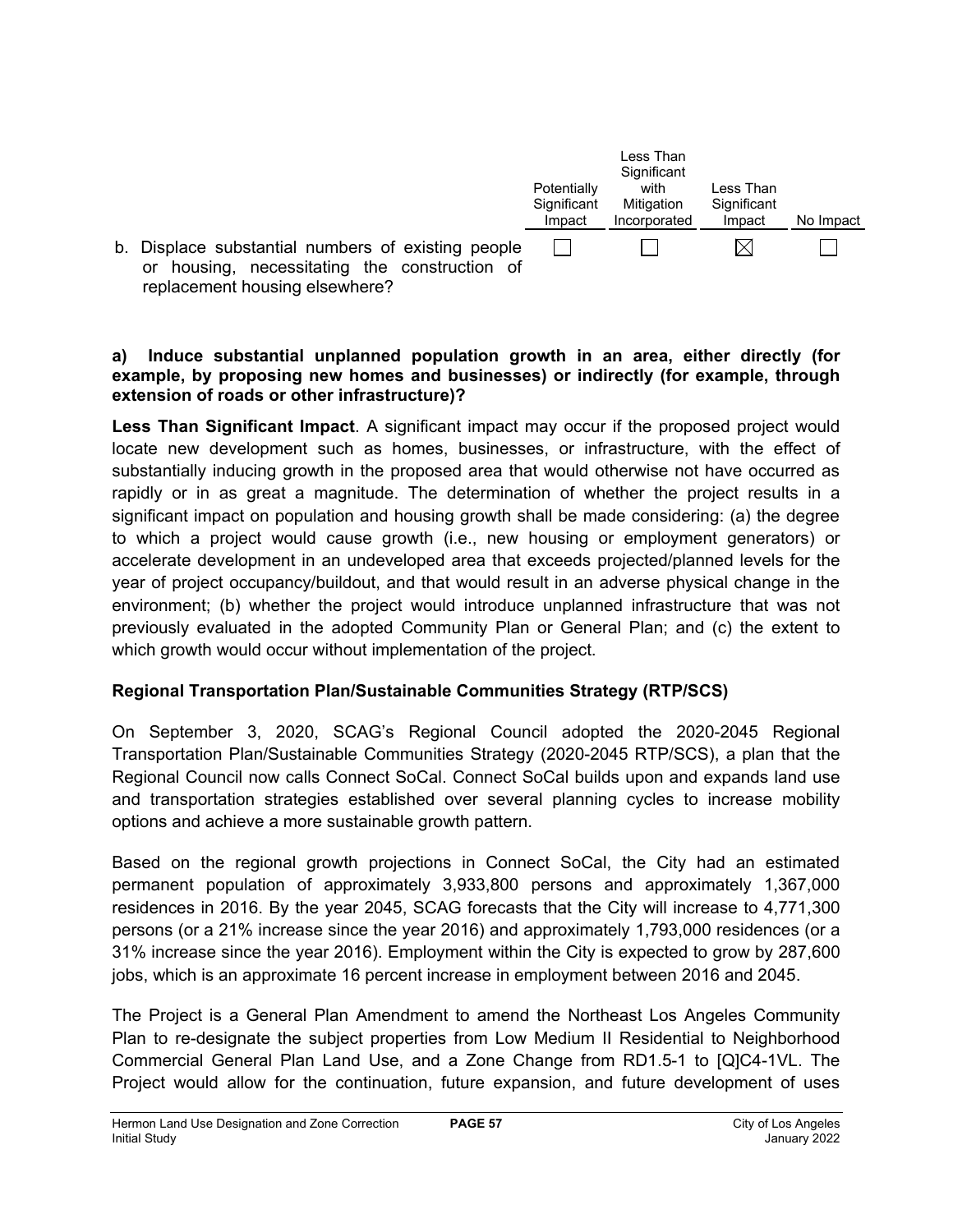allowed in the C4 Commercial Zone, which include commercial retail; neighborhood services, such as banks, museums, and libraries; community facilities, such as churches, parks, and schools; restaurants; commercial office; and residential uses, including single-family dwellings, two-family dwellings, and multi-family dwellings, provided that the applicable regulations of the R4 Zone are complied with.

The proposed Zone Change includes a [Q] Condition prohibiting one hundred percent (100%) residential development, similar to the use limitation placed on adjacent commercial properties that are currently zoned [Q]C4-1VL. Residential uses would require a minimum 5,000 square feet of lot area and a minimum area of 400 square feet per dwelling unit, consistent with the residential development standards of the C4 Zone. The proposed Height District "1VL" would limit maximum height of structures on the Project Area to 45 feet, with no more than three (3) stories and a maximum Floor Area Ratio (FAR) of 1.5 to 1. The proposed Height District is consistent with that found on adjacent commercial properties. For comparison, the existing Height District "1" of the Project Area allows for a maximum building height of 45 feet, no story limitation, and a maximum FAR of 3.0 to 1.

The Project does not propose any particular development or other construction activity at this time. However, it is foreseeable that future development and new uses could take place consistent with the proposed [Q]C4-1VL zone. Based on the Project Site's total area, the proposed zone's maximum floor area and allowed uses, the historic development patterns and uses of the area, and the proposed Neighborhood Commercial land use, it could be reasonably anticipated that a net increase of 33,000 square feet of commercial floor area and 17 dwelling units could be added to the Project Site in the future. Assuming 375 square feet per employee, consistent with established projections for commercial uses, the Proposed Project could reasonably result in a net increase of 88 jobs if the Project Site were fully built out. Based on the City's current population and household demographics (e.g., an average of 2.69 persons per household for the City of Los Angeles), the construction of 17 additional residential dwelling units would result in an increase in approximately 46 net permanent residents in the City of Los Angeles.

The proposed increase in housing units and population would be consistent with SCAG's forecast of 426,000 additional households and approximately 837,500 persons in the City of Los Angeles between 2016 and 2045. With respect to employment growth, it can be assumed that most of the jobs and employees generated by the Proposed Project would already reside within the City of Los Angeles. The additional employees generated by the Proposed Project would contribute to a fraction of one percent of SCAG's employment growth forecast for the City of Los Angeles. Thus, the increase in employment opportunities as a result of the Proposed Project is within SCAG's employment growth forecast. It can be assumed that most of the employees generated by the Proposed Project would already reside within the City of Los Angeles or County of Los Angeles. Thus, any population growth generated by the Proposed Project would be well within SCAG's population growth projections.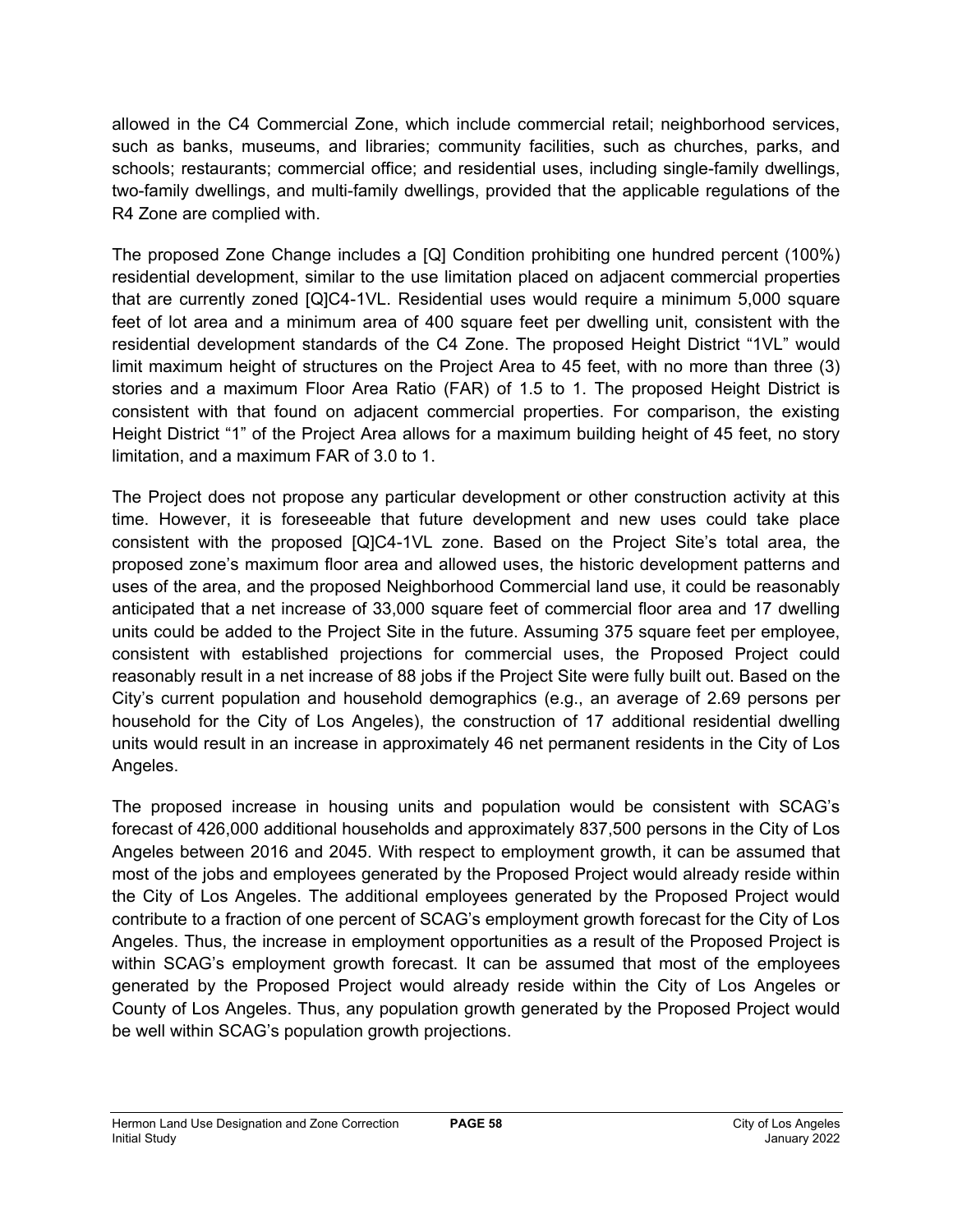As such, the Proposed Project would not cause growth (i.e., new housing) or accelerate development in an undeveloped area that exceeds projected/planned levels for the year of Proposed Project occupancy/buildout or that would result in an adverse physical change in the environment; or introduce unplanned infrastructure that was not previously evaluated in the adopted Community Plan or General Plan. Therefore, impacts related to population and housing would be less than significant.

### **b) Displace substantial numbers of existing people or housing, necessitating the construction of replacement housing elsewhere?**

Less Than Significant Impact. A significant impact would occur if a proposed project would displace a substantial quantity of existing residences or a substantial number of people or housing units necessitating construction of replacement housing elsewhere. The Project would not result in displacement of substantial numbers of existing housing or people necessitating the construction of replacement housing elsewhere. The Project is limited to a General Plan Amendment to re-designate the Project Site from Low Medium II land use to Neighborhood Commercial land use and a zone change from RD1.5-1 to [Q]C4-1VL. Any future development consistent with the proposed zone would not displace substantial numbers of existing housing or people necessitating construction of replacement housing elsewhere, as no dwelling units are located within the Project Site. Therefore, impacts would be less than significant.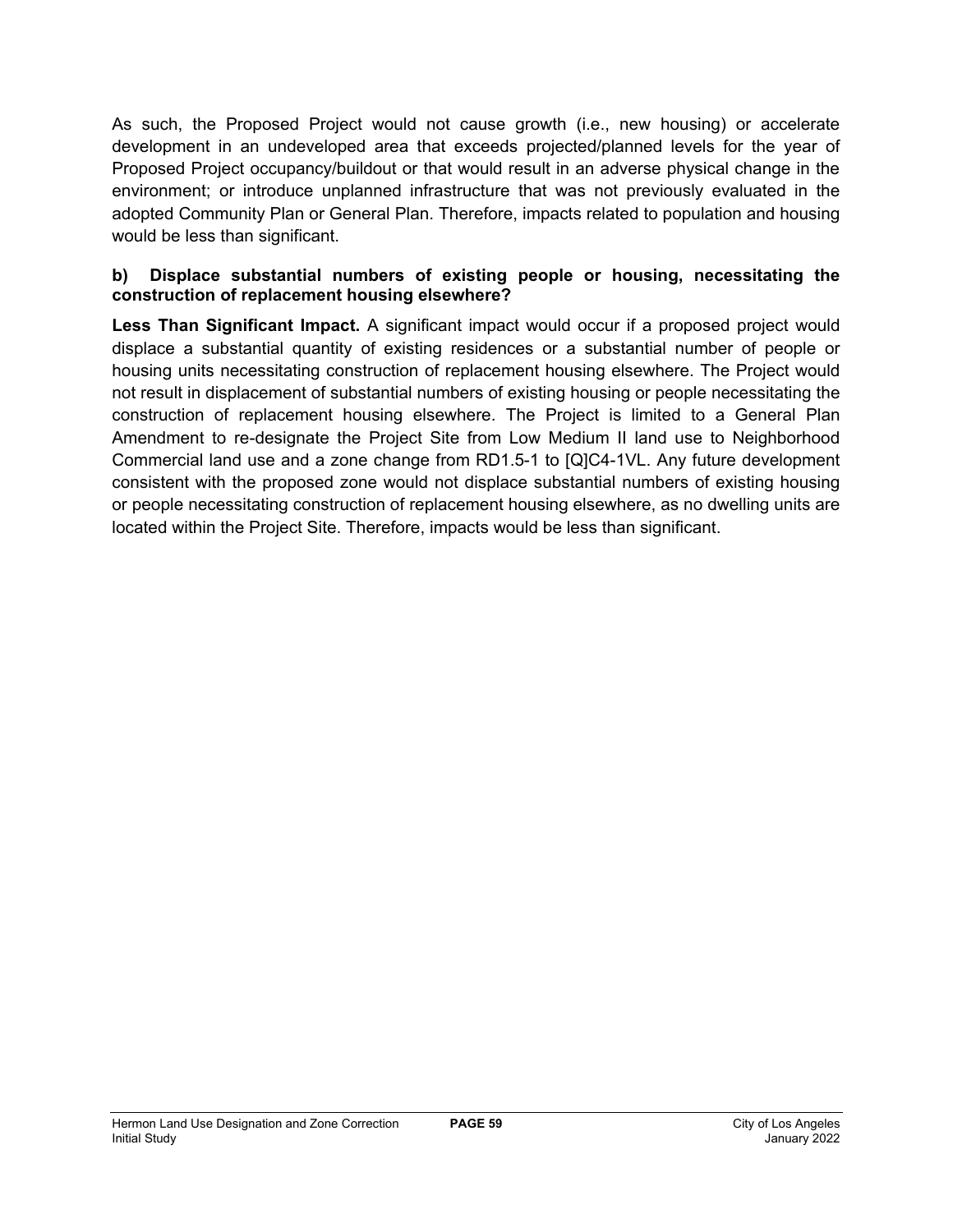# **XV. PUBLIC SERVICES**

*Would the project result in substantial adverse physical impacts associated with the provision of new or physically altered governmental facilities, need for new or physically altered governmental facilities, the construction of which could cause significant environmental impacts, in order to maintain acceptable service ratios, response times or other performance objectives for any of the public services:*

|                             | Potentially<br>Significant<br>Impact | Less Than<br>Significant<br>with<br>Mitigation<br>Incorporated | Less Than<br>Significant<br>Impact | No Impact |
|-----------------------------|--------------------------------------|----------------------------------------------------------------|------------------------------------|-----------|
| a. Fire protection?         |                                      |                                                                | $\boxtimes$                        |           |
| b. Police protection?       |                                      |                                                                | $\boxtimes$                        |           |
| c. Schools?                 |                                      |                                                                | $\boxtimes$                        |           |
| d. Parks?                   |                                      |                                                                | $\boxtimes$                        |           |
| e. Other public facilities? |                                      |                                                                | ⋉                                  |           |

## **a) Fire protection?**

**Less than Significant Impact.** A significant impact would occur if the Los Angeles Fire Department (LAFD) could not adequately serve the proposed project, necessitating a new or physically altered station. The project site and the surrounding area are currently served by Fire Station 12, located at 5921 North Figueroa Street (approximately 0.5 mile west of the project site). The project could result in the future development of new structures and uses consistent with the proposed [Q]C4-1VL zone. To maintain the level of fire protection and emergency services, the LAFD may require additional fire personnel and equipment. However, given that there are existing fire stations in close proximity to the project site, it is not anticipated that there would be a need to build a new or expand an existing fire station to serve the proposed project and maintain acceptable service ratios, response times, or other performance objectives for fire protection. By analyzing data from previous years and continuously monitoring current data regarding response times, types of incidents, and call frequencies, LAFD can shift resources to meet local demands for fire protection and emergency services. The proposed project would neither create capacity or service level problems nor result in substantial adverse physical impacts associated with the provision of new or physically altered governmental facilities in order to maintain acceptable service ratios, response times or other performance objectives for fire protection. Therefore, the proposed project would result in a less than significant impact.

## **b) Police protection?**

**Less than Significant Impact.** A significant impact would occur if the Los Angeles Police Department (LAPD) could not adequately serve the proposed project, necessitating a new or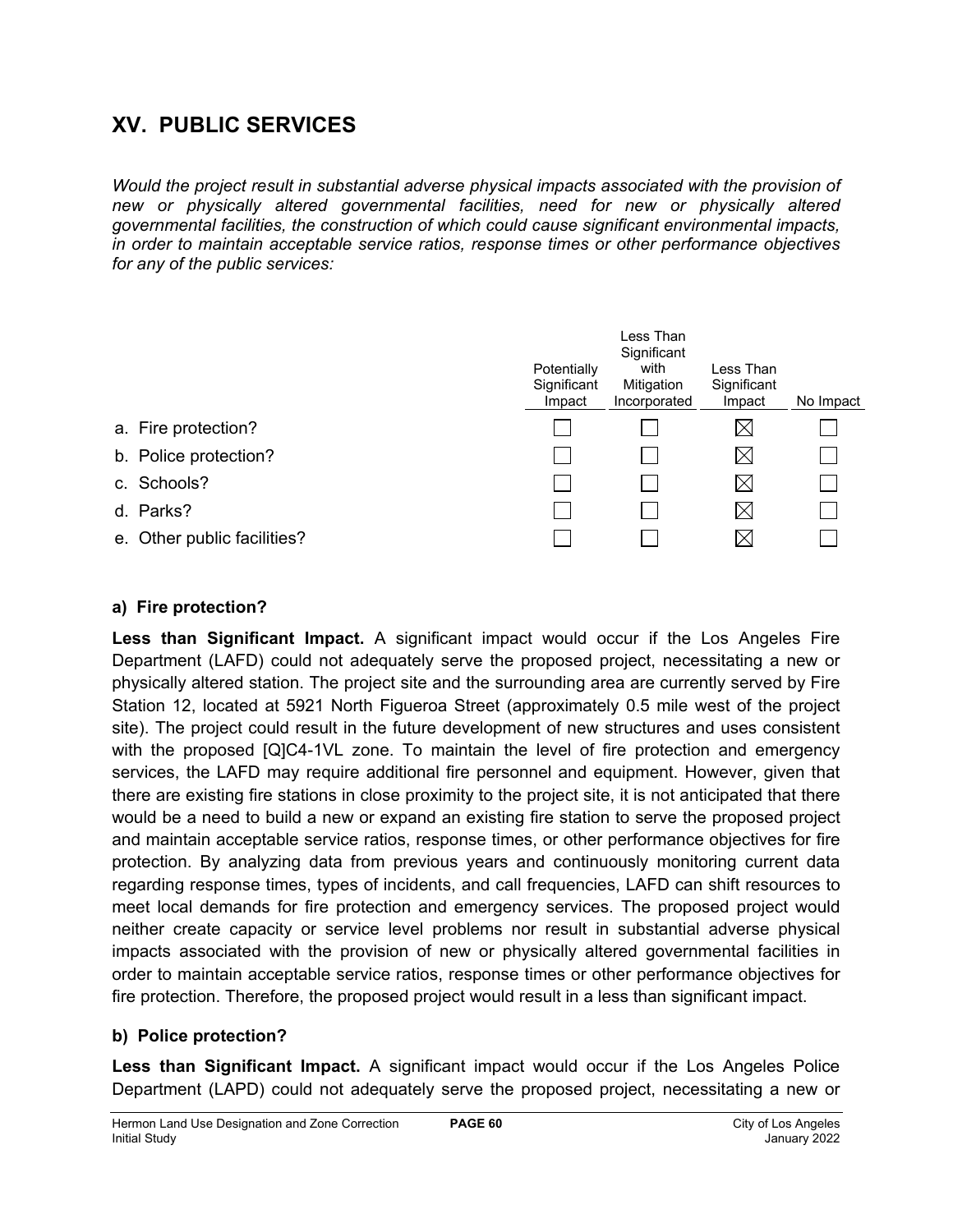physically altered station. The project could result in the future development of new structures and uses consistent with the proposed [Q]C4-1VL zone. The project site and the surrounding area are currently served by LAPD's Hollenbeck Community Police Station, located at 2111 E. 1st Street (approximately 4 miles south of the project site). To maintain the level of police services, the LAPD may require additional personnel and equipment. However, given that the site is adequately served by an existing station, and the Project would not result in a significant increase in population or jobs, it is not anticipated that there would be a need to build a new or expand an existing police station to serve the proposed project and maintain acceptable service ratios, response times, or other performance objectives for police protection. Therefore, the proposed project would result in a less than significant impact.

## **c) Schools?**

**Less than Significant Impact.** A significant impact would occur if the proposed project would include substantial employment or population growth, which could generate a demand for school facilities that would exceed the capacity of the school district. The project could result in the future development of new structures and uses consistent with the proposed [Q]C4-1VL zone. While new residential units and jobs could result from the new zoning, the number of new dwelling units and jobs that could be reasonably anticipated to result, as described in Section XIV Population and Housing, would not significantly increase enrollment at schools that serve the area. Therefore, the proposed project would result in a less than significant impact to public schools.

## **d) Parks?**

**Less than Significant Impact.** A significant impact would occur if the proposed project would exceed the capacity or capability of the local park system to serve the proposed project. The City of Los Angeles Department of Recreation and Parks (RAP) is responsible for the provision, maintenance, and operation of public recreational and park facilities and services in the City. The project could result in the future development of new structures and uses consistent with the proposed [Q]C4-1VL zone. While the proposed uses can have the potential to increase demand for parks and recreation facilities, the increase will not be substantial due to the number of new dwelling units and jobs that are reasonably anticipated. Moreover, any subsequent development may require providing open space and landscaping. This usable open space on the subject site would help alleviate the City's existing park system. Therefore, the proposed project would not create capacity or service level problems or result in substantial physical impacts associated with the provision or new or altered parks facilities. Accordingly, the proposed project would result in a less than significant impact on park facilities.

## **e) Other public facilities?**

Less than Significant Impact. A significant impact would occur if the proposed project would result in substantial employment or population growth that could generate a demand for other public facilities, including libraries, which exceed the capacity available to serve the project site, necessitating new or physically altered public facilities, the construction of which would cause significant environmental impacts. The project could result in the future development of new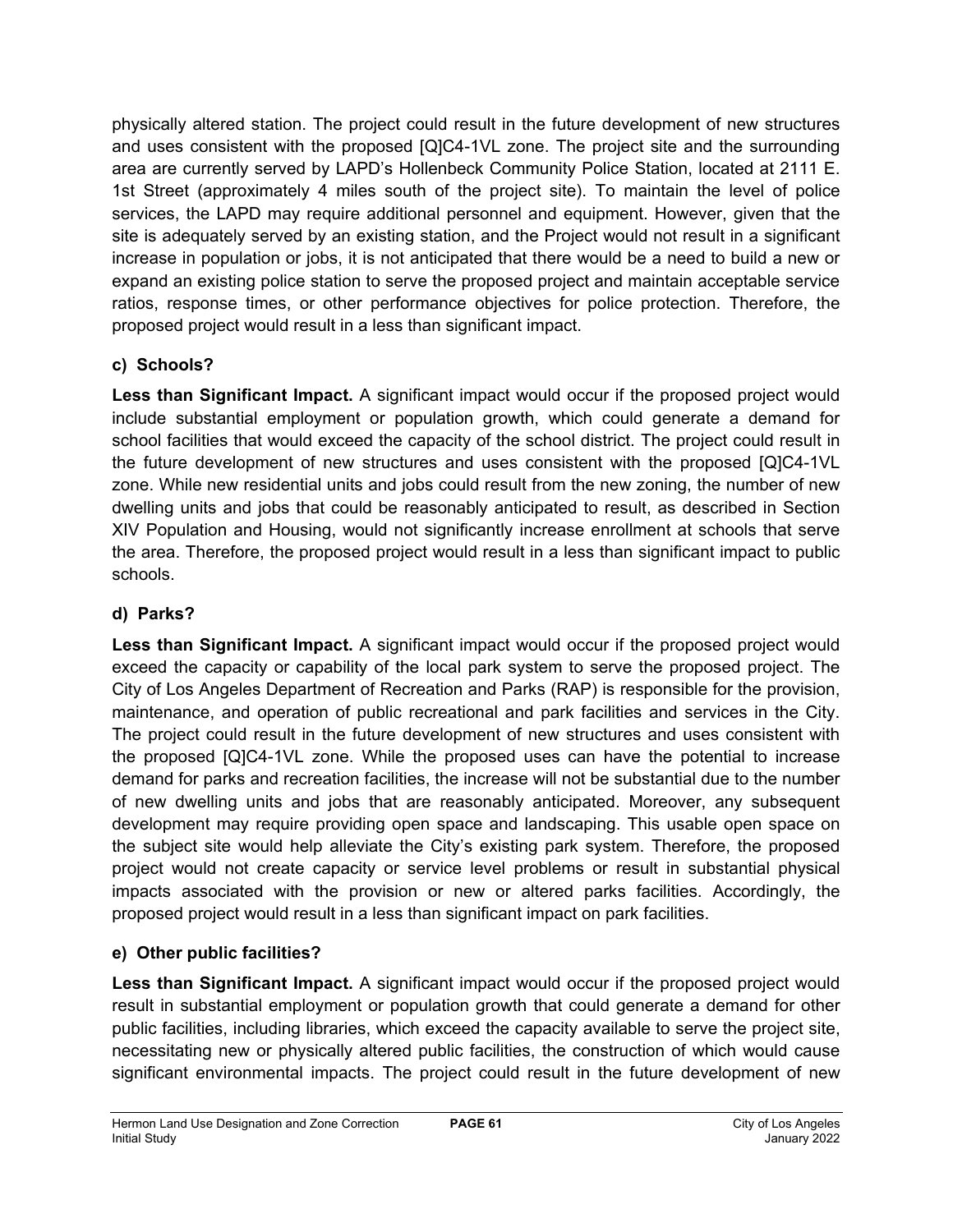structures and uses consistent with the proposed [Q]C4-1VL zone. While the proposed uses can have the potential to increase demand for library services and resources of the Los Angeles Public Library System, the increase will not be substantial due to the number of new dwelling units and jobs that are reasonably anticipated. The proposed project would not create substantial capacity or service level problems that would require the provision of new or expanded public facilities in order to maintain an acceptable level of service for libraries and other public facilities. Therefore, the proposed project would result in a less than significant impact on other public facilities.

## **XVI. RECREATION**

|    |                                                                                                                                                                                                                                     | Potentially<br>Significant<br>Impact | I ess Than<br>Significant<br>with<br>Mitigation<br>Incorporated | Less Than<br>Significant<br>Impact | No Impact |
|----|-------------------------------------------------------------------------------------------------------------------------------------------------------------------------------------------------------------------------------------|--------------------------------------|-----------------------------------------------------------------|------------------------------------|-----------|
|    | a. Would the project increase the use of existing<br>neighborhood and regional parks or other<br>facilities such<br>recreational<br>that<br>substantial<br>physical deterioration of the facility would occur or<br>be accelerated? |                                      |                                                                 | $\boxtimes$                        |           |
| b. | Does the project include recreational facilities or<br>the construction or<br>require<br>expansion<br>of<br>recreational facilities which might have<br>an<br>adverse physical effect on the environment?                           |                                      |                                                                 | $\boxtimes$                        |           |

### **a) Would the project Increase the use of existing neighborhood and regional parks or other recreational facilities such that substantial physical deterioration of the facilities would occur or be accelerated?**

Refer to Response to Checklist Question XV (d) above.

**b) Does the project include recreational facilities or require the construction or expansion of recreational facilities which might have an adverse physical effect on the environment?**

Refer to Response to Checklist Question XV (d) above.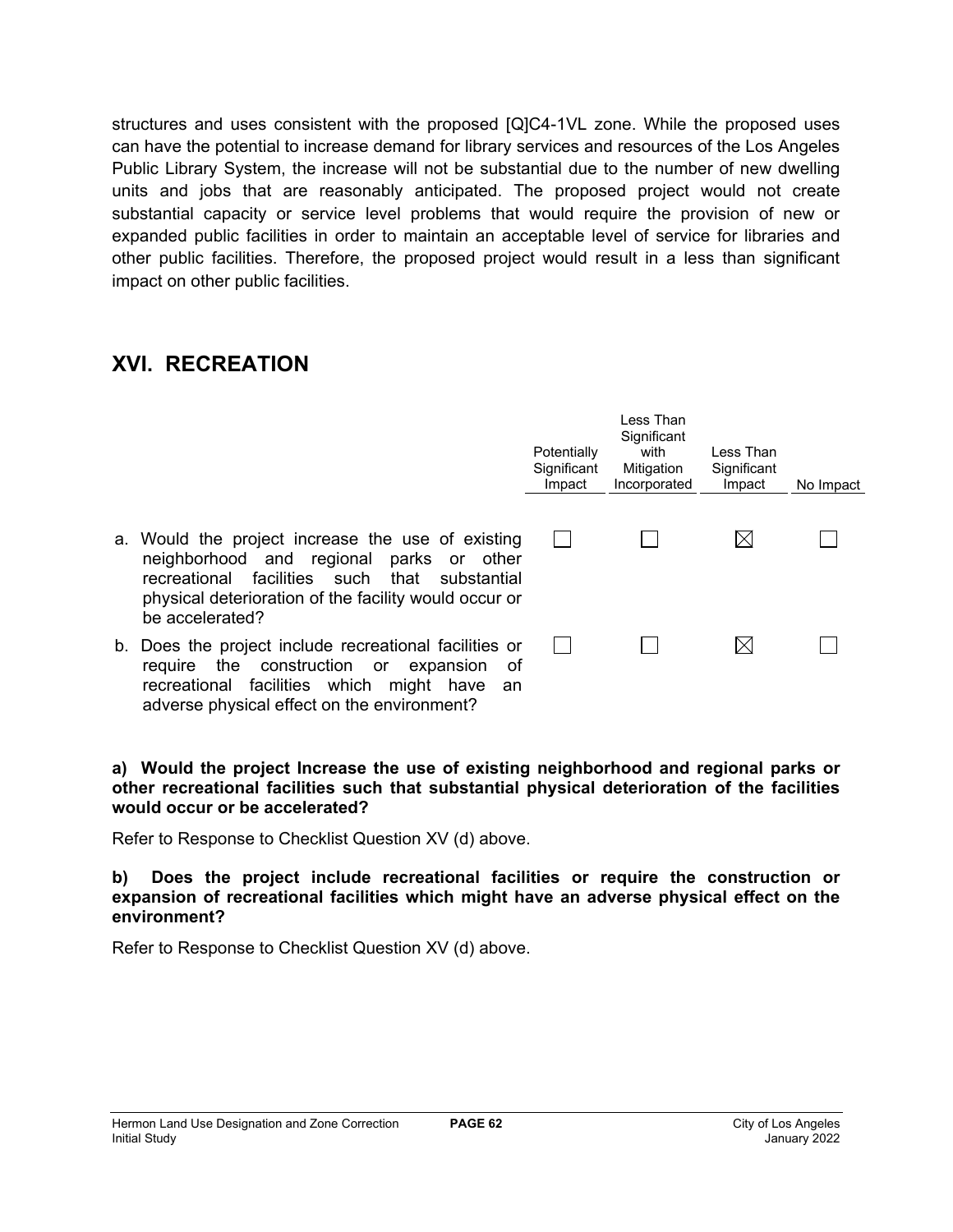# **XVII. TRANSPORTATION**

|                                                                                                                                                                           | Potentially<br>Significant<br>Impact | Less Than<br>Significant<br>with<br>Mitigation<br>Incorporated | Less Than<br>Significant<br>Impact | No Impact |
|---------------------------------------------------------------------------------------------------------------------------------------------------------------------------|--------------------------------------|----------------------------------------------------------------|------------------------------------|-----------|
| Would the project:                                                                                                                                                        |                                      |                                                                |                                    |           |
| a. Conflict with a program, plan, ordinance or policy<br>addressing the circulation system, including<br>transit, roadway, bicycle and pedestrian facilities?             |                                      |                                                                | $\boxtimes$                        |           |
| b. Conflict or be inconsistent with CEQA Guidelines<br>Section 15064.3, subdivision (b)?                                                                                  |                                      |                                                                | $\boxtimes$                        |           |
| c. Substantially increase hazards due to a geometric<br>design feature (e.g., sharp curves or dangerous<br>intersections) or incompatible uses (e.g., farm<br>equipment)? |                                      |                                                                | $\boxtimes$                        |           |
| d. Result in inadequate emergency access?                                                                                                                                 |                                      |                                                                |                                    |           |

### **a) Conflict with a program, plan, ordinance or policy addressing the circulation system, including transit, roadway, bicycle and pedestrian facilities?**

**Less Than Significant.** A significant impact may occur if a project would conflict with a program plan, ordinance, or policy designed to maintain adequate effectiveness of an overall circulation system, including transit, roadway, bicycle and pedestrian facilities. In accordance with the City's Transportation Assessment Guidelines (TAG), a project that generally conforms with, and does not obstruct, the City's development policies and standards will generally be considered to be consistent.

The Project does not propose any particular development or other construction activity at this time. However, it is foreseeable that future development and new uses could take place consistent with the proposed [Q]C4-1VL zone. Any future development would require a detailed Construction Management Plan, including street closure information, a detour plan, haul routes, and a staging plan, to be prepared and submitted to the City and LADOT for review and approval prior to the start of construction activities. The Construction Management Plan would formalize how any construction would be carried out and identify specific actions that would be required to reduce effects on the surrounding community. The implementation of a Construction Management Plan in consultation with the LADOT would ensure that the Proposed Project is compliant with City procedures and regulations that address potential transportation impacts due to project construction and would ensure that any traffic impacts from the Proposed Project would be less than significant without mitigation.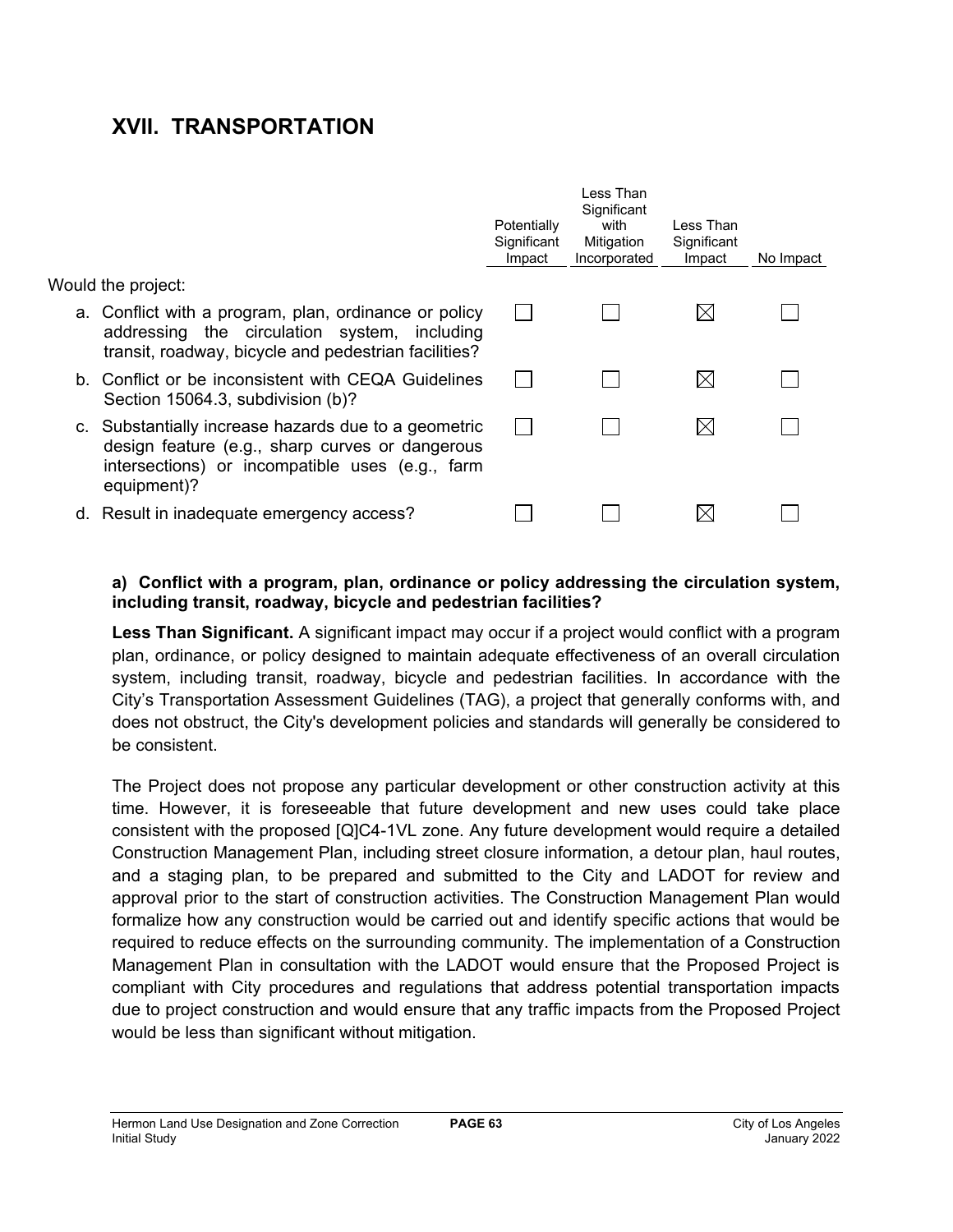## **b) Conflict or be inconsistent with CEQA Guidelines Section 15064.3, subdivision (b)?**

**Less Than Significant Impact**. CEQA Guidelines Section 15064.3(b)(1) states for land use projects, vehicle miles traveled exceeding an applicable threshold of significance may indicate a significant impact.

## *Vehicle-Miles-Traveled Analysis*

Following the passage of Senate Bill 743 (SB 743), the State of California's Governor's Office of Planning and Research (OPR) was tasked with developing new guidelines for evaluating transportation impacts under the California Environmental Quality Act (CEQA). These guidelines were intended to shift the transportation performance metric from automobile delay and LOS to one that would promote the reduction of greenhouse gas emissions and the development of multimodal and diverse transportation networks. As a result, OPR determined that, under the proposed update to the CEQA guidelines, vehicle-miles-traveled (VMT) would be established as the primary metric for evaluating environmental and transportation impacts.

In July 2020, the City of Los Angeles Department of Transportation (LADOT) updated the City's Transportation Assessment Guidelines (the "TAG") to conform to the requirements of Senate Bill 743 (SB 743). The TAG replaced the Transportation Impact Study Guidelines (December 2016) and shifted the performance metric for evaluating transportation impacts under the California Environmental Quality Act (CEQA) from level of service (LOS) to vehicle miles traveled (VMT) for studies completed within the City. The TAG sets forth screen criteria for further transportation assessment, as well as impact criteria for determining whether a project would result in significant impacts.

## *Screening Criteria*

Per the TAG screening criteria, further transportation assessment is required when a project is likely to add 250 or more daily vehicle trips to the local street system, or if the project would result in a net increase in daily vehicle miles traveled. The net Proposed Project trip generation was calculated using the LADOT VMT Calculator Version 1.3. Along with the updated TAG, LADOT developed the City of Los Angeles VMT Calculator Version 1.3 (the "VMT Calculator"), which calculates the daily vehicle trips, daily VMT, daily household VMT per capita, and daily work VMT per employee for land use projects. The VMT Calculator utilizes average daily trip generation rates from the ITE Trip Generation Manual, 9th Edition, 2012 and empirical trip generation data to determine the base daily trips associated with a land use project. The number of daily trips is further refined using data from the Environmental Protection Agency's (EPA's) Mixed-Use (MXD) Model and the City's Travel Demand Forecasting (TDF) Model. The VMT Calculator was utilized to determine the net daily trip generation for the Proposed Project. The VMT Calculator contains a set of land-use categories with trip generation rates and corresponding trip type data that can be chosen as best matching a project's characteristics.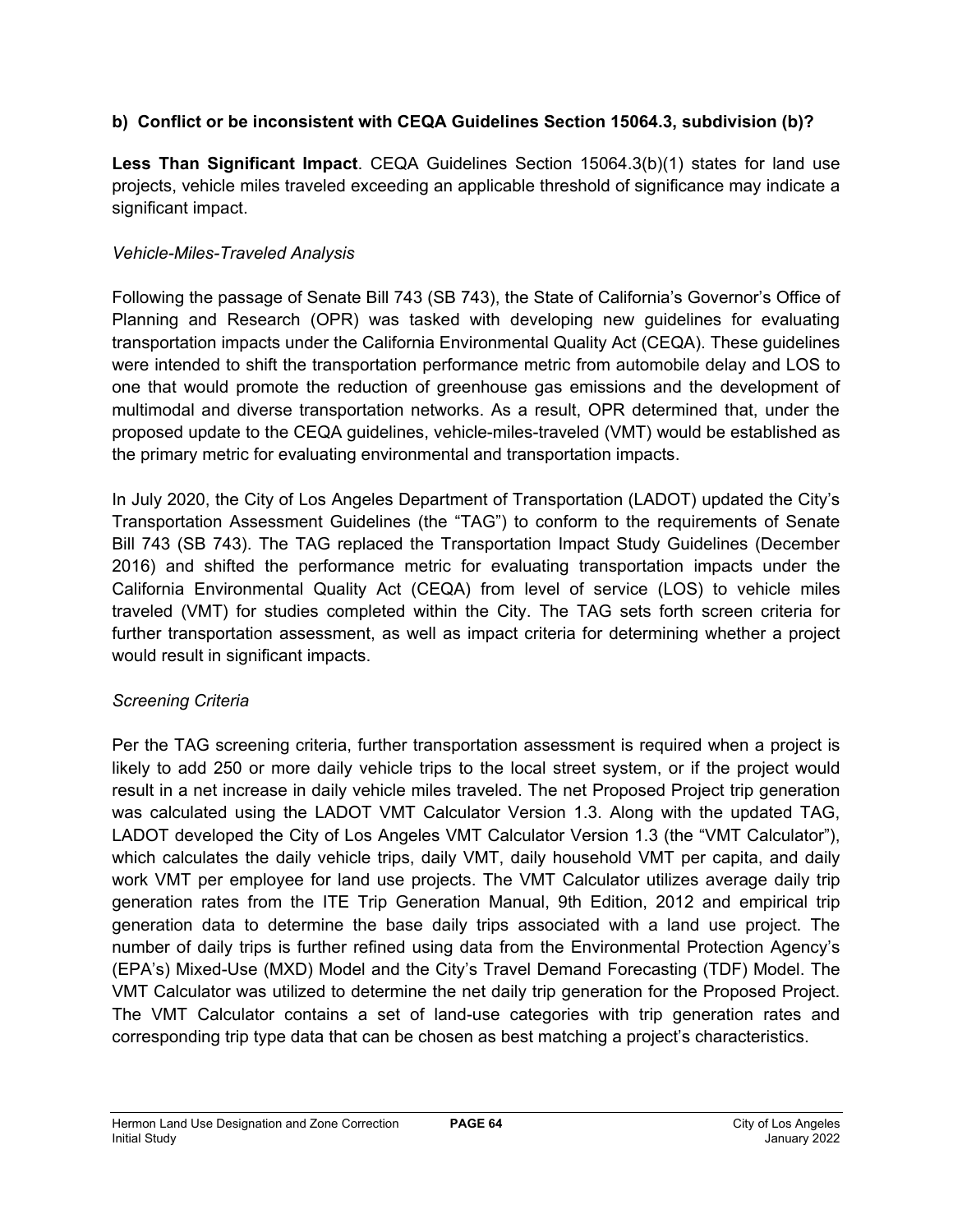The Project does not propose any particular development or other construction activity at this time. However, it is foreseeable that future development and new uses, or redevelopment of the site, could take place consistent with the proposed [Q]C4-1VL zone. Based on the Project Site's total area, the proposed zone's maximum floor area and allowed uses, the historic development patterns and uses of the area, and the proposed Neighborhood Commercial land use, it could be reasonably anticipated that a net increase of 33,000 square feet of commercial floor area and 17 dwelling units could be added to the Project Site in the future. Accordingly, the land use types and land use values for both the Proposed Project and existing conditions were inputted into the VMT Calculator to estimate net trip generation. While no development is proposed at the time, full buildout of the Project could result in an increase of 1,754 net daily trips and 14,448 vehicle miles traveled based on the VMT Calculator. A summary of the VMT Calculator analysis results can be found in the case file. As the Project would have the potential to generate a net increase of 250 or more daily vehicle trips and/or a net increase in daily vehicle miles traveled, further analysis is required.

## *VMT Threshold and Significance Criteria*

Based on the TAG, a potential impact could occur if the project would generate household VMT per capita exceeding 15% below the existing average household VMT per capita for the Area Planning Commission (APC) area in which the project is located. The Project Site is located within the East Los Angeles APC, which has a significant VMT impact threshold of 7.2 household VMT per capita. Based on the VMT Calculator, the Project would result in 6.8 household VMT per capita, below the threshold of significant impact per the TAG. Accordingly, the Proposed Project is not expected to have a significant VMT impact, and impacts would be less than significant.

### **c) Substantially increase hazards due to a geometric design feature (e.g., sharp curves or dangerous intersections) or incompatible uses (e.g., farm equipment)?**

**Less Than Significant.** A significant impact may occur if the Proposed Project includes new roadway design or introduces a new land use or features into an area with specific transportation requirements and characteristics that have not been previously experienced in that area, or if project site access or other features were designed in such a way as to create hazard conditions. The Proposed Project would not include unusual or hazardous design features.

## **d) Result in inadequate emergency access?**

**No Impact.** A significant impact may occur if the project design threatened the ability of emergency vehicles to access and serve the project site or adjacent uses. The nearest emergency route is Figueroa Street, which is approximately 500 feet to the west of the project site (City of Los Angeles, Safety Element of the Los Angeles City General Plan, Critical Facilities and Lifeline Systems, Exhibit H, November 1996). The proposed project would not require the closure of any public or private streets and would not impede emergency vehicle access to the project site or surrounding area. Additionally, emergency access to and from the project site would be provided in accordance with requirements of the Los Angeles Fire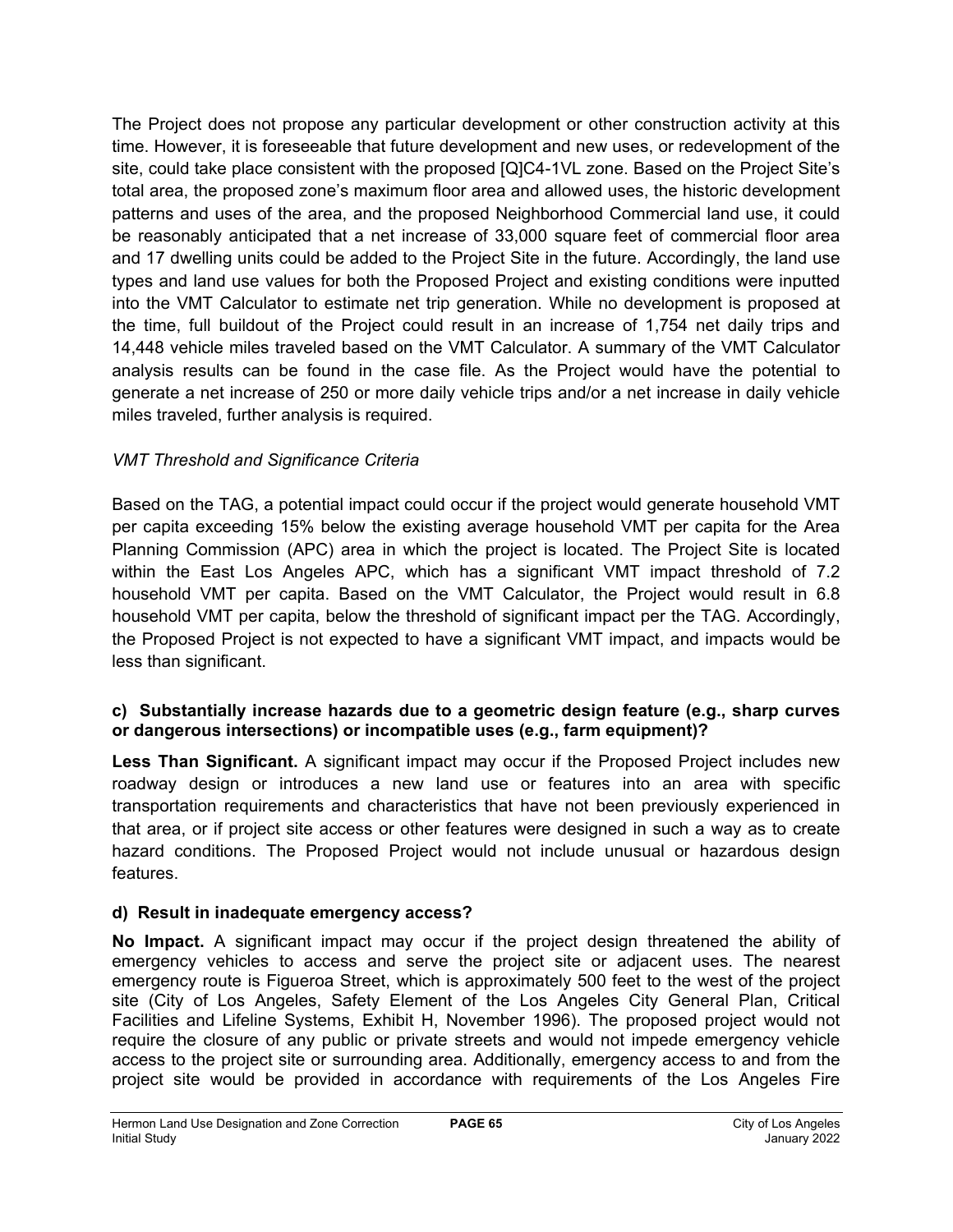Department (LAFD). Therefore, the proposed project would not result in inadequate emergency access, and no impact would occur.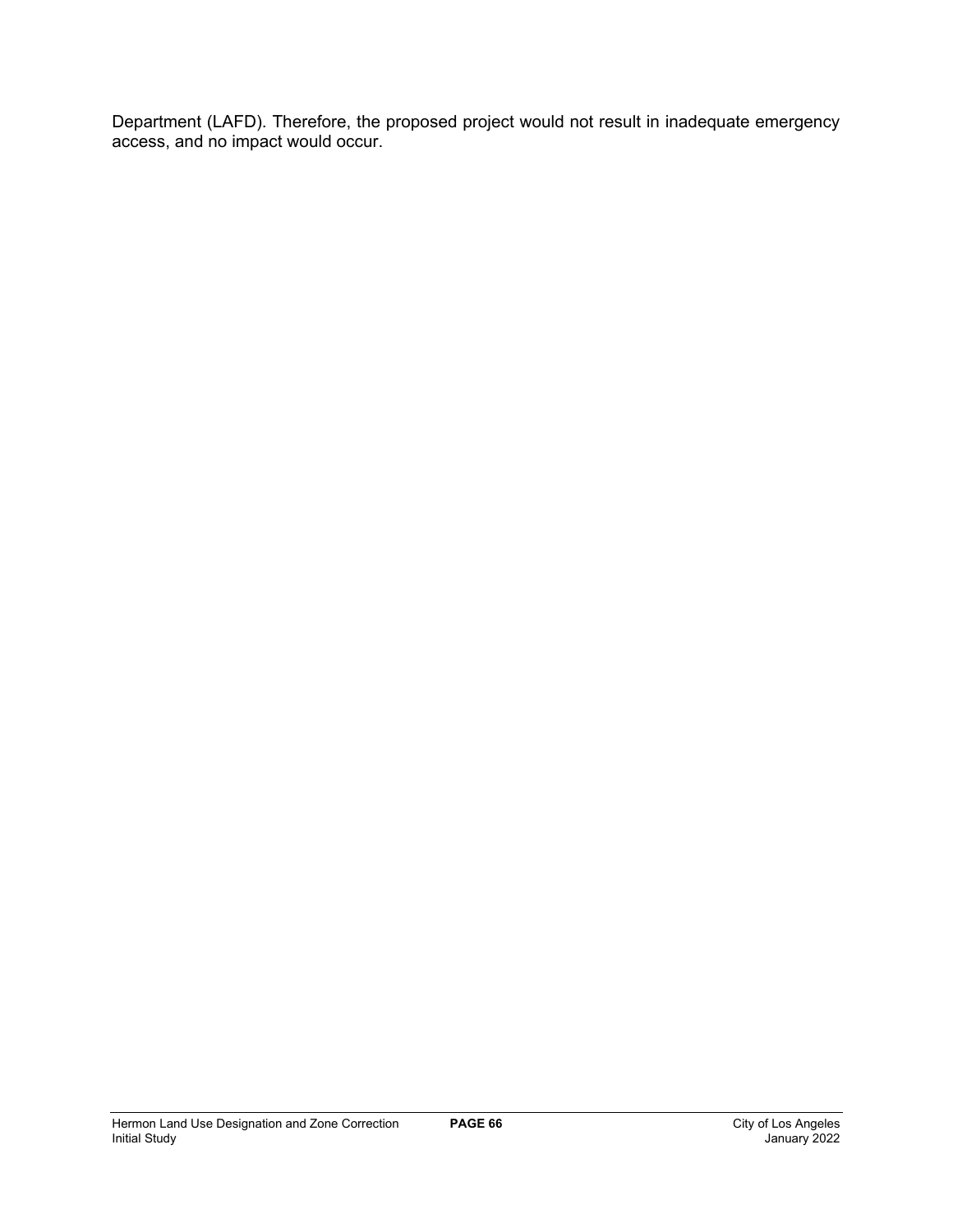# **XVIII. TRIBAL CULTURAL RESOURCES**

*Would the project cause a substantial adverse change in the significance of a tribal cultural resource, defined in Public Resources Code section 21074 as either a site, feature, place, cultural landscape that is geographically defined in terms of the size and scope of the*  landscape, sacred place, or object with cultural value to a California Native American tribe, and *that is:*

|                                                           | Potentially<br>Significant<br>Impact | Less Than<br>Significant<br>with<br>Mitigation<br>Incorporated | Less Than<br>Significant<br>Impact | No Impact |
|-----------------------------------------------------------|--------------------------------------|----------------------------------------------------------------|------------------------------------|-----------|
| ifornia<br>local<br>ed in                                 |                                      |                                                                |                                    |           |
| in its<br>lence,<br><sub>rth in</sub><br>ection<br>-th in |                                      |                                                                |                                    |           |

- a. Listed or eligible for listing in the California Register of Historical Resources, or in a register of historical resources as define Public Resources Code section 5020.1(k), or
- b. A resource determined by the lead agency, discretion and supported by substantial evide to be significant pursuant to criteria set for subdivision (c) of Public Resources Code Se 5024.1. In applying the criteria set forth in subdivision (c) of Public Resource Code Section 5024.1, the lead agency shall consider the significance of the resource to a California Native American tribe.

**a) Would the project cause a substantial adverse change in the significance of a tribal cultural resource, defined in Public Resources Code section 21074 as either a site, feature, place, cultural landscape that is geographically defined in terms of the size and scope of the landscape, sacred place, or object with cultural value to a California Native American tribe, and that is: Listed or eligible for listing in the California Register of Historical Resources, or in a local register of historical resources as defined in Public Resources Code section 5020.1 (k)?**

**Less Than Significant Impact.** Public Resources Code Section 21084.2 establishes that "[a] project with an effect that may cause a substantial adverse change in the significance of a tribal cultural resource is a project that may have a significant effect on the environment." A project would cause a substantial adverse change in the significance of a tribal cultural resource with cultural value to a California Native American tribe if such resource is listed or eligible for listing in the California Register of Historical Resources, or in a local register of historical resources as defined in Public Resources Code section 5020.1(k), or if such resource is determined by the lead agency, in its discretion and supported by substantial evidence, to be significant pursuant to criteria set forth in subdivision (c) of Public Resources Code Section 5024.1. Public Resources Code 5024.1(c) states that "[a] resource may be listed as an historical resource in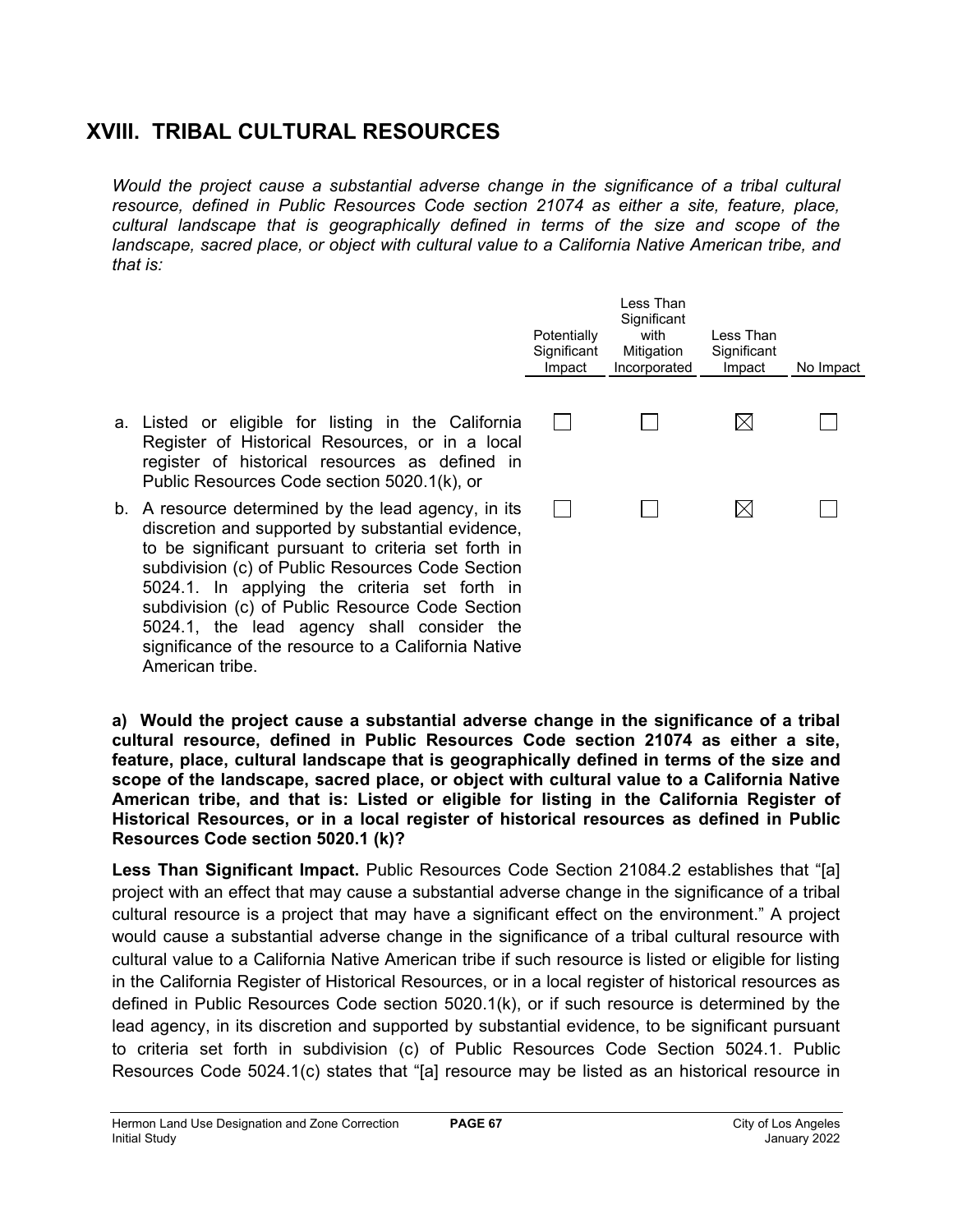the California Register if it meets any of the following National Register of Historic Places criteria:

- 1. Is associated with events that have made a significant contribution to the broad patterns of California's history and cultural heritage.
- 2. Is associated with the lives of persons important in our past.
- 3. Embodies the distinctive characteristics of a type, period, region, or method of construction, or represents the work of an important creative individual, or possesses high artistic values.
- 4. Has yielded, or may be likely to yield, information important in prehistory or history.

As discussed in response to Checklist Question V(b) (Cultural Resources, Archeological Resources), the Project Site and immediately surrounding areas do not contain any known archaeological sites or archaeological survey areas. The Project Site is located in a highly urbanized area of the Northeast Los Angeles Community Plan Area of the City of Los Angeles, and has been partially disturbed by past development activities along with associated control/maintenance of the existing buildings.

The Project does not propose any construction, demolition, or excavation activity; however such activity could be reasonably foreseen in future development consistent with the proposed [Q]C4-1VL zone. Thus, the potential exists for the accidental discovery of archaeological materials. Because the presence or absence of such materials cannot be determined until the site is excavated, it is recommended that the City's standard condition of approval for addressing inadvertent discoveries of tribal cultural resources be incorporated into the Proposed Project's approval. The City's standard condition of approval requires that upon any discovery of a potential tribal cultural resource, the Applicant shall immediately stop all ground disturbance activities and contact all California Native American tribes that have informed the City they are traditionally and culturally affiliated with the geographic area of the Proposed Project and the Department of City Planning. In the event that objects or artifacts that may be tribal cultural resources are encountered during the course of any ground disturbing activities, all such activities shall temporarily cease on the Project Site until the potential tribal cultural resources are properly assessed and addressed pursuant to the process set forth in the City's standard conditions of approval. With the implementation of regulatory compliance measures described in Section V(b) and the City's standard conditions of approval for addressing inadvertent discoveries of archaeological or tribal cultural resources, potential impacts to tribal cultural resources would be less than significant without mitigation.

**b) Would the project cause a substantial adverse change in the significance of a tribal cultural resource, defined in Public Resources Code section 21074 as either a site, feature, place, cultural landscape that is geographically defined in terms of the size and scope of the landscape, sacred place, or object with cultural value to a California Native American tribe, and that is: A resource determined by the lead agency, in its discretion and supported by substantial evidence, to be significant pursuant to criteria set forth in subdivision (c) of Public Resources Code Section 5024.1. In applying the criteria set forth**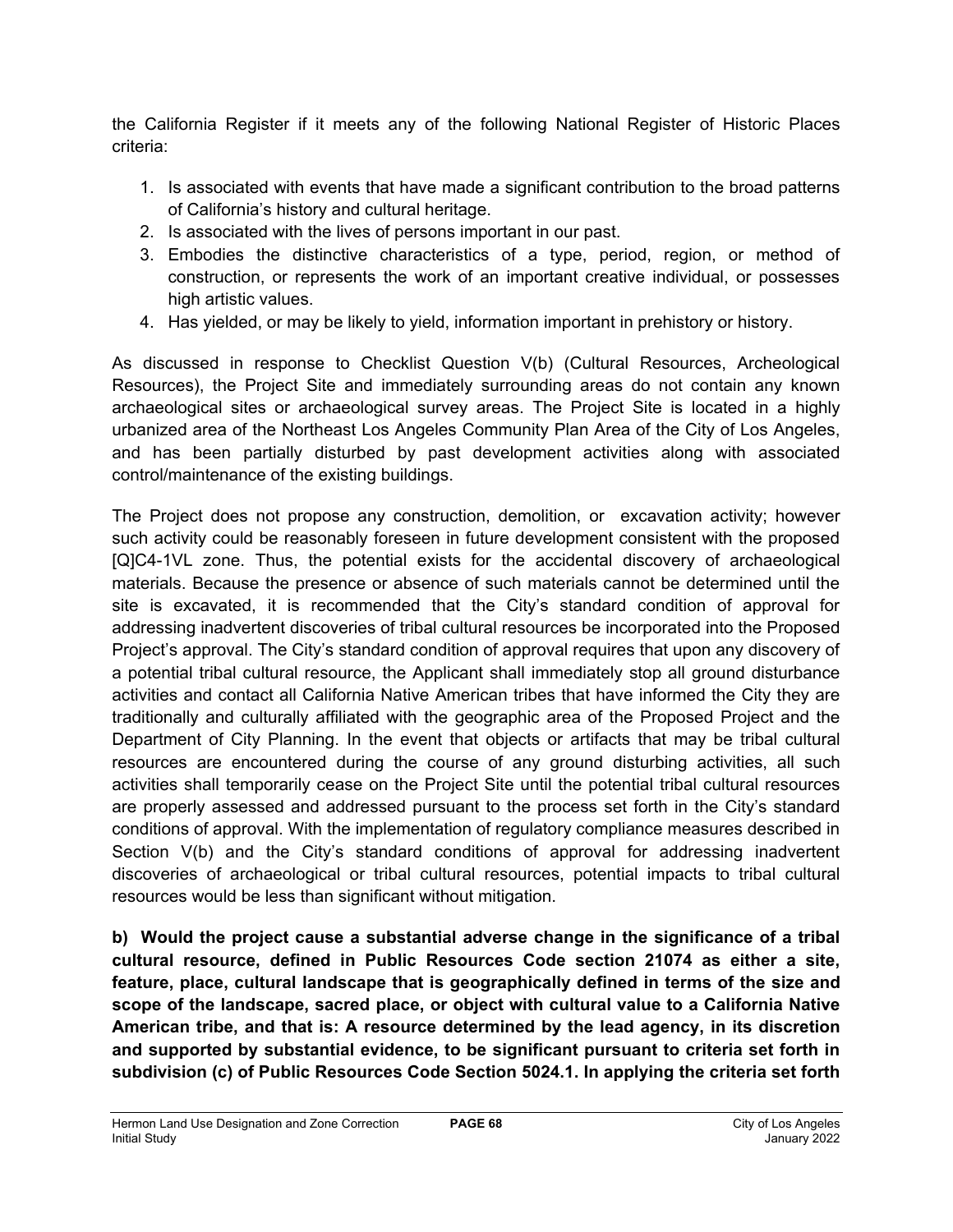### **in subdivision (c) of Public Resource Code Section 5024.1, the lead agency shall consider the significance of the resource to a California Native American tribe?**

**Less Than Significant Impact.** Assembly Bill 52 (AB 52) established a formal consultation process for California Native American Tribes to identify potential significant impacts to Tribal Cultural Resources, as defined in Public Resources Code §21074, as part of CEQA. As specified in AB 52, lead agencies must provide notice inviting consultation to California Native American tribes that are traditionally and culturally affiliated with the geographic area of a proposed project if the Tribe has submitted a request in writing to be notified of proposed projects. The Tribe must respond in writing within 30 days of the City's AB 52 notice. The Native American Heritage Commission (NAHC) provided a list of Native American groups and individuals who might have knowledge of the religious and/or cultural significance of resources that may be in and near the project site.

An informational letter was mailed to a total of 11 Tribes known to have resources in this area, on December 28, 2021, describing the project. On December 29, 2021, one response was received from the Gabrieleno Band of Mission Indians – Kizh Nation which stated that consultation was not necessary but requested that they be notified should there be any ground disturbance in the future. On January 3, 2022, the Fernandeno Tataviam Band of Mission Indians provided correspondence stating that the project area was outside of their ancestral tribal boundaries and that they defer to members of the Gabrieleno tribe on this matter.

Because the project site has been subject to ground disturbance activities in the past and is not known to be associated with any cultural or sacred sites, the probability for the discovery of a known site, feature, place, cultural landscape, sacred place, or object with cultural value to a California Native American Tribe is considered low. Thus, in the absence of any known cultural resources, adherence to the Regulatory Compliance Measures for archeological resources, paleontological resources, and human remains would ensure impacts associated with the accidental discovery of any archaeological resources or human remains, including Native American resources would be avoided or reduced to less than significant levels. The required compliance would ensure any found deposits are treated in accordance with federal, State, and local guidelines, including those set forth in PRC Section 21083.2. Therefore, impacts would be less than significant, and no mitigation measures are required.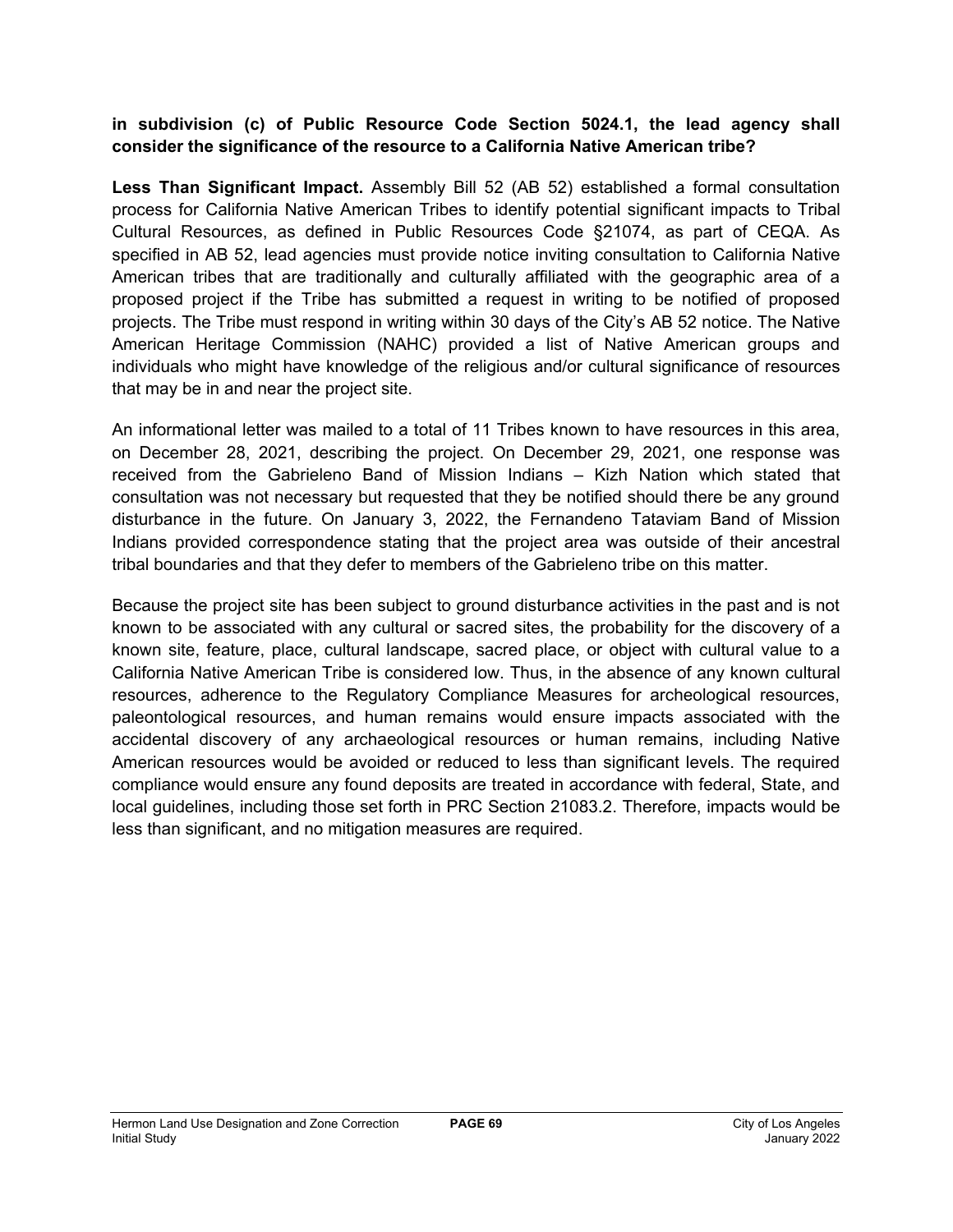# **XIX. UTILITIES AND SERVICE SYSTEMS**

Would the project:

- a. Require or result in the relocation or construction of new or expanded water, wastewater treatment or storm water drainage, electric power, natural gas, or telecommunications facilities, the construction or relocation of which could cause significant environmental effects?
- b. Have sufficient water supplies available to serve the project and reasonably foreseeable future development during normal, dry and multiple dry years?
- c. Result in a determination by the wastewater treatment provider which serves or may serve the project that it has adequate capacity to serve the project's projected demand in addition to the provider's existing commitments?
- d. Generate solid waste in excess of State or local standards, or in excess of the capacity of local infrastructure, or otherwise impair the attainment of solid waste reduction goals?
- e. Comply with federal, state, and local management and reduction statutes and regulations related to solid waste?

| Potentially<br>Significant<br>Impact | Less Than<br>Significant<br>with<br>Mitigation<br>Incorporated | Less Than<br>Significant<br>Impact | No Impact |
|--------------------------------------|----------------------------------------------------------------|------------------------------------|-----------|
|                                      |                                                                |                                    |           |
|                                      |                                                                |                                    |           |
|                                      |                                                                |                                    |           |
|                                      |                                                                |                                    |           |
|                                      |                                                                |                                    |           |
|                                      |                                                                |                                    |           |
|                                      |                                                                |                                    |           |
|                                      |                                                                |                                    |           |
|                                      |                                                                |                                    |           |
|                                      |                                                                |                                    |           |
|                                      |                                                                |                                    |           |
|                                      |                                                                |                                    |           |
|                                      |                                                                |                                    |           |

### **a) Require or result in the relocation or construction of new or expanded water, wastewater treatment or storm water drainage, electric power, natural gas, or telecommunications facilities, the construction or relocation of which could cause significant environmental effects?**

**Less Than Significant Impact.** A significant impact would occur if the proposed project would increase water consumption or wastewater generation to such a degree that the capacity of facilities currently serving the project site would be exceeded. The Los Angeles Department of Water and Power (LADWP) conducts water planning based on forecast population growth. The proposed project would be consistent with Citywide growth, and, therefore, the project demand for water is not anticipated to require new water supply entitlements and/or require the expansion of existing or construction of new water treatment facilities beyond those already considered in the LADWP 2015 Urban Water Management Plan (UWMP). Prior to any construction activities, the project applicant would be required to coordinate with the City of Los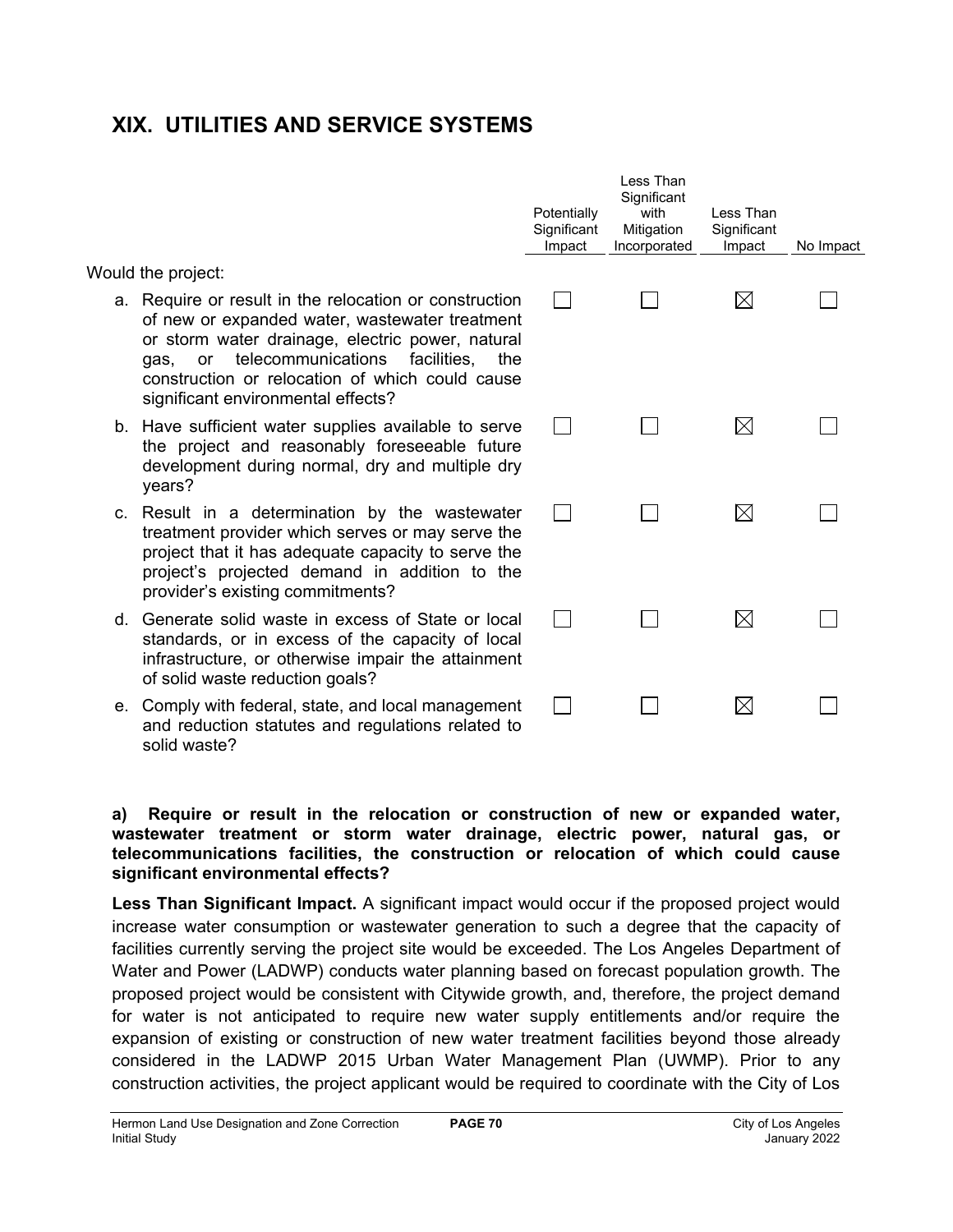Angeles Bureau of Sanitation (BOS) to determine the exact wastewater conveyance requirements of the proposed project, and any upgrades to the wastewater lines in the vicinity of the project site that are needed to adequately serve the proposed project would be undertaken as part of the project. Therefore, the proposed project would have a less than significant impact related to water or wastewater infrastructure.

### **b) Have sufficient water supplies available to serve the project and reasonably foreseeable future development during normal, dry and multiple dry years?**

Refer to Response to Checklist Question XIX (a).

### **c) Result in a determination by the wastewater treatment provider which serves or may serve the project that it has adequate capacity to serve the project's projected demand in addition to the provider's existing commitments?**

Refer to Response to Checklist Question XIX (a).

### **d) Generate solid waste in excess of State or local standards, or in excess of the capacity of local infrastructure, or otherwise impair the attainment of solid waste reduction goals?**

**Less Than Significant Impact.** A significant impact would occur if the proposed project's solid waste generation exceeded the capacity of permitted landfills. The Los Angeles Bureau of Sanitation (BOS) and private waste management companies are responsible for the collection, disposal, and recycling of solid waste within the City, including the project site. Solid waste during the operation of the proposed project is anticipated to be collected by the BOS and private waste haulers, respectively. As the City's own landfills have all been closed and are nonoperational, the destinations are private landfills. In compliance with Assembly Bill (AB) 939, the project applicant would be required to implement a Solid Waste Diversion Program and divert at least 50 percent of the solid waste generated by the project from the applicable landfill site. The proposed project would also comply with all federal, State, and local regulations related to solid waste. Therefore, the proposed project would have a less than significant impact related to solid waste.

## **e) Comply with federal, state, and local management and reduction statutes and regulations related to solid waste?**

Refer to Response to Checklist Question XIX (d).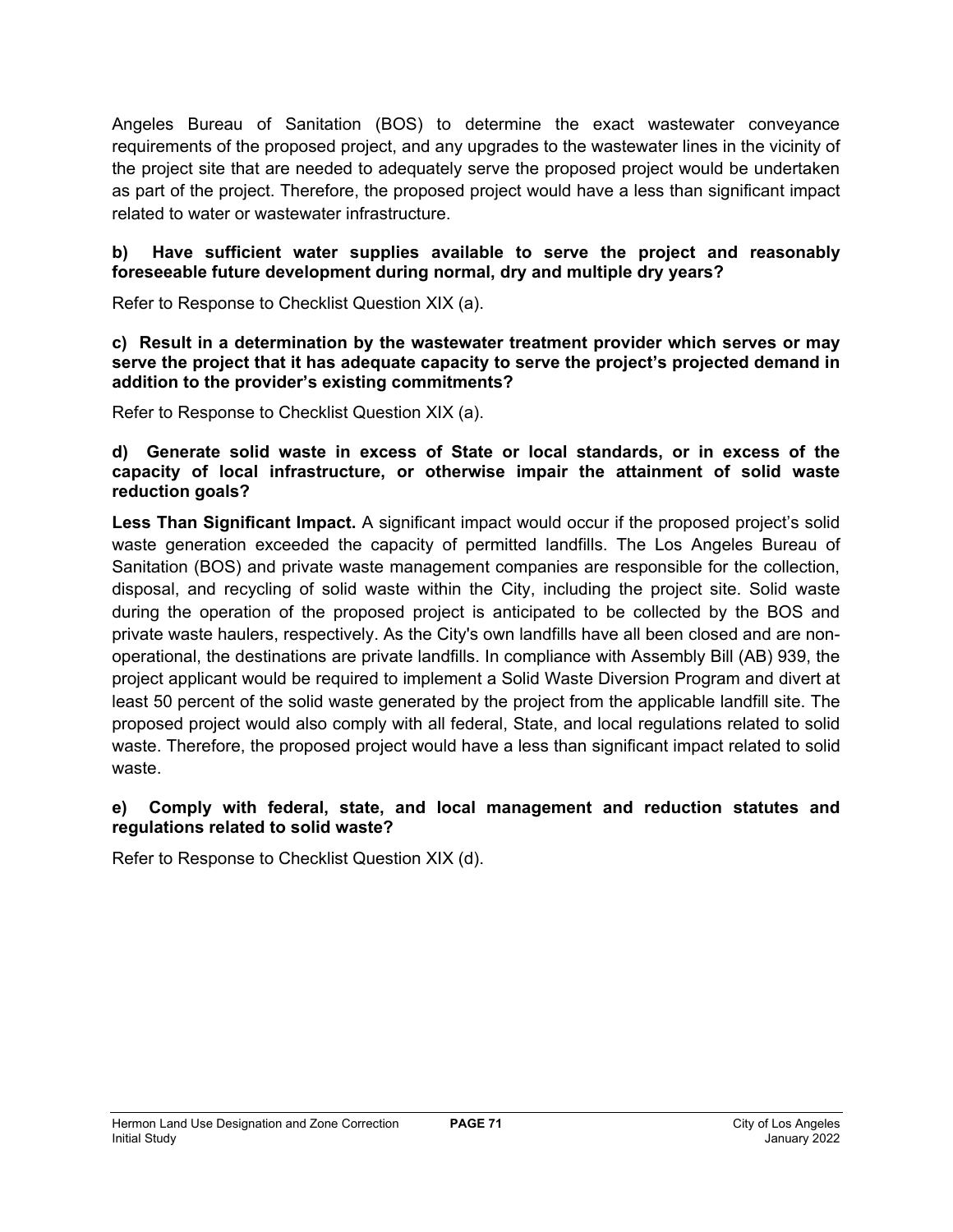# **XX. WILDFIRE**

*If located in or near state responsibility areas or lands classified as very high fire hazard severity zones:*

|                                                                                                                                                                                                                                                                                      | Potentially<br>Significant<br>Impact | Less Than<br>Significant<br>with<br>Mitigation<br>Incorporated | Less Than<br>Significant<br>Impact | No Impact |
|--------------------------------------------------------------------------------------------------------------------------------------------------------------------------------------------------------------------------------------------------------------------------------------|--------------------------------------|----------------------------------------------------------------|------------------------------------|-----------|
| Would the project:                                                                                                                                                                                                                                                                   |                                      |                                                                |                                    |           |
| a. Substantially impair an adopted<br>emergency<br>response plan or emergency evacuation plan?                                                                                                                                                                                       |                                      |                                                                |                                    |           |
| b. Due to slope, prevailing winds, and other factors,<br>exacerbate wildfire risks, and thereby expose<br>project occupants to, pollutant concentrations<br>from a wildfire or the uncontrolled spread of a<br>wildfire?                                                             |                                      |                                                                |                                    |           |
| c. Require the installation or maintenance<br>of<br>associated infrastructure (such as roads, fuel<br>breaks, emergency water sources, power lines or<br>other utilities) that may exacerbate fire risk or that<br>may result in temporary or ongoing impacts to the<br>environment? |                                      |                                                                |                                    |           |
| d. Expose people or structures to significant risks,<br>including downslope or downstream flooding or<br>landslides, as a result of runoff, post-fire slope<br>instability, or drainage changes?                                                                                     |                                      |                                                                |                                    |           |

**a) Substantially impair an adopted emergency response plan or emergency evacuation plan?**

**b) Due to slope, prevailing winds, and other factors, exacerbate wildfire risks, and thereby expose project occupants to, pollutant concentrations from a wildfire or the uncontrolled spread of a wildfire?**

**c) Require the installation or maintenance of associated infrastructure (such as roads, fuel breaks, emergency water sources, power lines or other utilities) that may exacerbate fire risk or that may result in temporary or ongoing impacts to the environment?**

**d) Expose people or structures to significant risks, including downslope or downstream flooding or landslides, as a result of runoff, post-fire slope instability, or drainage changes?**

**No Impact (Response to Checklist Questions XX.a through XX.d).** As discussed above, in Response to Checklist Question IX.f, the project would not cause an impediment along the City's designated disaster routes or impair the implementation of the City's emergency response plan. Impacts related to the implementation of the City's emergency response plan would be less than significant, and no mitigation measures are required. In addition, pursuant to Public Resources Code Section 21083.01(a), analysis of the impacts related to wildfire are related to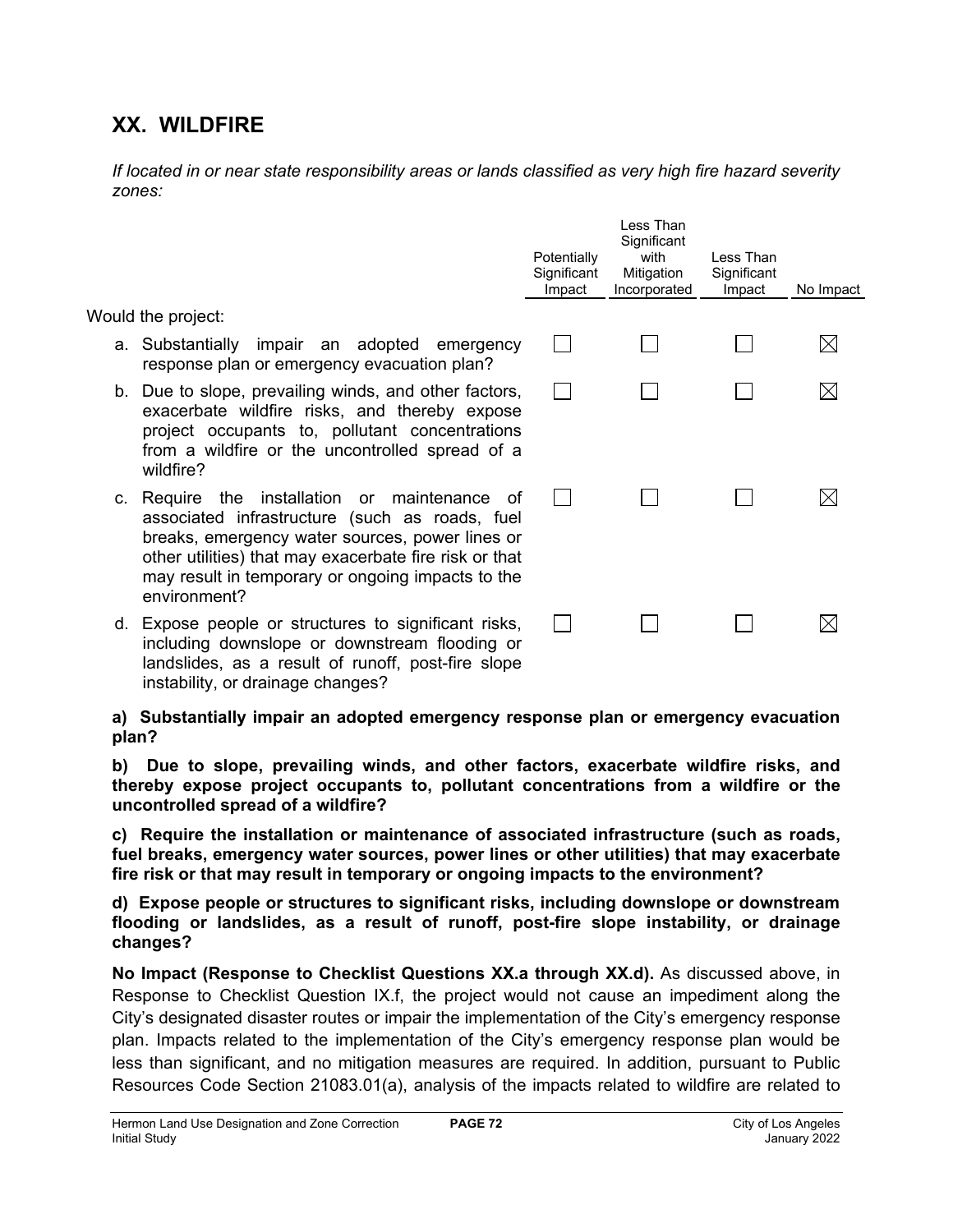the development of projects located on a site which is classified as state responsibility areas, as defined in Section 4102, and on very high fire hazard severity zones, as defined in subdivision (i) of Section 51177 of the Government Code. While the project is in a very high fire hazard severity zone, the project site is also located within an urbanized area of the Northeast Los Angeles Community Plan area and is not designated as state responsibility area as defined in Section 4102. The project is also not located within a City-designated fire buffer zone. Furthermore, as discussed in Response to Checklist Question VII.a.iv, the project site is not located in a landslide area as mapped by the state or the City of Los Angeles. As such, the project would not substantially impair an emergency response plan or emergency evacuation plan, would not expose project occupants to pollutant concentrations from a wildfire or uncontrolled spread of a wildfire, would not require the installation or maintenance of associated infrastructure that may exacerbate fire risk, or expose people or structure to significant risks, including downslope or downstream flooding or landslides as a result of runoff, post-fire slope instability, or drainage changes. Therefore, no impacts would occur, and no mitigation measures are required.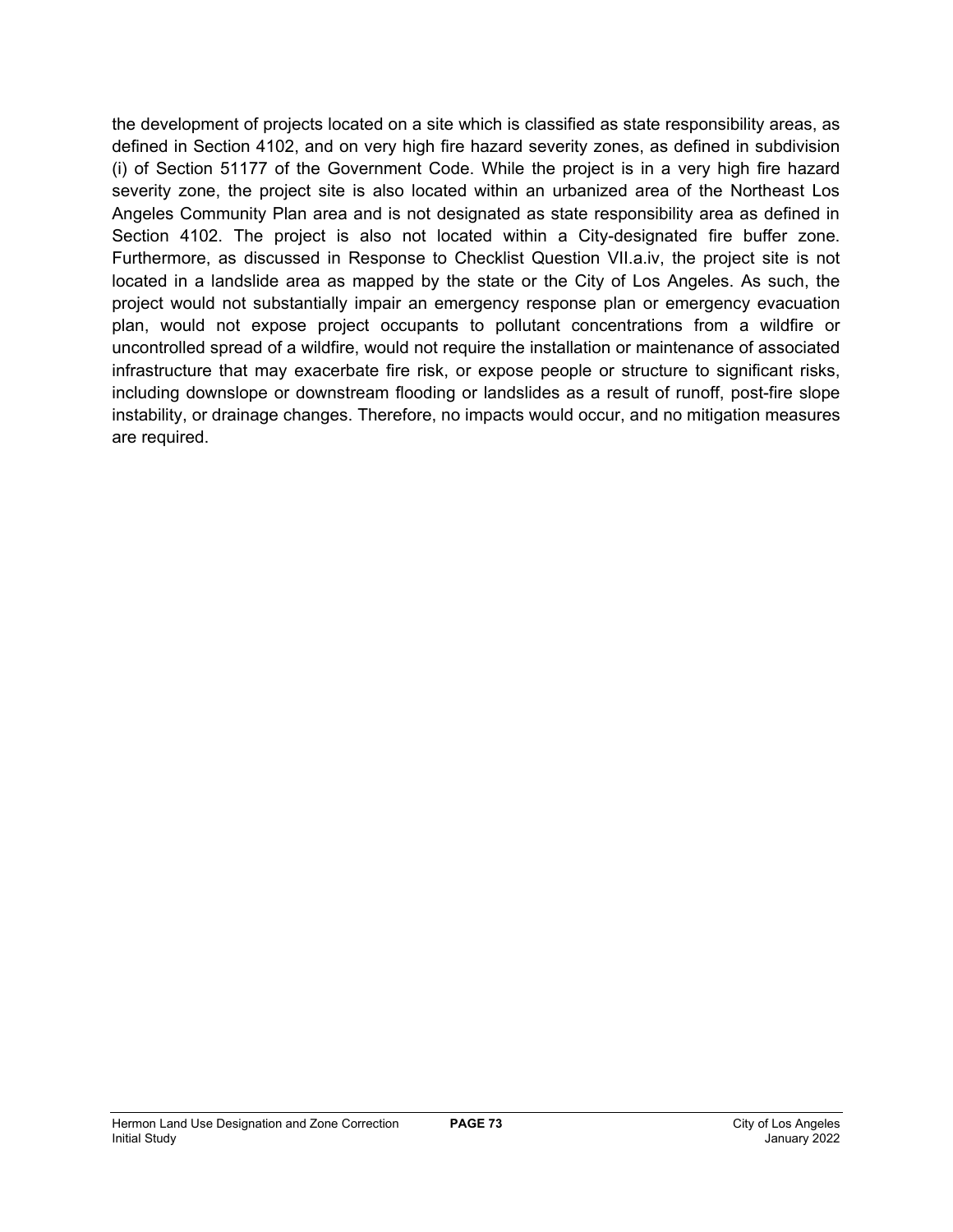## **XXI. MANDATORY FINDINGS OF SIGNIFICANCE**

- a. Does the project have the pote substantially degrade the quality environment, substantially reduce the hal fish or wildlife species, cause a fish o population to drop below self-sustaining threaten to eliminate a plant or animal cor substantially reduce the number or rest range of a rare or endangered plant or a eliminate important examples of the major of California history or prehistory?
- b. Does the project have impacts that individually limited, but cun considerable? ("Cumulatively considerable" means that the incremental effects of are considerable when viewed in connect the effects of past projects, the effects current projects, and the effects of probab projects)?
- c. Does the project have environmental which will cause substantial adverse ef human beings, either directly or indirectly

**a) Does the project have the potential to substantially degrade the quality of the environment, substantially reduce the habitat of a fish or wildlife species, cause a fish or wildlife population to drop below self-sustaining levels, threaten to eliminate a plant or animal community, substantially reduce the number or restrict the range of a rare or endangered plant or animal or eliminate important examples of the major periods of California history or prehistory?**

**Less Than Significant Impact.** Based on the analysis in this Initial Study, the proposed project would not have the potential to degrade the quality of the environment, substantially reduce the habitat of fish or wildlife species, cause a fish or wildlife population to drop below self-sustaining levels, threaten to eliminate a plant or animal community, or reduce the number or restrict the range of a rare or endangered plant or animal. Therefore, impacts would be less than significant.

|                                                                                                                          | Potentially<br>Significant<br>Impact | Less Than<br>Significant<br>with<br>Mitigation<br>Incorporated | Less Than<br>Significant<br>Impact | No Impact |
|--------------------------------------------------------------------------------------------------------------------------|--------------------------------------|----------------------------------------------------------------|------------------------------------|-----------|
| ntial:<br>to<br>of<br>the<br>bitat of a<br>or wildlife<br>g levels,<br>mmunity,<br>strict the<br>animal or<br>or periods |                                      |                                                                |                                    |           |
| :hat<br>are<br>nulatively<br>iderable"<br>a project<br>ction with<br>of other<br>ble future                              |                                      |                                                                |                                    |           |
| Г<br>effects<br>ffects on<br>2                                                                                           |                                      |                                                                |                                    |           |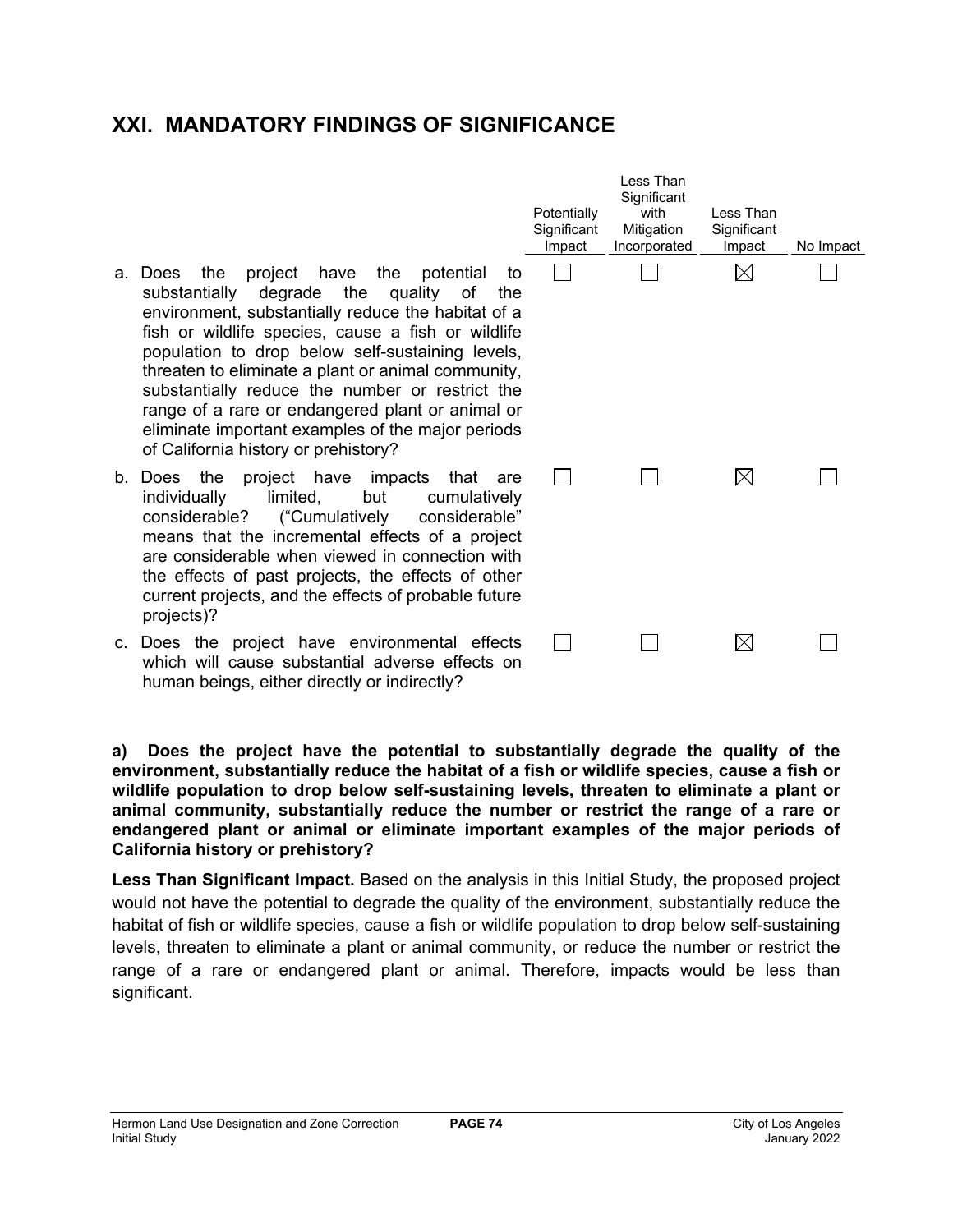**b) Does the project have impacts that are individually limited, but cumulatively considerable? ("Cumulatively considerable" means that the incremental effects of a project are considerable when viewed in connection with the effects of past projects, the effects of other current projects, and the effects of probable future projects)?**

**Less Than Significant Impact.** A significant impact may occur if the proposed project, in conjunction with the related projects, would result in impacts that are less than significant when viewed separately but significant when viewed together. The following projects were or are filed with the Department of City Planning within the last 10 years and within a 500-foot radius:

| PROJECTS WITHIN A 500-FOOT RADIUS OF THE SUBJECT SITE |                    |                   |                                                                                                            |  |  |  |
|-------------------------------------------------------|--------------------|-------------------|------------------------------------------------------------------------------------------------------------|--|--|--|
| <b>Address</b>                                        | <b>Case Number</b> | Date Filed        | <b>Scope of Work</b>                                                                                       |  |  |  |
| 5914 North Monterey<br>Road                           | ZA-2019-1048-CUB   | February 20, 2019 | Sale of beer and wine<br>within an existing<br>grocery store.                                              |  |  |  |
| 5321 East Via Marisol                                 | ZA-2018-2976-CUW   | May 23, 2018      | Installation of a rooftop<br>wireless<br>telecommunications<br>facility on an existing<br>office building. |  |  |  |

Per the table above, one project was for the sale of beer and wine within an existing grocery store, while the other project was the installation of a rooftop wireless telecommunications facility on an existing office building on the Project Site. There were no other projects that resulted or could result in the demolition or construction of new commercial and mixed-use buildings. Therefore, the projects above along with the proposed would not result in cumulative impact related to aesthetics, agriculture and forestry resources, air quality, biological resources, cultural resources, energy, geology and soils, greenhouse gas emissions, hazards and hazardous materials, hydrology and water quality, land use and planning, mineral resources, noise, population and housing, public services, recreation, transportation, tribal cultural resources, and utilities and service systems. Although projects may be constructed in the project vicinity, the cumulative impacts to which the proposed project would contribute would be less than significant.

## **c) Does the project have environmental effects which will cause substantial adverse effects on human beings, either directly or indirectly?**

Less Than Significant Impact. A significant impact may occur if the proposed project has the potential to result in significant impacts, as discussed in the preceding sections. All potential impacts of the proposed project have been identified, and RCMs have been identified, where applicable, to reduce all potential impacts to less than significant levels. Upon implementation of the RCMs identified and compliance with existing regulations, the proposed project would not